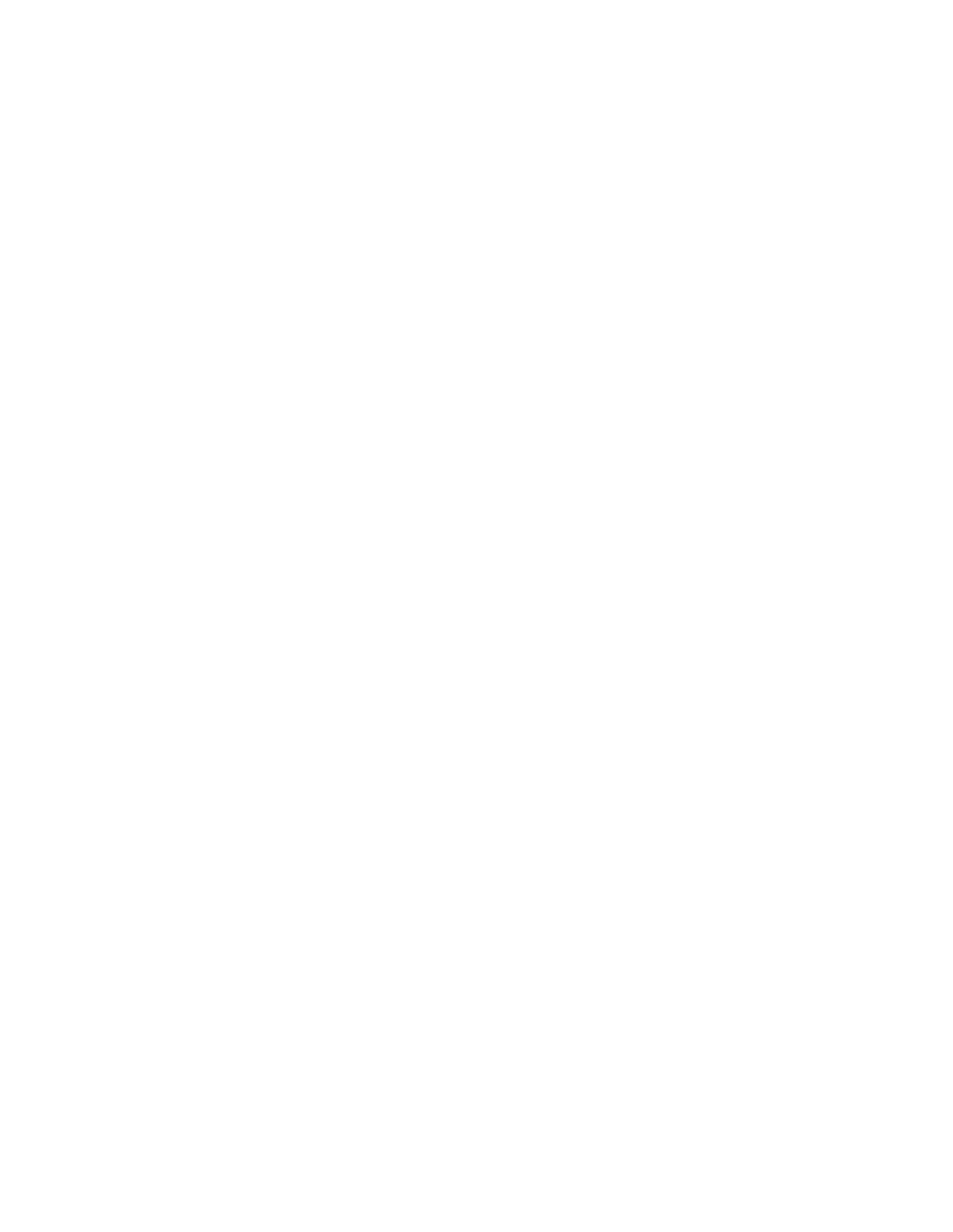

# ROYAL CANADIAN AIR CADETS

# PROFICIENCY LEVEL THREE



# INSTRUCTIONAL GUIDE

#### SECTION 1

#### EO M320.01 – DESCRIBE THE ROLE OF CANADA'S AIR FORCE

Total Time: 30 min

# PREPARATION

#### PRE-LESSON INSTRUCTIONS

Resources needed for the delivery of this lesson are listed in the lesson specification located in A-CR-CCP-803/PG-001, Chapter 4. Specific uses for said resources are identified throughout the instructional guide within the TP for which they are required.

Review the lesson content and become familiar with the material prior to delivering the lesson.

Update the information sheets located at Annexes A to D using the reference.

Photocopy the updated information sheets, ensuring there is one copy at the learning stations for each cadet in the largest group.

Photocopy the worksheet located at Annex E for each cadet in the class.

# PRE-LESSON ASSIGNMENT

N/A.

#### APPROACH

An in-class activity was chosen for TP 1 as it is an interactive way to present the role of Canada's air force and stimulate interest among cadets.

A group discussion was chosen for TP 2 as it allows the cadets to interact with their peers and share their knowledge, experiences, opinions, and feelings about Canada's air force.

# INTRODUCTION

#### REVIEW

N/A.

# **OBJECTIVES**

By the end of this lesson the cadet shall have described the role of Canada's air force.

# **IMPORTANCE**

It is important for cadets to know the role of Canada's air force. By recognizing that role, cadets may develop an appreciation of the Canadian Forces (CF) and for the many important services that it provides.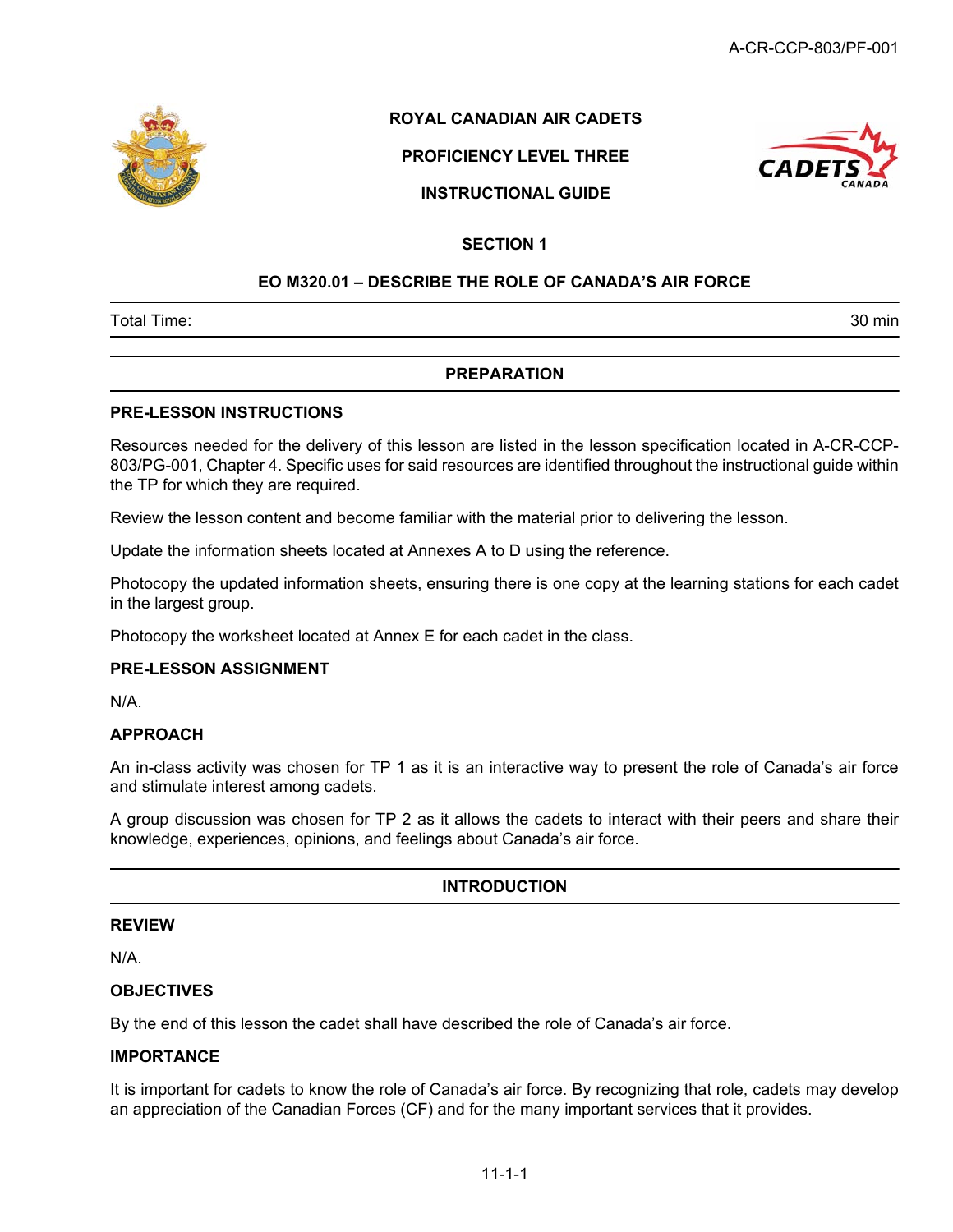# Teaching Point 1 **Have the Cadets, in Four Groups, Rotate Through Learning** Stations to Learn the Role of Canada's Air Force

Time: 20 min Method: In-Class Activity



Give each cadet a copy of the nine research questions located at Annex E. The answers to the nine research questions are located at Annex F.

# **ACTIVITY**

# **OBJECTIVE**

The objective of this activity is to gain knowledge of the role of Canada's air force.

# **RESOURCES**

- Significant information about the purpose of Canada's air force located at Annex A,
- Significant information about the structure of Canada's air force located at Annex B,
- Significant information about the aircraft of Canada's air force located at Annex C,
- Significant information about the activities of Canada's air force located at Annex D,
- Worksheet located at Annex E, and
- Answers to worksheet located at Annex F.

# ACTIVITY LAYOUT

Four learning stations will be set up and clearly marked for each of the aspects of Canada's air force, and will include copies of the respective annexes, one for each cadet in the largest group. The four stations will include:

- purpose, to include:
	- serving Canadians, and  $\circ$
	- serving the world;  $\circ$
- structure,
- aircraft, and
- activities, to include:
	- operations,  $\circ$
	- $\circ$ training, and
	- exercises.  $\circ$

# ACTIVITY INSTRUCTIONS

1. Distribute Annex E to each cadet.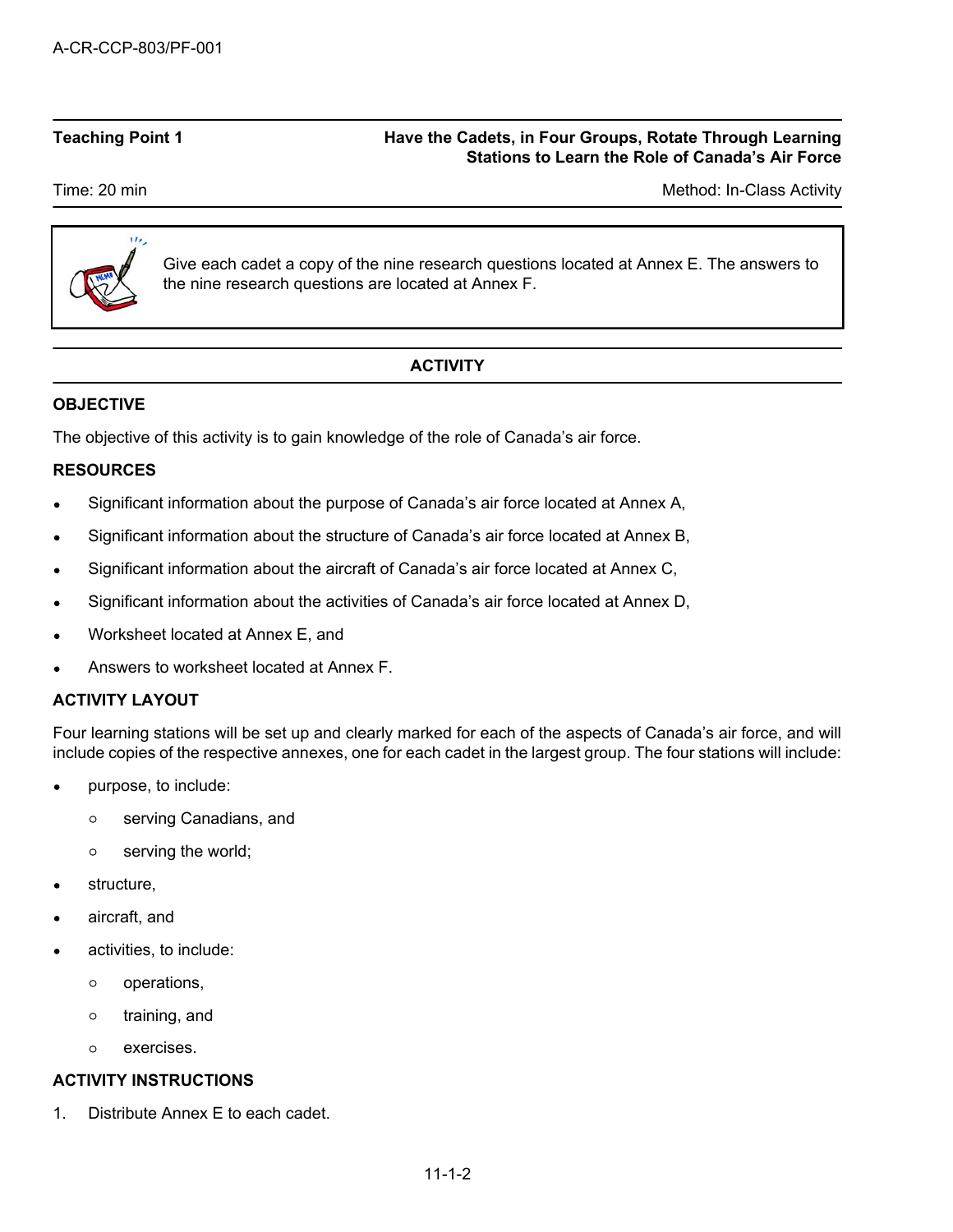- 2. Divide the cadets into four groups and place each group at one of the learning stations.
- 3. Cadets will have five minutes at each station to fill in their worksheet from the information provided.
- 4. After five minutes, the groups will rotate clockwise to the next station, where they will continue to fill in their worksheet.
- 5. Rotate the groups through the remaining stations.
- 6. Correct worksheet using the answer key located at Annex F.

#### **SAFETY**

N/A.

# CONFIRMATION OF TEACHING POINT 1

The cadets' participation in the activity will serve as the confirmation of this TP.

# Teaching Point 2 Discuss the Role of Canada's Air Force

Time: 5 min Method: Group Discussion and Method: Group Discussion

# BACKGROUND KNOWLEDGE



The point of the group discussion is to draw the following information from the group using the tips for answering/facilitating discussion and the suggested questions provided.

Canada's air force has many roles, which it constantly adapts to a changing world. Among the many things that influence air force roles are technological advancements and political changes. Even the weather in distant parts of the world can place new demands on Canada's air force when it is called upon to help victims of weather-related natural disasters.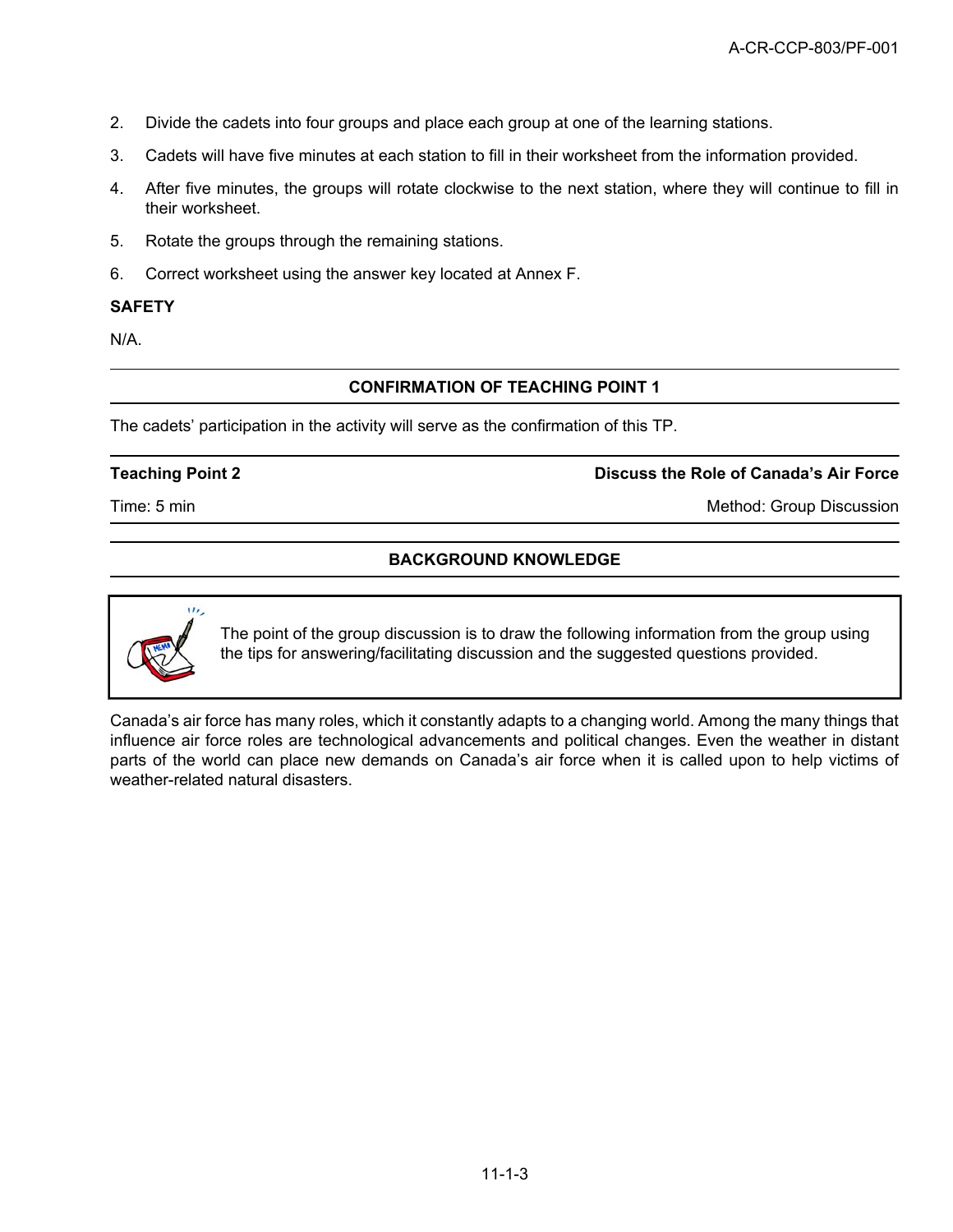# GROUP DISCUSSION

|  | TIPS FOR ANSWERING/FACILITATING DISCUSSION                                                                                                                           |                                                                                                                                            |
|--|----------------------------------------------------------------------------------------------------------------------------------------------------------------------|--------------------------------------------------------------------------------------------------------------------------------------------|
|  | Establish ground rules for discussion,<br>eg, everyone should listen respectfully;<br>don't interrupt; only one person speaks<br>at a time; no one's ideas should be | Listen and respond in a way that<br>indicates you have heard and<br>understood the cadet. This can be<br>done by paraphrasing their ideas. |
|  | made fun of; you can disagree with<br>ideas but not with the person; try to<br>understand others as much as you                                                      | Give the cadets time to respond to your<br>questions.                                                                                      |
|  | hope they understand you; etc.                                                                                                                                       | Ensure every cadet has an opportunity                                                                                                      |
|  | Sit the group in a circle, making sure all<br>cadets can be seen by everyone else.                                                                                   | to participate. One option is to go<br>around the group and have each<br>cadet answer the question with a short                            |
|  | Ask questions that will provoke<br>thought; in other words avoid questions<br>with yes or no answers.                                                                | answer. Cadets must also have the<br>option to pass if they wish.                                                                          |
|  | Manage time by ensuring the cadets<br>stay on topic.                                                                                                                 | Additional questions should be<br>prepared ahead of time.                                                                                  |

# SUGGESTED QUESTIONS

- Q1. Which roles of Canada's air force do you think are most important?
- Q2. Which roles of Canada's air force are newest?
- Q3. Which roles of Canada's air force are oldest?
- Q4. How might the role of Canada's air force change in the future?



Other questions and answers will develop throughout the group discussion. The group discussion should not be limited to only those suggested.



Reinforce those answers given and comments made during the group discussion, ensuring the teaching point has been covered.

# CONFIRMATION OF TEACHING POINT 2

The cadets' participation in the group discussion will serve as the confirmation of this TP.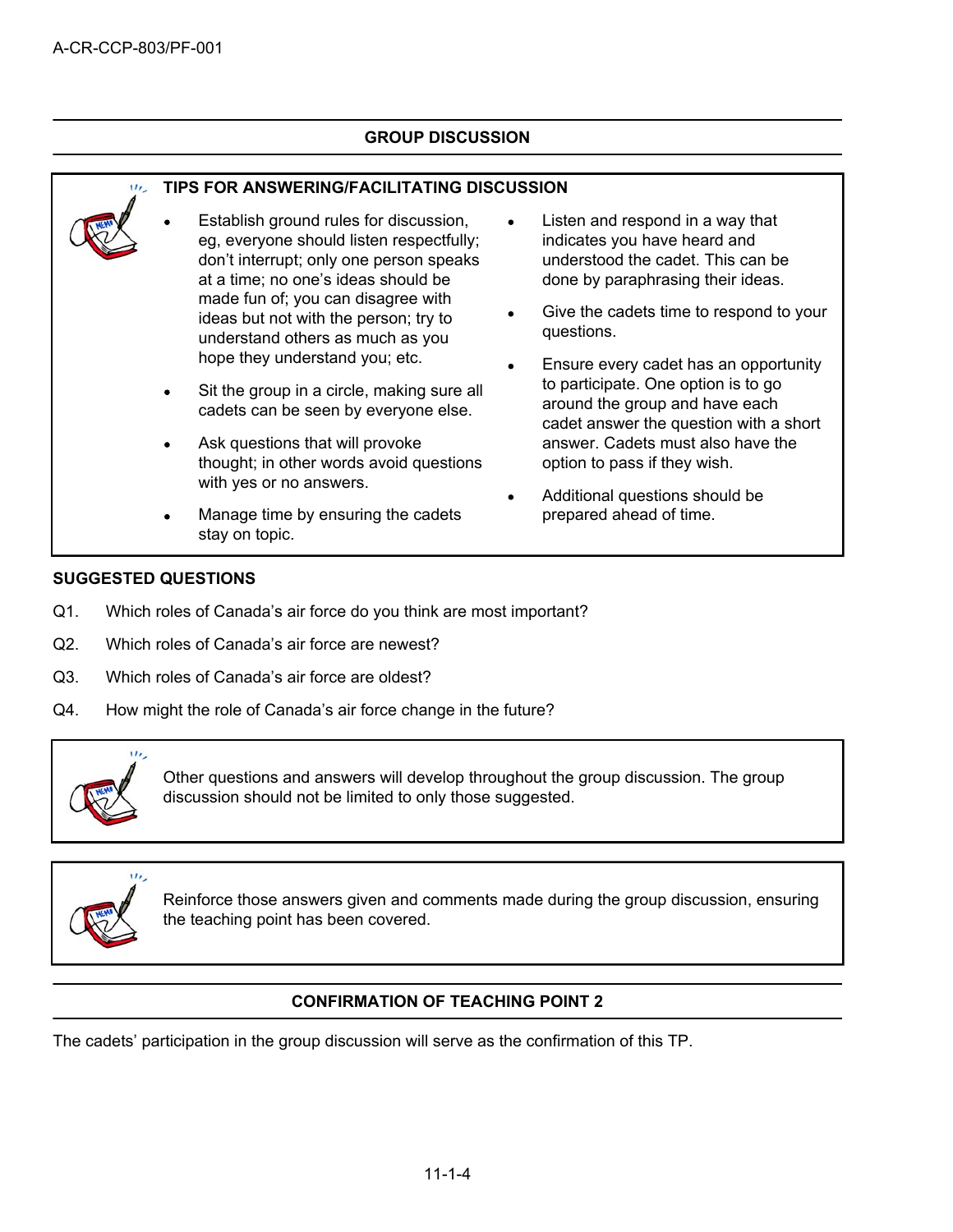### END OF LESSON CONFIRMATION

The cadets' participation in the air force roles activity and group discussion will serve as the confirmation of this lesson.

#### **CONCLUSION**

#### HOMEWORK/READING/PRACTICE

N/A.

METHOD OF EVALUATION

N/A.

#### CLOSING STATEMENT

As members of the Royal Canadian Air Cadets, this knowledge of the roles of Canada's air force will enhance the cadets' understanding of both Canada and its people. Understanding the roles of Canada's air force may lead to increased appreciation of the CF and its roles.

#### INSTRUCTOR NOTES/REMARKS

After the introduction each group will begin at a separate learning station. Rotate to a new learning station after approximately five minutes.

Current information from the reference shall be used for this lesson.

# REFERENCES

A3-063 Department of National Defence. (2008). Canada's Air Force: Air Force Home. Retrieved February 25, 2008, from http://www.airforce.forces.gc.ca/site/index\_e.asp.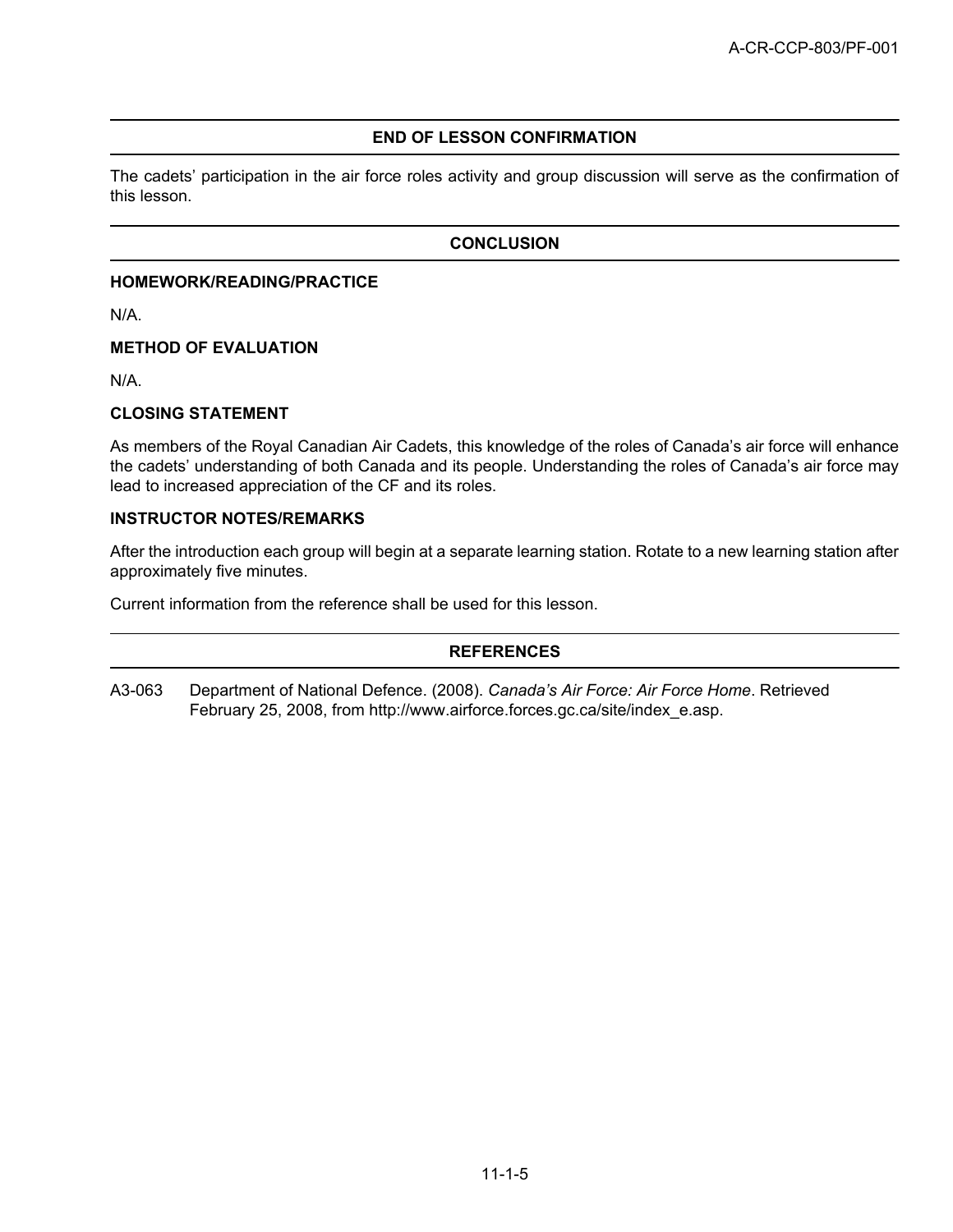THIS PAGE INTENTIONALLY LEFT BLANK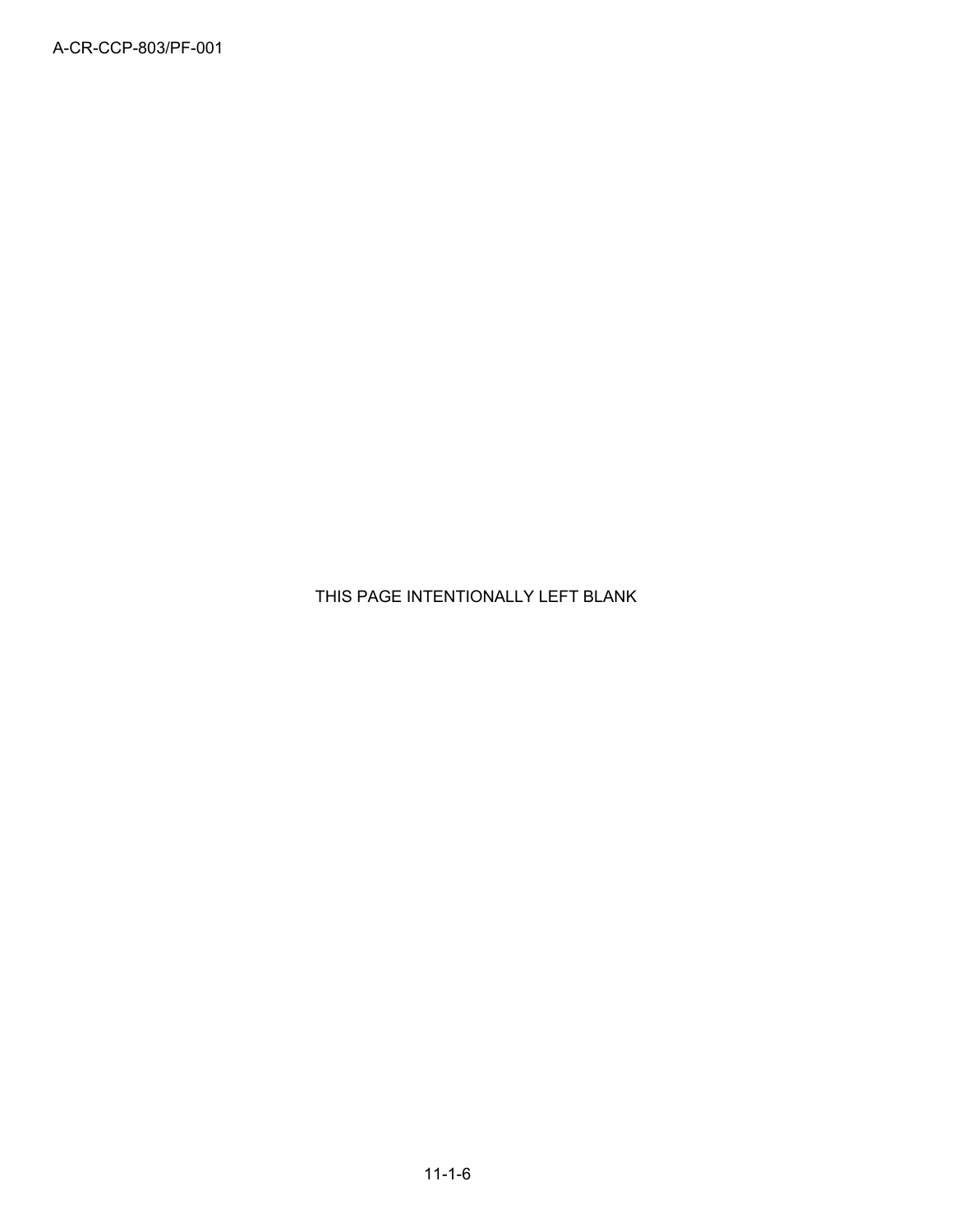

# ROYAL CANADIAN AIR CADETS

# PROFICIENCY LEVEL THREE



# INSTRUCTIONAL GUIDE

# SECTION 2

# EO C320.01 – DISCUSS CANADIAN FORCES (CF) CAREERS IN AVIATION

Total Time: 30 min

# PREPARATION

#### PRE-LESSON INSTRUCTIONS

Resources needed for the delivery of this lesson are listed in the lesson specification located in A-CR-CCP-803/PG-001, Chapter 4. Specific uses for said resources are identified throughout the instructional guide within the TP for which they are required.

Review the lesson content and become familiar with the material prior to delivering the lesson.

Print the pertinent information from the CF Recruiting web pages listed in the references.

Photocopy handouts located at Annexes G, H, and I for each cadet.

# PRE-LESSON ASSIGNMENT

N/A.

# APPROACH

An interactive lecture was chosen for this lesson to orient the cadets to and generate interest in CF aviation.

# INTRODUCTION

#### REVIEW

N/A.

#### **OBJECTIVES**

By the end of this lesson the cadet shall have discussed CF careers in aviation, meeting one of the aims of the Cadet Program – to stimulate the interest of youth in the air activities of the CF.

#### **IMPORTANCE**

It is important for cadets to know what CF aviation careers are available to them and what prerequisites are required to meet those challenges if they choose a career in aviation.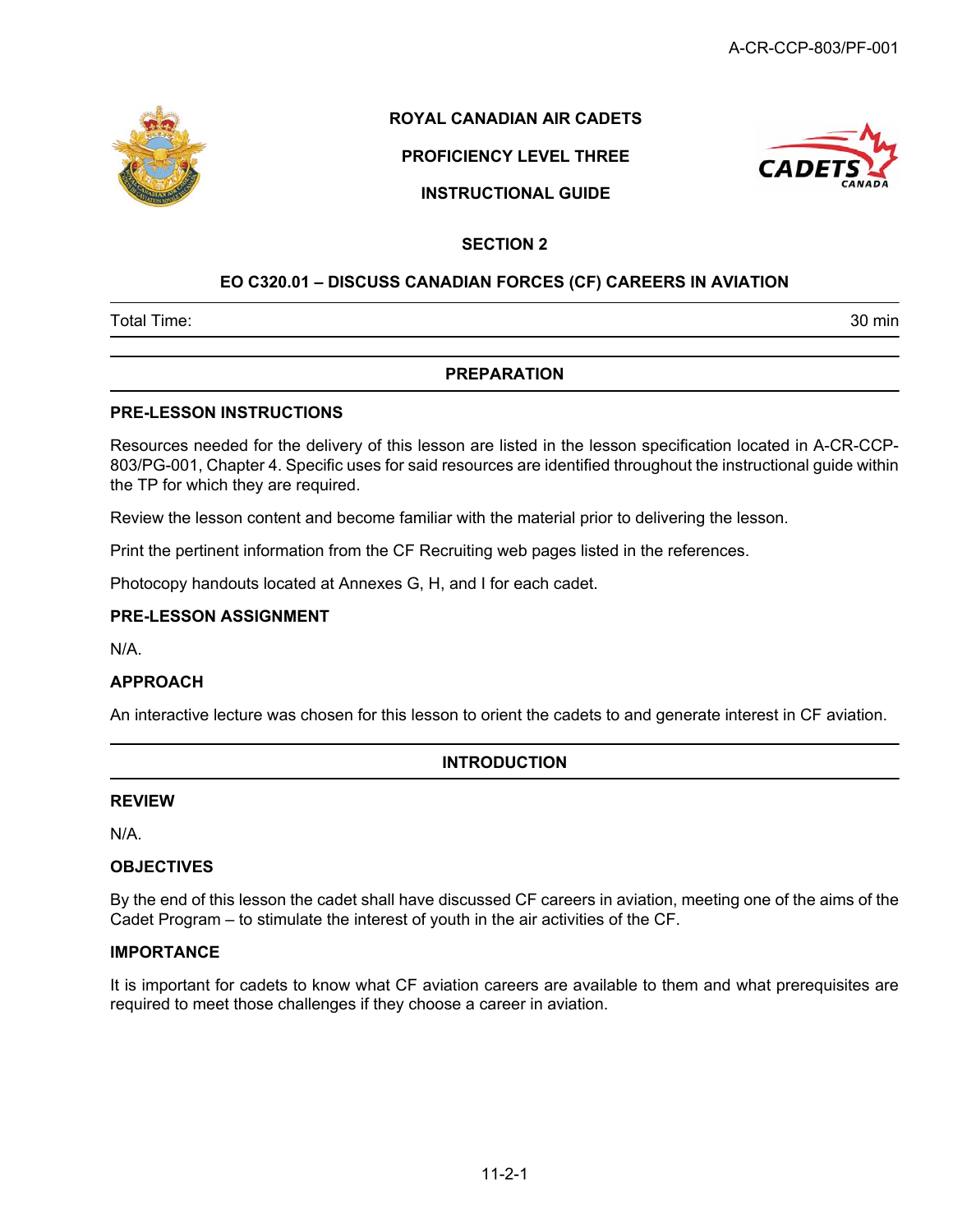# Teaching Point 1 Explain the Prerequisites and Training Needed to Become a Pilot in the CF

Time: 10 min Method: Interactive Lecture

#### **PREREQUISITES**

#### Entry Plans

There are three entry plans for pilot applicants, with differing prerequisites. All applicants must meet the minimum vision requirements to become a pilot. The three entry plans are:

- Regular Officer Training Plan (ROTP). ROTP is for those applicants who are going into university or are part way through a degree program. In this entry plan, applicants can attend Royal Military College (RMC) or another Canadian university. This education is paid for, but it comes with a period of obligatory service in the Regular component of the CF.
- Direct Entry Officer (DEO). DEO is for applicants who have already attained a university degree. CF  $\bullet$ preference is for pilots to have a math or physics oriented education, which will assist in learning and understanding flying theory.
- Continuing Education Officer Training Plan (CEOTP). CEOTP is for applicants who wish to apply immediately after graduation from high school but do not want to enrol in university right away. Still expected to attain a university degree, they do not have to complete it in a set time except they must complete it before leaving the military.

#### Vision Standards

In order to become a pilot in the CF, applicants must meet educational, physical and medical requirements. These are similar to requirements needed by other officers in the CF. One major difference is that applicants must have 20/20 vision, or be able to correct their vision to 20/20.

# TRAINING PROGRESSION

# Basic Officer Training Course (BOTC)

Once an applicant has been selected, they will attend the 13-week Basic Officer Training Course (BOTC) in St. Jean, Que. (QC). This course teaches all of the basic skills that are needed by an officer in the CF. The applicant must pass this course in order to progress to the next training phase.

# Second Language Training

After BOTC, trainees attend second language training. This can last up to seven months depending upon personal proficiency. This course is designed to ensure that all regular force officers in the CF have the ability to communicate in both the official languages of Canada.

# Primary Flight Training (PFT) in Portage la Prairie

Primary Flight Training (PFT) is the next stage in the training cycle. This occurs at Portage la Prairie, Man. PFT includes 40 training days learning to fly on the Grob 120A trainer.

After completion of PFT candidates will continue on to three supplementary courses, including:

- Aeromedical Training (AMT) in Winnipeg, Man.,
- Basic Land Survival Course (BLSC) in Winnipeg, Man., and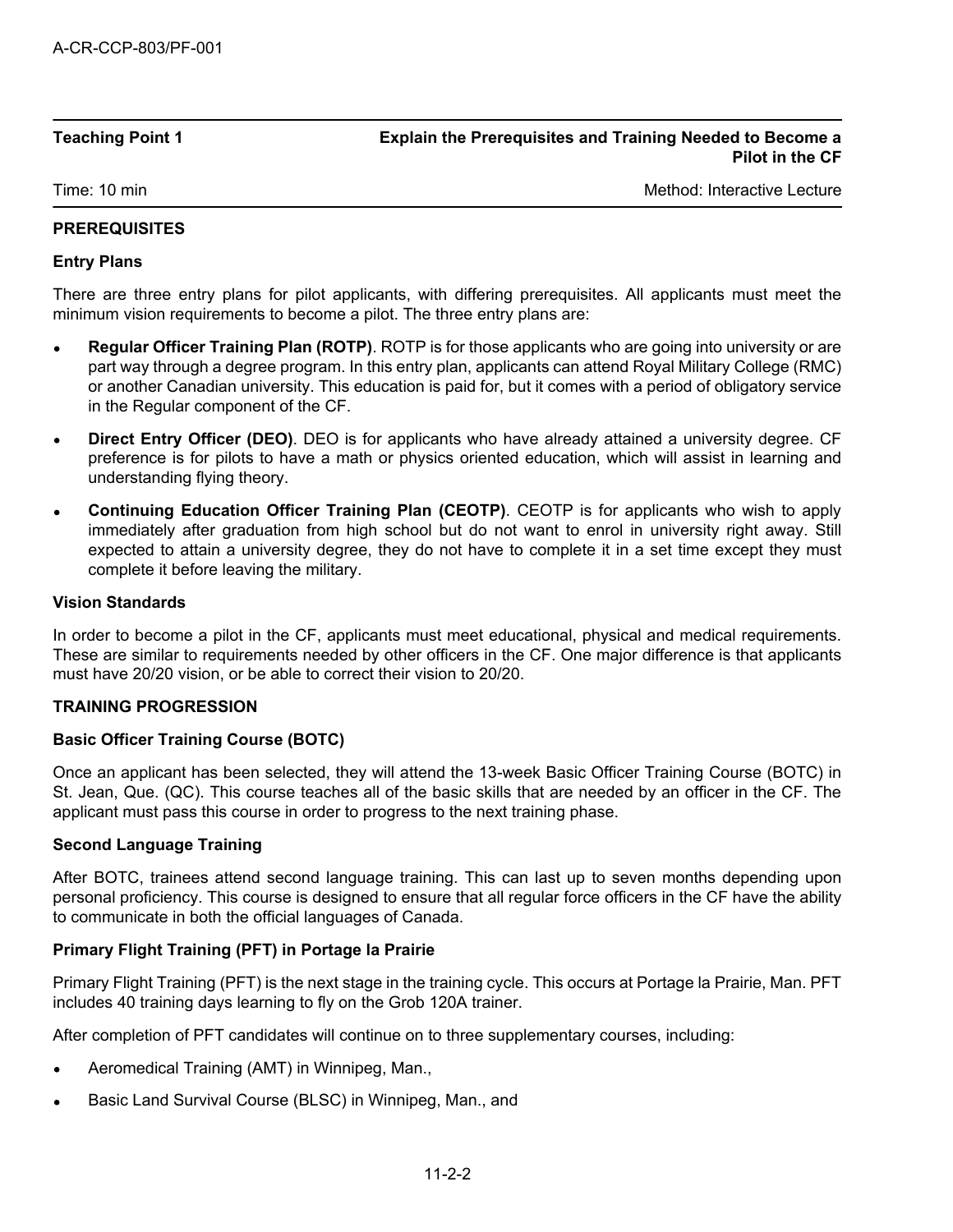Basic Sea Survival Course (BSSC) in Comox, B.C.

# North Atlantic Treaty Organization (NATO) Flight Training Centre at 15 Wing

Basic Flying Training (BFT) is held at the NATO Flight Training Centre (NFTC) in Moose Jaw, Sask. Candidates learn to fly the CT-155 Harvard II as part of an eight-month course that consists of air and classroom instruction in flying and officer development. At the end of this course candidates are selected for Rotary Wing, Multi-Engine, or Fast Jet training.

The Advanced Flying Training (AFT) course is specialty training based on the candidates selection at the end of BFT. Helicopter pilots return to Portage la Prairie for the Basic Helicopter Course on the Bell Jet Ranger. Multi-engine pilots also return to Portage la Prairie where they will fly the King Air. Jet pilots will remain at NFTC to conduct additional training on the Harvard II progressing to the CT-156 Hawk.

#### Operational Training Units at Various Locations Across Canada

Regardless of where candidates go for AFT, upon completion of the course they will be awarded their pilot wings and posted to an Operational Training Unit (OTU) where they will begin seven years of obligatory service.



Give each cadet a handout of Annex G.

# CONFIRMATION OF TEACHING POINT 1

#### **QUESTIONS**

- Q1. Name the three entry plans available to applicants who wish to be pilots in the CF.
- Q2. Once candidates have completed BOTC, what course do they take next?
- Q3. What is the next step after candidates have graduated from BFT?

#### ANTICIPATED ANSWERS

- A1. ROTP, DEO, and CEOTP.
- A2. Second language training.
- A3. AFT at locations dependant on the specific flight training required.

Teaching Point 2 Explain the Prerequisites and Training Needed to Become a Search and Rescue (SAR) Technician in the CF

Time: 5 min Method: Interactive Lecture Company of Time: 5 min Method: Interactive Lecture

#### **PREREQUISITES**

#### Non-Commissioned Members

The SAR Technician (SAR Tech) is a non-commissioned member trade. In other words, there are no officers who are SAR Techs. As such, the highest rank that anyone in this trade can achieve is Chief Warrant Officer. Normally, personnel in this trade are Master Corporals or Sergeants.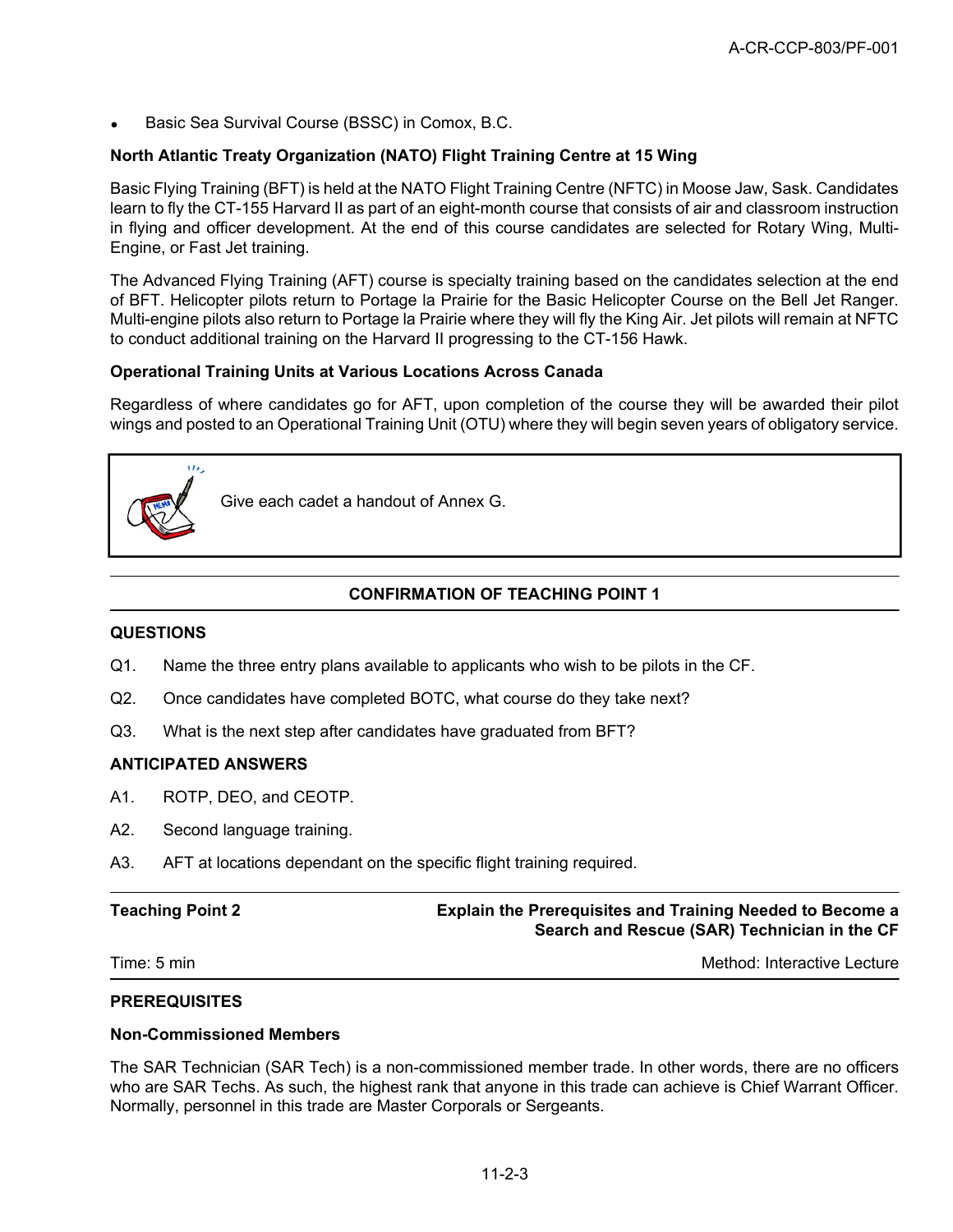# Remuster

SAR Tech is different than most other trades in the CF because applicants must already be active members of the CF. This is called an occupational transfer or remuster. A civilian cannot apply for this trade. The preselection phase of the SAR Tech training includes Survival, Evasion, Resistance and Escape (SERE) as well as navigation. Physical fitness is also evaluated. Though it is not a requirement, applicants often come from trades that are similar in some way to SAR Techs, such as:

- medical technician,
- clearance diver, and
- jump qualified combat soldier.

# TRAINING PROGRESSION

# Canadian Forces School of Search and Rescue (CFSSAR)

Once the applicant reaches CFSSAR, located at CFB Comox, B.C., they undergo an intensive training program centred on the idea of penetrating and operating in remote, inaccessible areas of Canada for the purpose of rendering immediate assistance and life-sustaining medical care.

# Units of Deployment

Once a SAR Tech has graduated from CFSSAR, they are posted to one of several SAR squadrons across Canada. These include:

- 442 Squadron located at 19 Wing Comox, B.C.,
- 417 Squadron located at 4 Wing Cold Lake, Alta.,
- 435 Squadron located at 17 Wing Winnipeg, Man.,
- 424 Squadron located at 8 Wing Trenton, Ont.,
- 413 Squadron located at 14 Wing Greenwood, N.S.,
- 103 Squadron located at 9 Wing Gander, Nfld., and
- 444 Squadron located at 5 Wing Goose Bay, Nfld.

SAR Techs may also be posted to CFSSAR as instructors.



Give each cadet a handout of Annex H.

# CONFIRMATION OF TEACHING POINT 2

# **QUESTIONS**

- Q1. What is the biggest difference between applying for SAR Tech compared to other trades?
- Q2. What is the highest rank within the SAR technician trade?
- Q3. What is the central focus of the training that a SAR Tech goes through?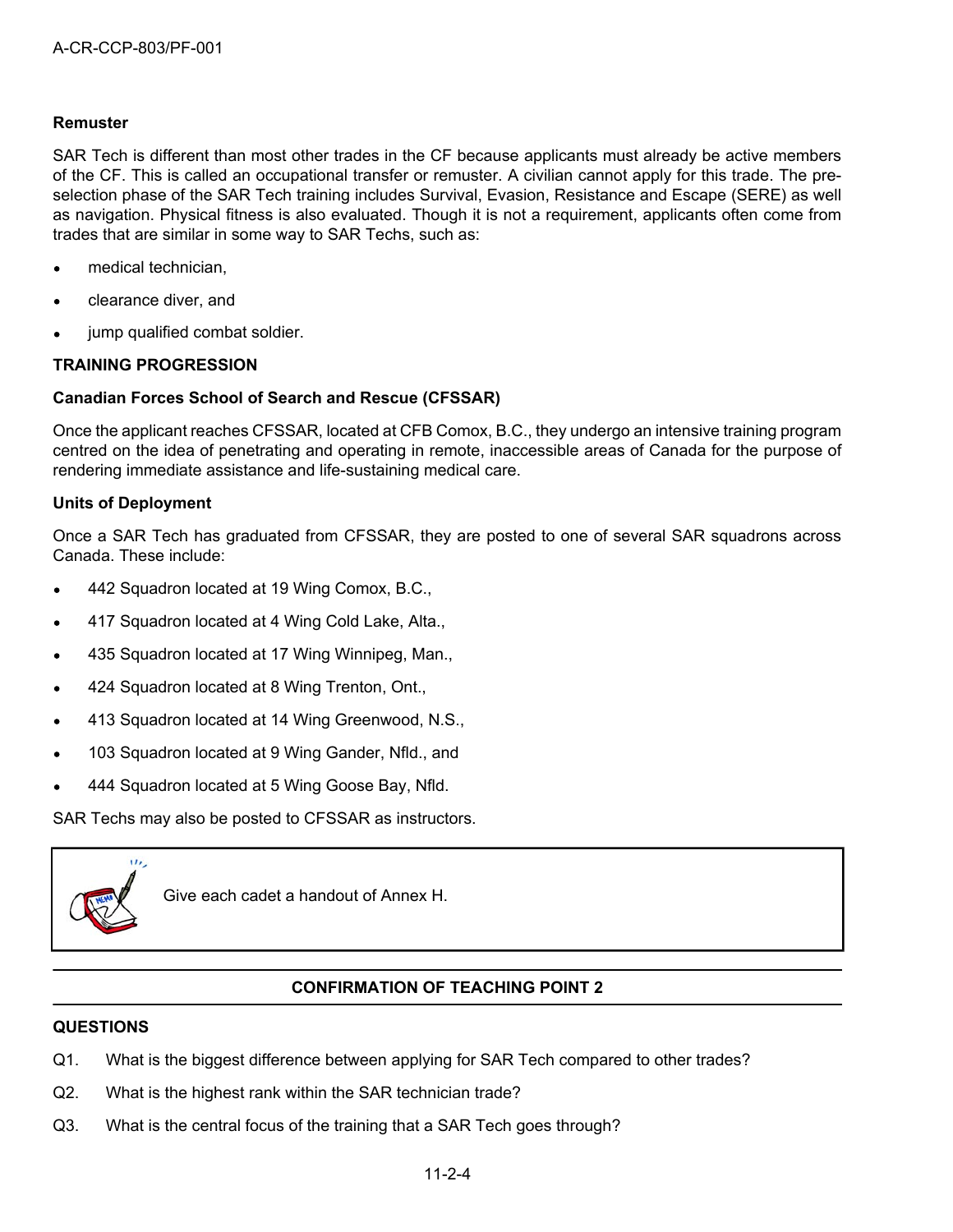#### ANTICIPATED ANSWERS

- A1. Applicants must already be serving members of the CF.
- A2. Chief Warrant Officer.
- A3. Penetrating and operating in remote, inaccessible areas of Canada for the purpose of rendering immediate assistance and life-sustaining medical care.

| <b>Teaching Point 3</b> | <b>Explain the Prerequisites and Training Needed to Become an</b> |
|-------------------------|-------------------------------------------------------------------|
|                         | <b>Aircraft Technician in the CF</b>                              |

Time: 10 min Method: Interactive Lecture Communication of the Method: Interactive Lecture

#### **PREREQUISITES**

#### Eligibility Requirements

Applicants for any of the aircraft technician trades must first meet the basic eligibility requirements for the CF, which is to be a Canadian citizen at least 17 years old with parental/guardian consent.

Applicants for the aircraft technician trade must also have completed grade twelve and have suitable physical endurance, eye-hand coordination, and aptitude for mechanics or electronics.

#### Non-Commissioned Member

This is another non-commissioned member career. This means that no post-secondary education is required, though a college diploma related to this career field would be beneficial.

# TRAINING PROGRESSION

#### Basic Military Qualification Course

After enrolment, members are sent to St. Jean, Que. for a 13 week Basic Military Qualification (BMQ) course. This covers all of the basic information and skills that a member will require in order to function as a member of the CF.

# Canadian Forces School of Aerospace and Technical Engineering (CFSATE)

After the completion of BMQ, candidates will continue on to Basic Military Occupational Training (BMOT). Depending on which trade members chose, they may go to the CF School of Aerospace Technology and Engineering (CFSATE) in Borden, Ont. or to the CF School of Communications and Electronics (CFSCE) in Kingston, Ont. The length of that training will vary from 30 to 54 weeks.

#### Different Trades Qualifications

During the selection process, applicants choose their specific trade. Three of the more common trades include:

- Aviation Systems Technician (AVN Tech). The AVN Tech services and maintains CF aircraft, to include:
	- $\circ$ propulsion system,
	- $\circ$ airframe system,
	- electrical system,  $\circ$
	- weapon system, and  $\circ$
	- life support equipment. $\circ$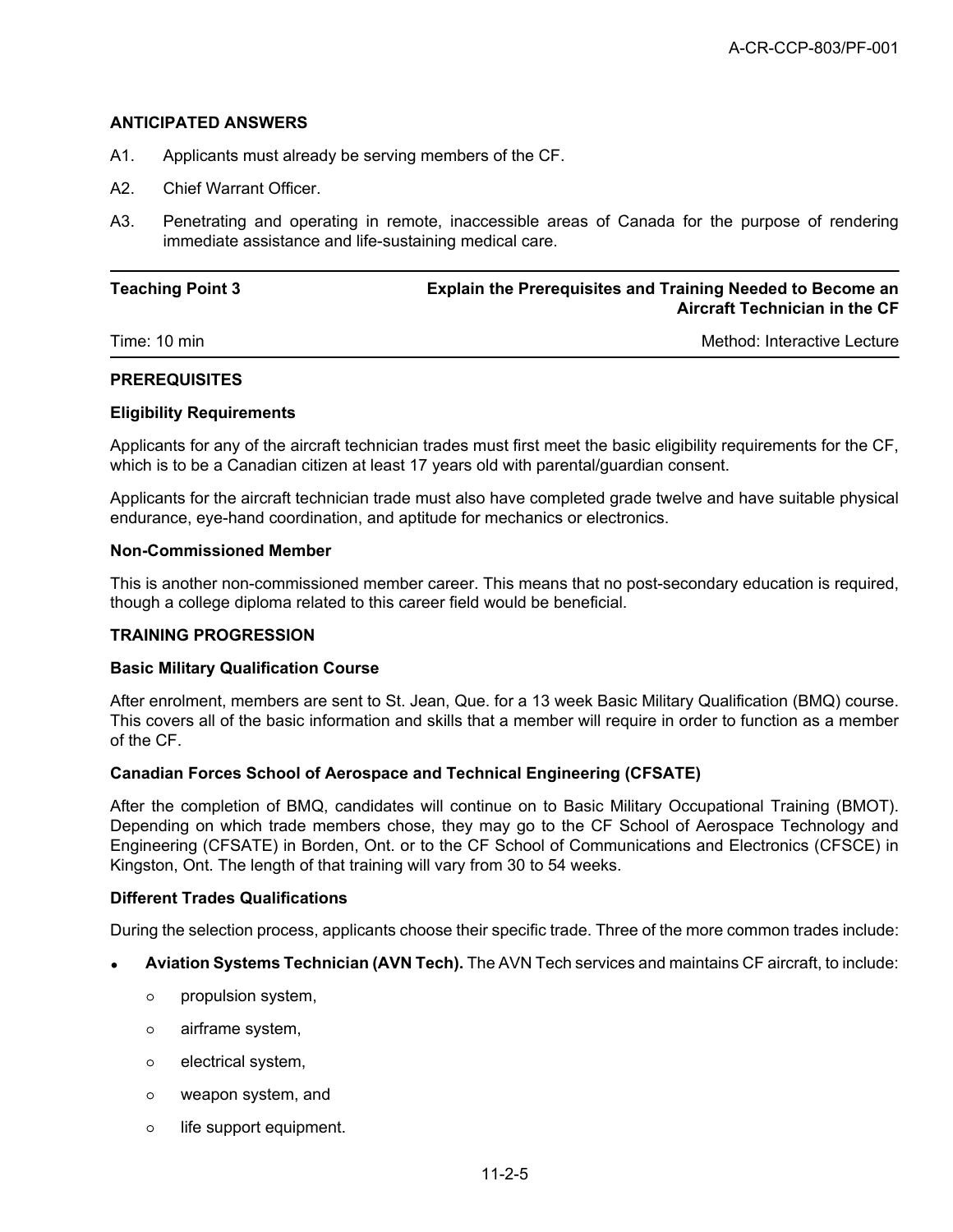- Avionics Systems Technician (AVS Tech). The AVS Tech maintains the electronics systems in the aircraft, to include:
	- automatic flight control systems,  $\circ$
	- navigation systems,  $\circ$
	- airborne communication systems,  $\circ$
	- $\circ$ power generation and distribution,
	- $\circ$ lighting systems, and
	- radar systems.  $\circ$
- Aircraft Structures Technician (ACS Tech). The ACS Tech is responsible for the repair of the aircraft structures, to include:
	- metal and composite repair,  $\circ$
	- $\circ$ refinishing,
	- painting,  $\circ$
	- machining, and  $\circ$
	- welding.  $\circ$

Once the trade has been selected, the candidate will participate in courses offered at either CFSATE or CFSCE. These include Trade Qualification (TQ) courses 1 to 5. The TQ system is similar to the apprenticeship program that a civilian Aircraft Maintenance Engineer (AME) goes through, though in this case the training standards are different. Once the candidate has completed TQ 3 they are able to work independently on CF aircraft that they have been familiarized with. Completion of TQ 5 allows the member to be a supervisor and trainer.



Give each cadet a handout of Annex I.

# CONFIRMATION OF TEACHING POINT 3

# **QUESTIONS**

- Q1. What are the three minimum requirements for enrolling as an aircraft technician?
- Q2. What are the three common trades in the aircraft maintenance field of the CF?
- Q3. Which two schools will personnel go to after completion of BMQ?

# ANTICIPATED ANSWERS

- A1. 17 years old, Canadian citizen, and minimum grade 12 education.
- A2. AVN Tech, AVS Tech, and ACS Tech.
- A3. CFSATE and CFSCE.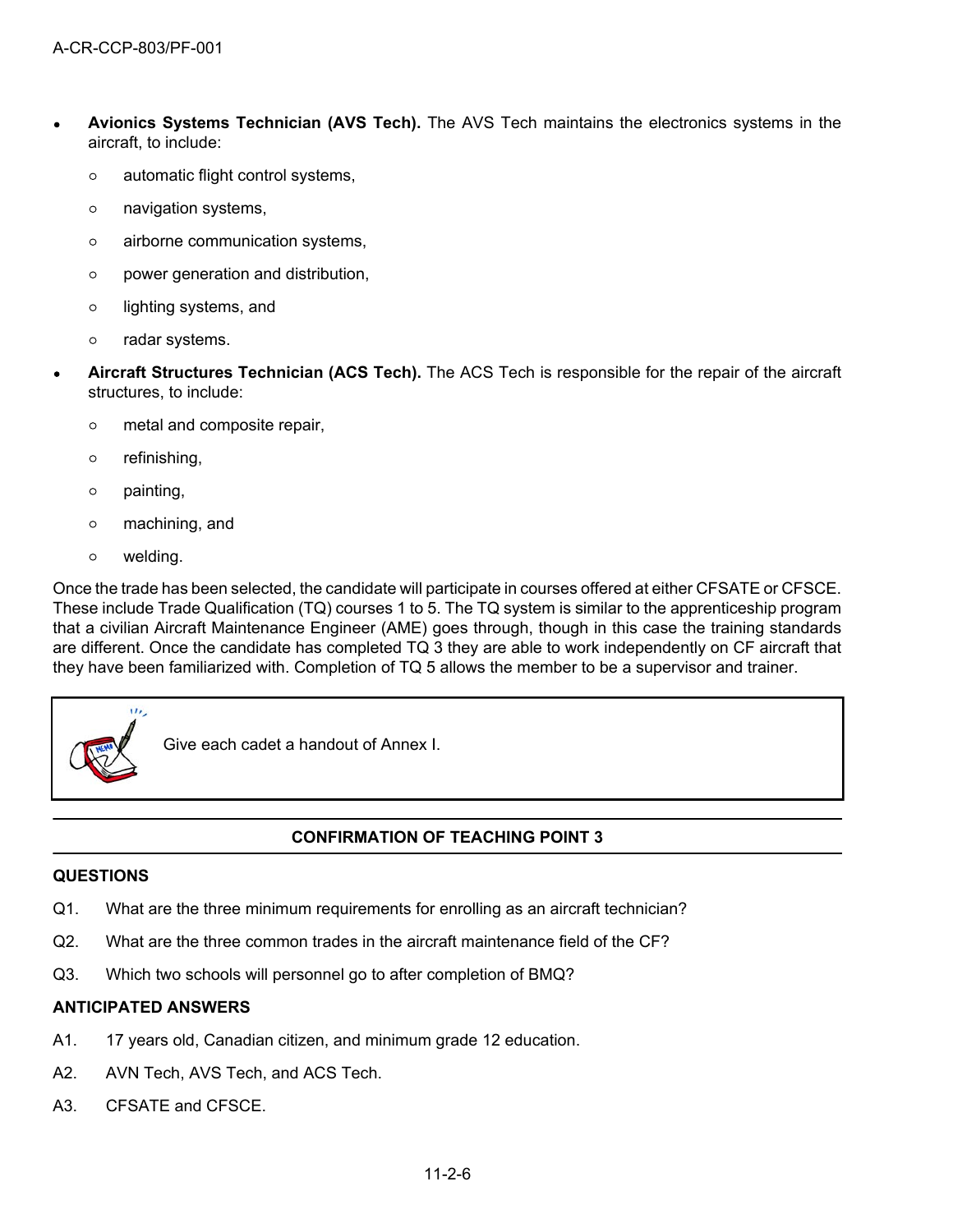# END OF LESSON CONFIRMATION

#### QUESTIONS

- Q1. Name the three entry plans available to applicants who wish to be pilots in the CF.
- Q2. What is the biggest difference between applying to be a SAR Tech compared to other trades?
- Q3. What are the three minimum requirements for enrolling as an aircraft technician?

#### ANTICIPATED ANSWERS

- A1. ROTP, DEO, and CEOTP.
- A2. Applicants must already be serving members of the CF.
- A3. 17 years old, Canadian citizen, and minimum grade 12 education.

# **CONCLUSION**

#### HOMEWORK/READING/PRACTICE

N/A.

#### METHOD OF EVALUATION

N/A.

# CLOSING STATEMENT

Being familiar with the career opportunities in CF aviation will ensure that the cadets interested in applying for the CF know what will be required and expected of them in future years.

#### INSTRUCTOR NOTES/REMARKS

This lesson may be delivered by a member of the CF serving in the field of aviation.

# **REFERENCES** A3-051 Canadian Forces. (2007). Canadian Forces Recruiting. Retrieved October 17, 2007, from http:// www.forces.ca/v3/engraph/home/home.aspx?bhcp=1. A3-053 Canadian Forces. (2007). Canadian Forces School of Search and Rescue. Retrieved October 30, 2007, from http://www.airforce.forces.gc.ca/19wing/squadron/cfssr\_e.asp.

- A3-054 Canadian Forces. (2007). Canadian Forces Recruiting–Pilot. Retrieved October 30, 2007, from http://www.recruiting.forces.ca/v3/engraph/jobs/jobs.aspx?id=32&bhcp=1.
- A3-055 Canadian Forces. (2007). Canadian Forces Recruiting–ACS. Retrieved October 30, 2007, from http://www.recruiting.forces.ca/v3/engraph/jobs/jobs.aspx?id=565&bhcp=1.
- A3-056 Canadian Forces. (2007). Canadian Forces Recruiting–AVN. Retrieved October 30, 2007, from http://www.recruiting.forces.ca/v3/engraph/jobs/jobs.aspx?id=514&bhcp=1.
- A3-057 Canadian Forces. (2007). Canadian Forces Recruiting–AVS. Retrieved October 30, 2007, from http://www.recruiting.forces.ca/v3/engraph/jobs/jobs.aspx?id=526&bhcp=1.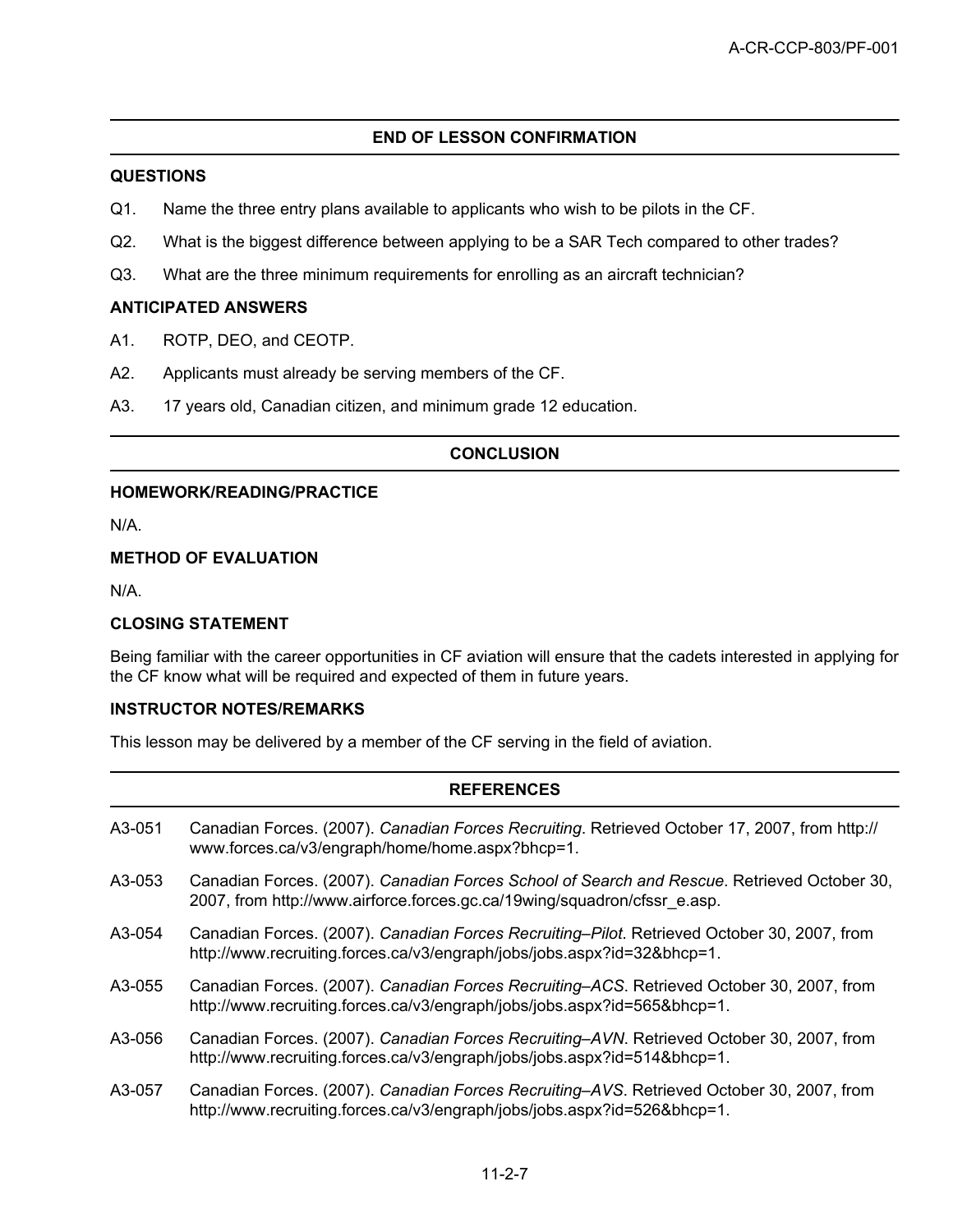A3-059 Canadian Forces. Prepare for Takeoff as a Pilot (DVD). Ottawa: CFRG Multimedia Services.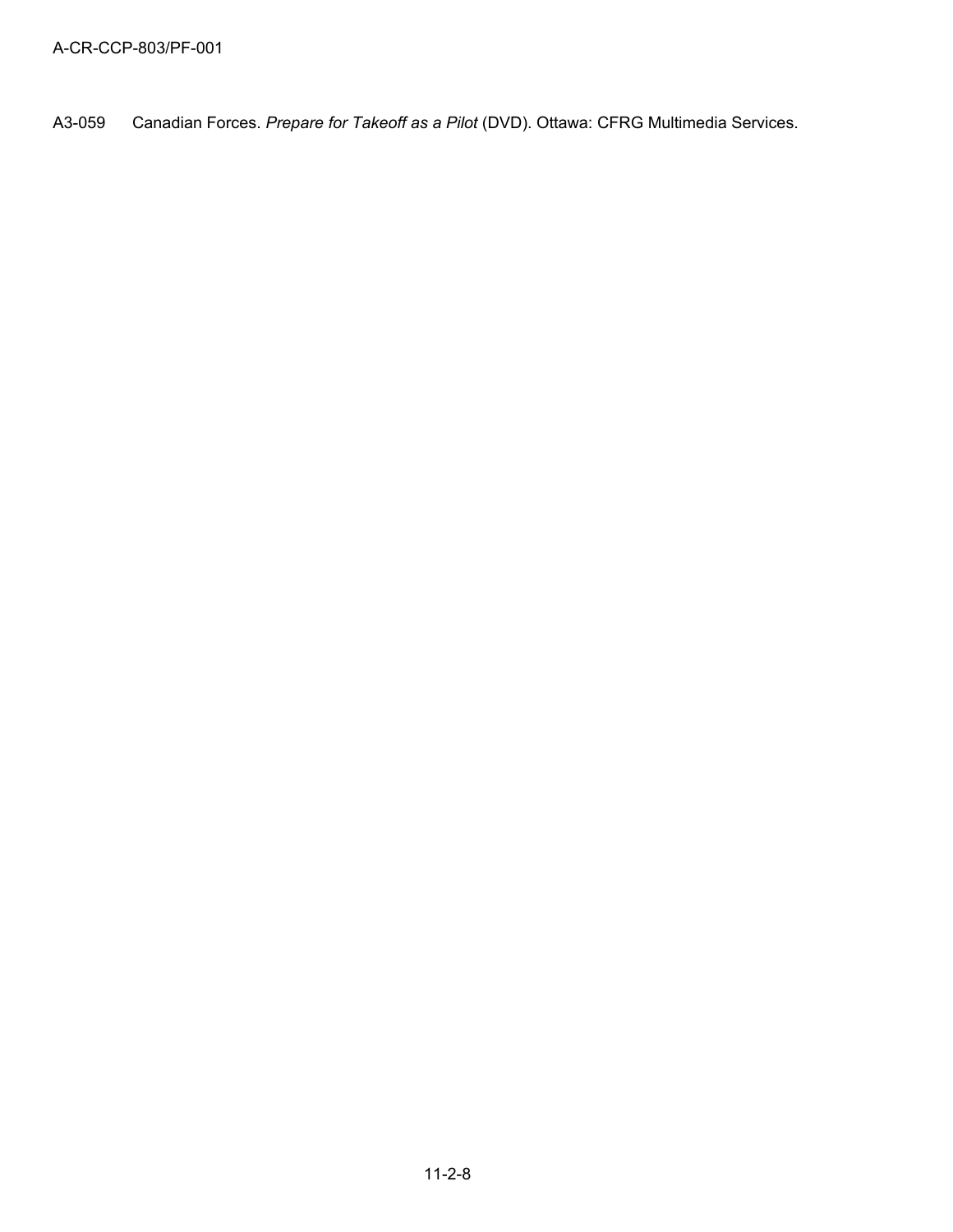# THE PURPOSE OF CANADA'S AIR FORCE

# SERVING CANADIANS

From coast to coast, the air force is at work serving Canadians every day at home, through 13 Wings (air force bases) stationed across the country. Examples of important services include:

- defending Canadian airspace;
- flying search and rescue missions;
- intercepting aircraft or ships; and
- providing relief during national disasters, such as:
	- floods, and  $\circ$
	- $\Omega$ ice storms.

In recent years, the well organized, efficient force that is the Canadian military has been called upon to fight a different sort of battle – confronting the whims of nature. Delivering disaster relief to Canadians hit by ice storms, floods, forest fires or other natural disasters often requires a massive coordination effort, a task well suited to the organizational skills and communications expertise of the Canadian military.

Evacuation of injured or threatened people, ferrying in supplies and vital equipment, flying reconnaissance missions to keep rescue and civilian forces informed of developments – these are the tasks carried out by the air force. They are also deployed on the ground during such emergencies, helping wherever needed. Sometimes this means working to restore power and heat, distributing food and medical assistance, or setting up emergency shelters and helping people reach them.

Testing the load limits of a Hercules by evacuating a fire-threatened village, dropping logs on ice-encrusted power lines from Griffon helicopters during an ice storm, using the Sea King's submarine detection equipment to probe flooded areas in Manitoba – the air force's people, equipment and ingenuity have been brought to bear to help Canadians cope when nature rages.

Some of the air force's research discoveries have benefits for many people. For example, studies on flight in adverse weather conditions have yielded information useful to commercial airlines.

# NORTH AMERICA

Canada faces no direct traditional military threat and the world's present conflicts are far from our shores. Even so, with a quality of life second to none in the world, Canada must continue to confront challenges to its sovereignty in peacetime. We must also retain the ability to quickly call upon forces capable of defending our country should the need arise.

A vital part of our defence strategy is our partnership with the US in the North American Aerospace Defence Command (NORAD). The air force is the key component in Canada's NORAD contribution, providing the eyes and ears of our early warning and surveillance activities over North American airspace.

Since 1958, Canada has partnered with the US in defending the airspace of North America. Twenty-four hours a day, every day of the year, Canadian and US air force personnel serving with NORAD keep a watchful eye on all air approaches to the continent. NORAD's critical mission is to detect, warn of and intercept an attack – whether by aircraft, missiles or space vehicles.

# ON GUARD

Canada is a country rich in natural resources and quality of life. Canadians are firmly committed to protecting both. The air force plays a pivotal role in protecting Canada's sovereignty by guarding against those who would take advantage of its vast size, miles of coastline and undefended border to carry out illegal or harmful activities.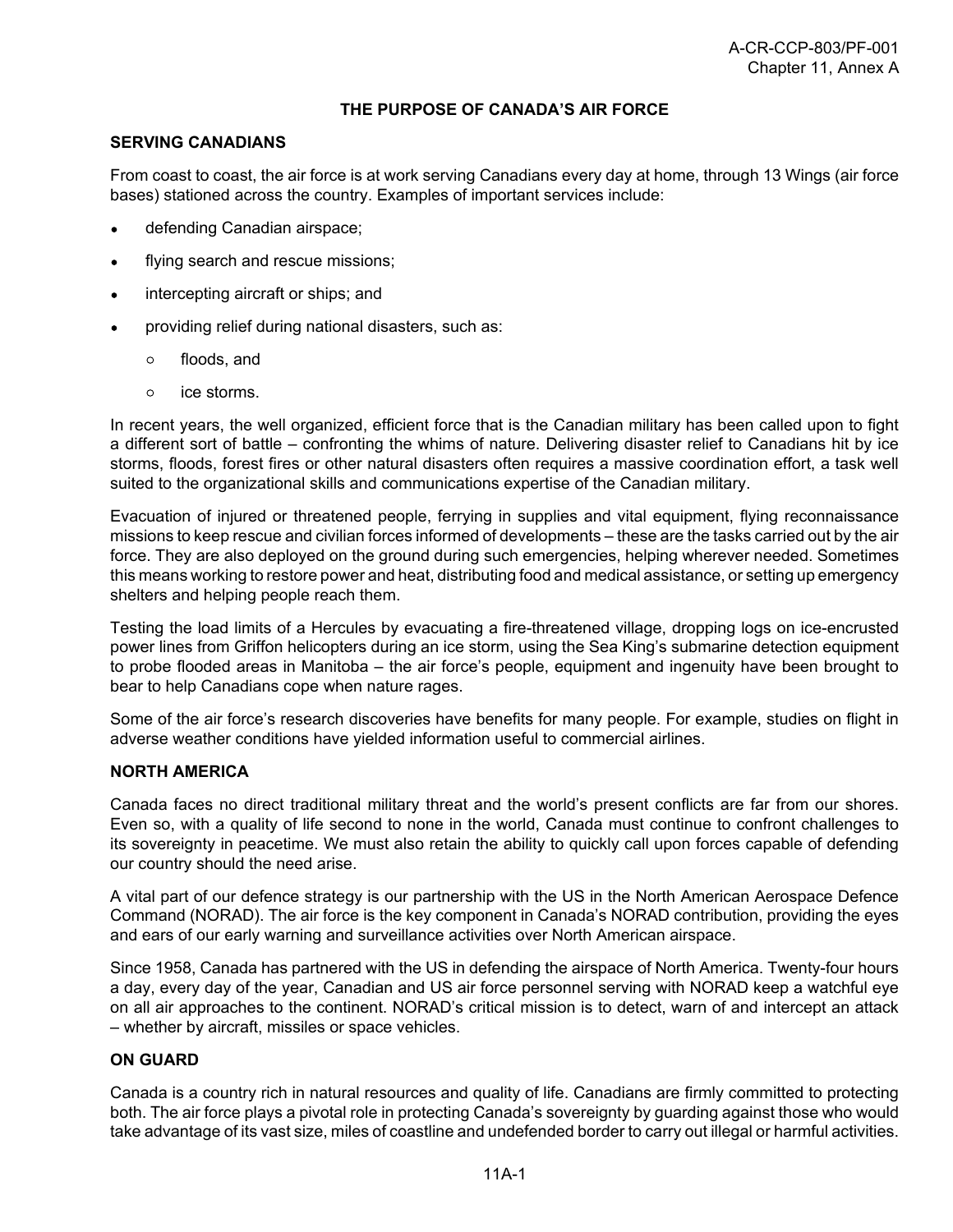# SERVING THE WORLD

Our combat-ready forces take an active role in multinational missions, representing Canada's interests on the world stage and helping to maintain global stability. The air force flies peace support missions and conveys relief workers, emergency food and medical supplies to scenes of natural disasters or where armed conflicts have left little behind – alleviating suffering and saving lives. The global neighbours we help often become valuable trading partners. Service to the world includes:

- peace support,  $\bullet$
- humanitarian aid,  $\bullet$
- international cooperation, to include:
	- $\circ$ international competitions,
	- international exercises, and  $\circ$
	- confidence building measures; and  $\circ$
- space technologies, to include:
	- $\circ$ supporting NORAD; and
	- supporting space exploration with the Canadian Space Agency. $\circ$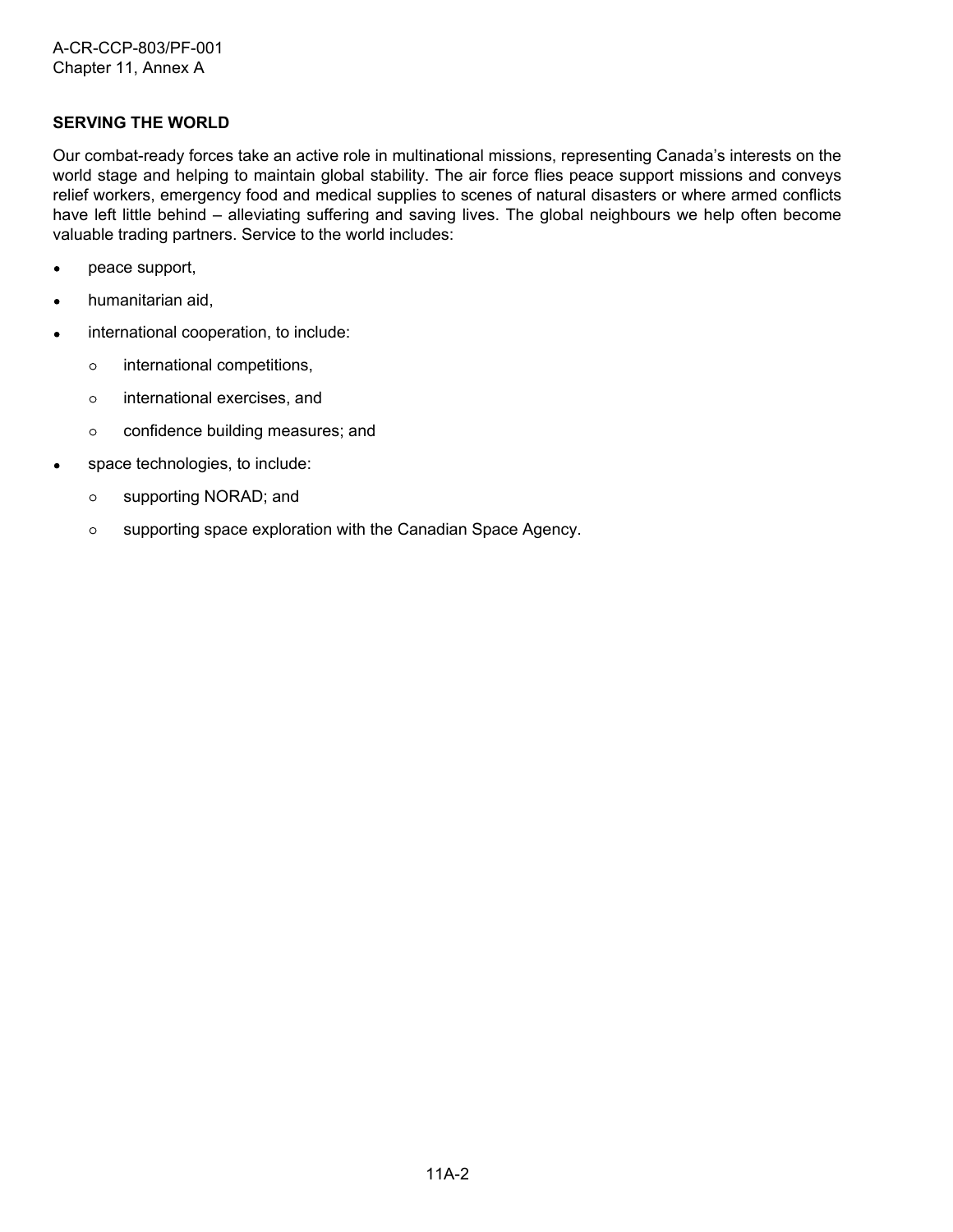### THE STRUCTURE OF CANADA'S AIR FORCE

#### **ORGANIZATIONS**

The organizational focus of Canada's air force is Air Command. Formed in September 1975, it was a recognizable successor to the Royal Canadian Air Force (RCAF) which, along with the Royal Canadian Navy and Canadian Army, ceased to exist as a separate service on February 1, 1968 under the provisions of Canadian Forces unification.

#### THE CHIEF OF THE AIR STAFF (CAS)

The Chief of the Air Staff acts as both an advisor to the Chief of the Defence Staff on air force issues as well as Commander of Air Command.

The Air Staff is organized into 14 functional directorates:

- The Directorate of Air Public Affairs,
- The Directorate of Air Strategic Plans,
- The Directorate of Air Force Employment,
- The Directorate of Air Requirements,
- The Directorate of Air Comptrollership and Business Management,
- The Directorate Air Personnel Production,
- The Directorate of Air Program,
- The Directorate Air Staff Coordination,
- The Directorate of Air Staff Operational Research,
- The Directorate of Flight Safety,
- The Director Air Contracted Force Generation,
- The Directorate of Air Personnel Management and Services,
- The Directorate of Air Civilian Management Services, and
- The Directorate Air Personnel Strategy.

#### CANADIAN FORCES AEROSPACE WARFARE CENTRE (CFAWC)

With its mission of ensuring the evolution of Canadian aerospace power and as a key element of air force transformation, CFAWC provides the air force with the knowledge to acquire the right capabilities and develop appropriate doctrine to successfully conduct aerospace operations as the air force moves into the future.

# 1 CANADIAN AIR DIVISION/CANADIAN NORAD REGION (1 Cdn Air Div/CANR)

The Commander of 1 Cdn Air Div/CANR exercises command and control over a multitude of formations and units assigned to them:

- NORAD assigned assets in CANR,
- 1 Cdn Air Div assigned assets,
- Canada Command assigned air assets, and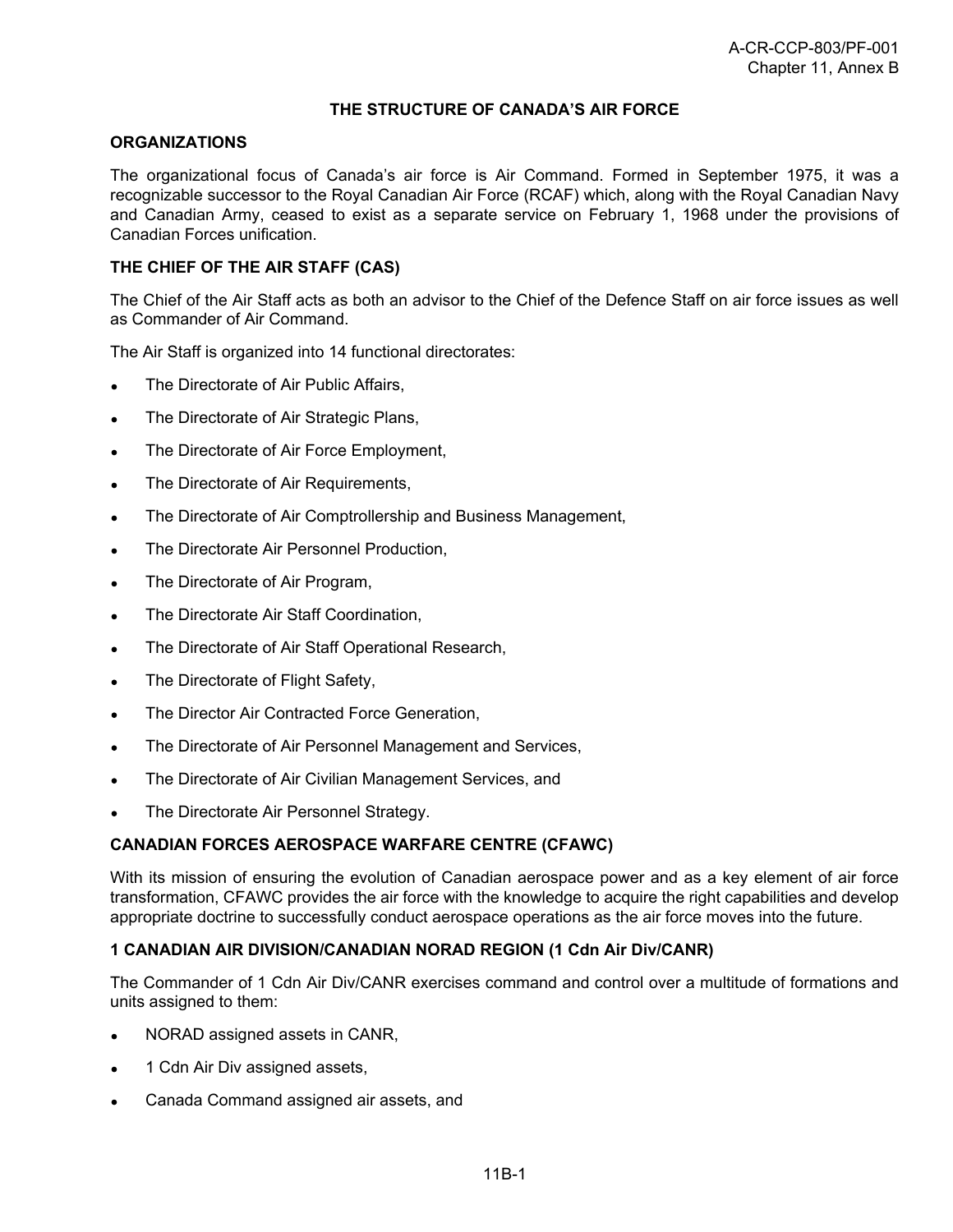Operational Airworthiness Authority for all CF air assets including National Cadet Program air assets.  $\bullet$ 

The concept of "wings" was re-introduced in 1993 to reflect the air force organizational structure. Originally a wing was a group of two or more squadrons, not necessarily from the same base, but with a common purpose led by a Wing Commander. Today's wings represent the grouping of various units, both operational and support, under a single tactical commander reporting to the operational commander. Ten wings also include a Canadian Forces Base along with other operational and support units.

Wings vary in size from several hundred personnel, such as at 9 Wing Gander and 5 Wing Goose Bay, to larger wings, such as 8 Wing Trenton, 4 Wing Cold Lake and 14 Wing Greenwood with several thousand personnel. The following wings report operationally to 1 Cdn Air Div:

- 1 Wing Kingston is the home of the Griffon helicopter. It provides airlift support of troops and equipment  $\bullet$ anywhere in the world. Its six tactical helicopter and training squadrons are spread out across the country.
- 3 Wing Bagotville is located in Quebec's Saguenay region. It provides general purpose, multi-role, combat capable forces in support of domestic and international roles of Canada's air force. It also provides search and rescue resources.
- 4 Wing Cold Lake is the busiest fighter base in Canada. It provides general purpose, multi-role, combat  $\bullet$ capable forces in support of domestic and international roles of Canada's air force.
- 5 Wing Goose Bay is the site of Allied tactical flying training in Canada. It is home to permanent detachments from Britain's Royal Air Force, the German Luftwaffe, the Royal Netherlands Air Force and the Italian Aeronautic Militaire.
- 8 Wing Trenton is the heart of Canada's air mobility forces from delivering supplies to the high Arctic (CFS Alert) to airlifting troops and equipment worldwide. It is also responsible for search and rescue in central Canada and home to the famous Skyhawks with the Canadian Parachute Centre.
- 9 Wing Gander is home of the 103 Search and Rescue (SAR) Squadron, providing full-time SAR services to Newfoundland and Labrador.
- 12 Wing Shearwater is the centre of naval aviation in Canada. Home of the CH-124 Sea King helicopter, 12 Wing supports the Navy with up to nine helicopter air detachments for international and domestic operations.
- 14 Wing Greenwood is nestled in the heart of Nova Scotia's Annapolis Valley. Aurora crews conduct sovereignty and surveillance missions over the Atlantic Ocean, while search and rescue capabilities are maintained 365 days of the year.
- 15 Wing Moose Jaw is the site of the NATO Flying Training Program in Canada (NFTC). This southern Saskatchewan city is also home to the Snowbirds, Canada's world famous aerobatic team.
- 16 Wing Borden is the birthplace of the RCAF. The largest training wing in the Canadian Forces, 16 Wing's  $\bullet$ schools offer air force technical training and professional development.
- 17 Wing Winnipeg is comprised of three squadrons and six schools. It also provides support to the Central  $\bullet$ Flying School.
- 19 Wing Comox is based on Vancouver Island. Its Aurora crews keep watch over the Pacific Ocean while  $\bullet$ its search and rescue teams regularly locate downed aircraft in some of Canada's roughest terrain and yet another squadron helps train fighter pilots in tactical procedures.
- 22 Wing North Bay represents one of Canada's major contributions to the NORAD agreement. From its underground complex at the Sector Air Operations Centre, technicians watch over Canada's airspace 24 hours a day, using state-of-the-art sensors, computers and communications equipment.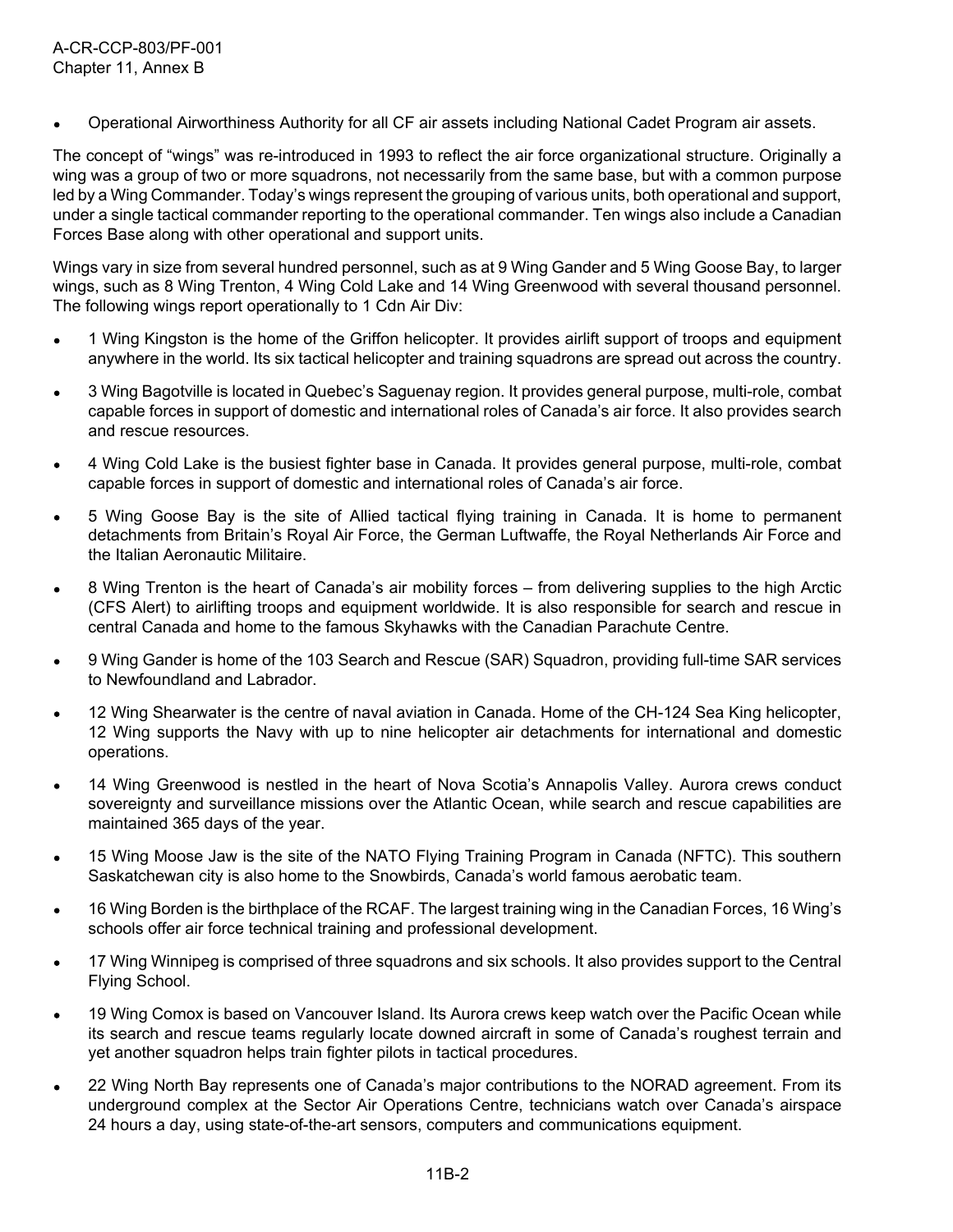# CANADA'S AIR RESERVE

The Air Reserve is an important part of the Air Force team. Reservists are ordinary citizens who volunteer to devote a portion of their free time to military service. In the Air Force, reservists serve as partners with members of the Regular Force to accomplish the Air Force mission. Air Reservists are actively involved in the vast spectrum of Air Force activities including:

- surveillance and control of Canadian airspace;
- worldwide airlift of Canadian Forces personnel and material;
- support to the navy and army;
- support to other government departments;
- search and rescue; and
- humanitarian operations.



"Canada's Air Force: Air Force Home", Structure: The Air Reserve: Air Reserve Locations, 2008. Retrieved February 25, 2008, from http://www.airforce.forces.gc.ca/site/index\_e.asp

Figure 11B-1 Air Force Reserve Operations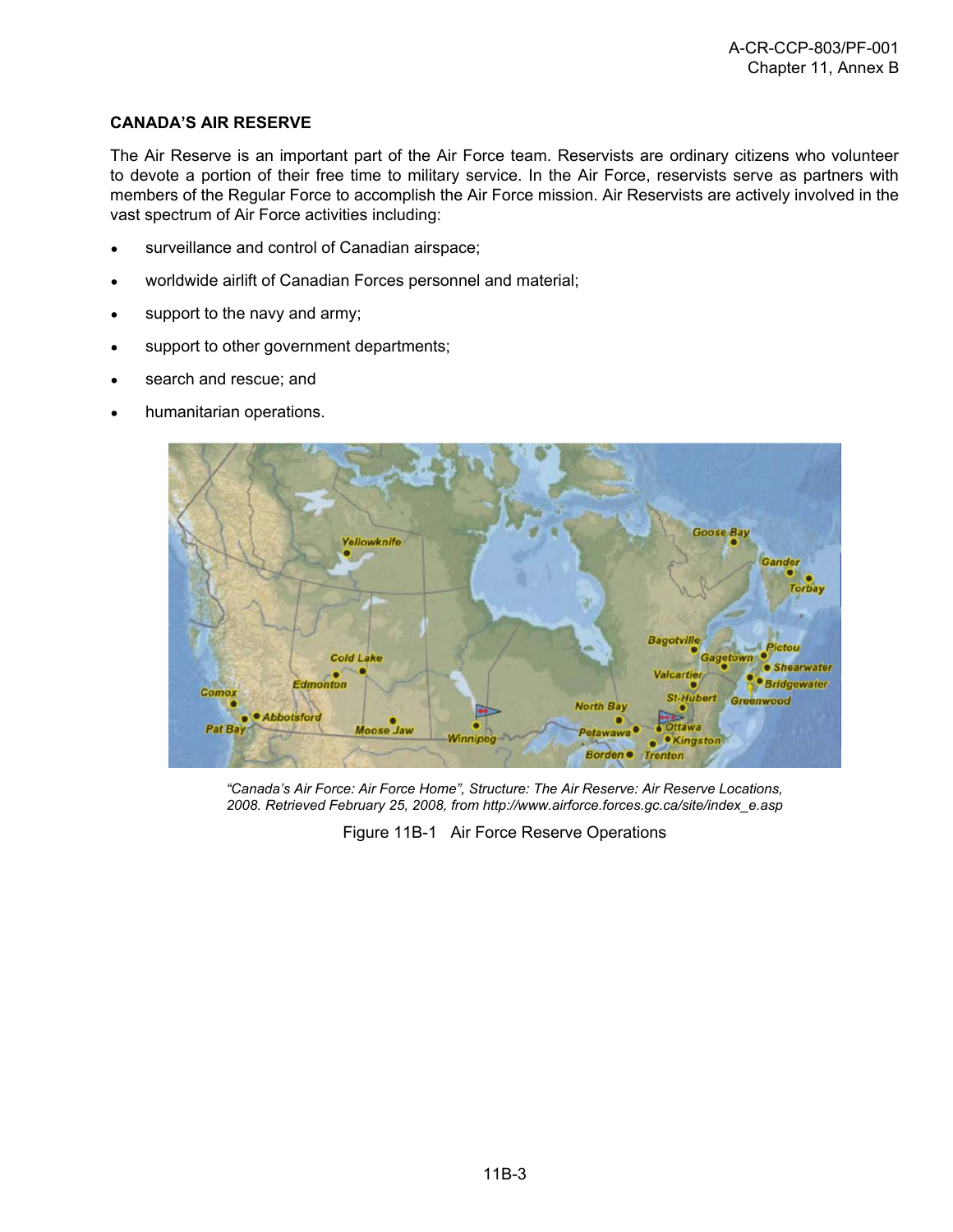THIS PAGE INTENTIONALLY LEFT BLANK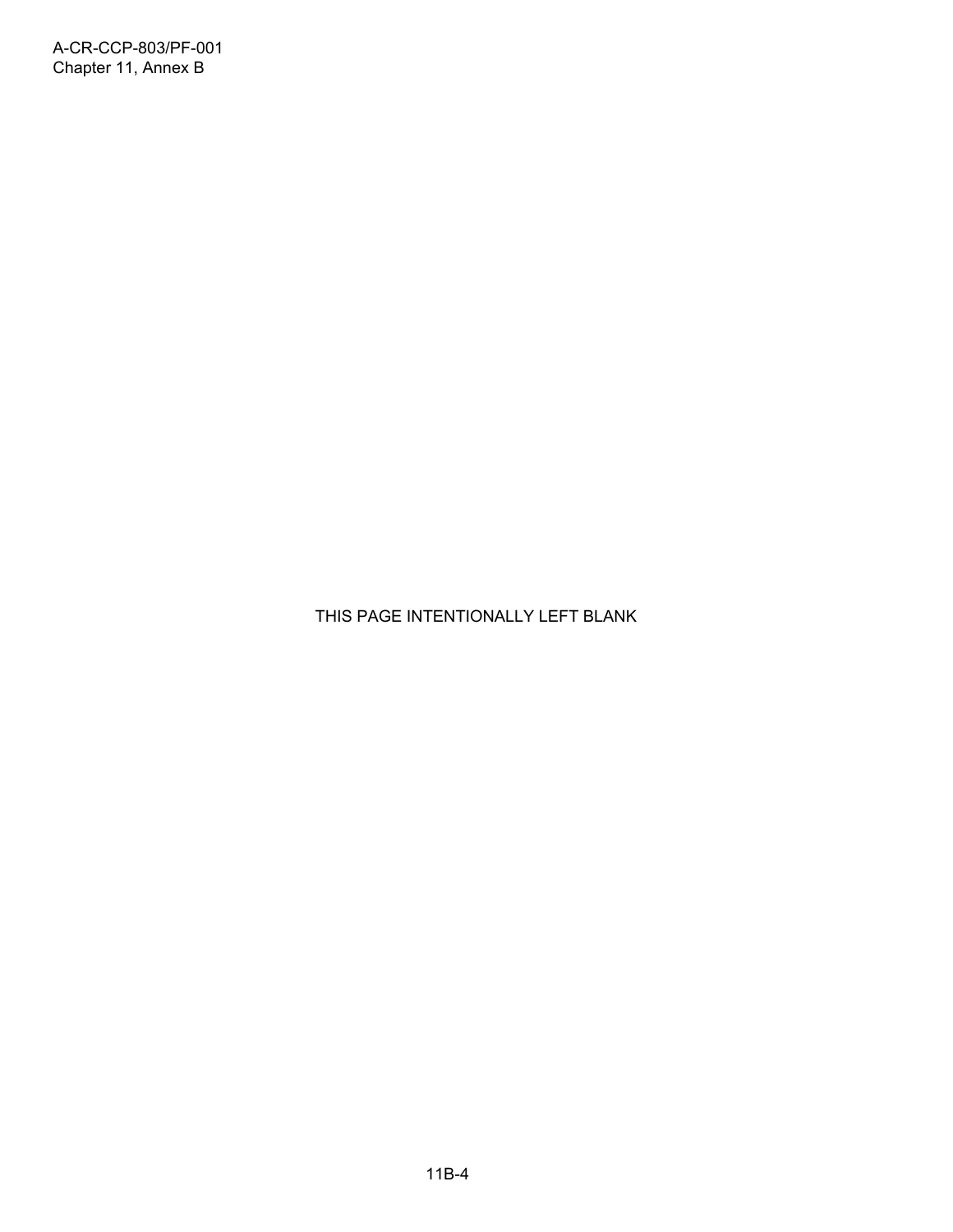# AIRCRAFT OF CANADA'S AIR FORCE

#### CP-140 AURORA



"Canada's Air Force", 2007, Image Gallery Photo Search. Retrieved March 8, 2008, from http://www.airforce.forces.gc.ca/site/imagery/search\_e.asp

Figure 11C-1 CP-140 Aurora

As Canada's only strategic maritime surveillance aircraft, the CP-140 Aurora is often used to patrol Canada's coastlines, safeguarding our waters from foreign threats.

The sister aircraft to the CP-140 Aurora, the CP-140A Arcturus monitors Canada's east coast. This long-range patrol aircraft protects our coastlines from foreign threats and illegal activity. The Arcturus shares the same airframe as the Aurora, but is not equipped for anti-submarine warfare (ASW). Without the Aurora's heavy ASW electronics, the Arcturus is a lighter and more fuel-efficient aircraft.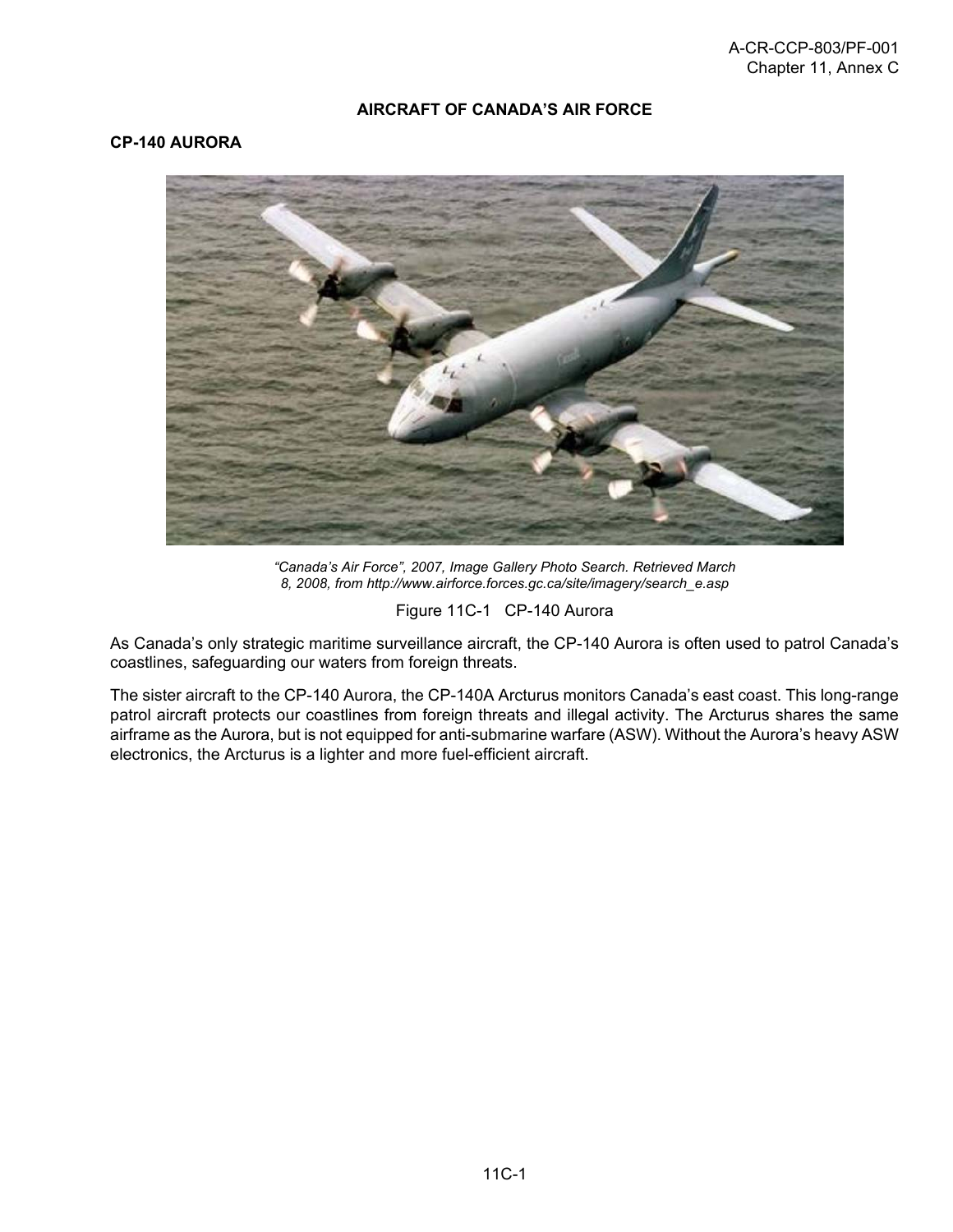# CC-115 BUFFALO



"Canada's Air Force", 2007, Image Gallery Photo Search. Retrieved March 8, 2008, from http://www.airforce.forces.gc.ca/site/imagery/search\_e.asp

Figure 11C-2 CC-115 Buffalo

One of Canada's primary search and rescue (SAR) aircrafts, the CC-115 Buffalo will fly in almost any weather. The agile Buffalo can takeoff and land on even the most rugged terrain and in areas as short as a soccer field. The CC-130 Hercules now performs many of Eastern Canada's SAR operations, but the short takeoff and landing (STOL) capabilities of the CC-115 have kept it in use in the Rocky and Coastal Mountain ranges. All six Canadian Forces' CC-115s are employed by 442 Transport and Rescue Squadron out of Comox, B.C.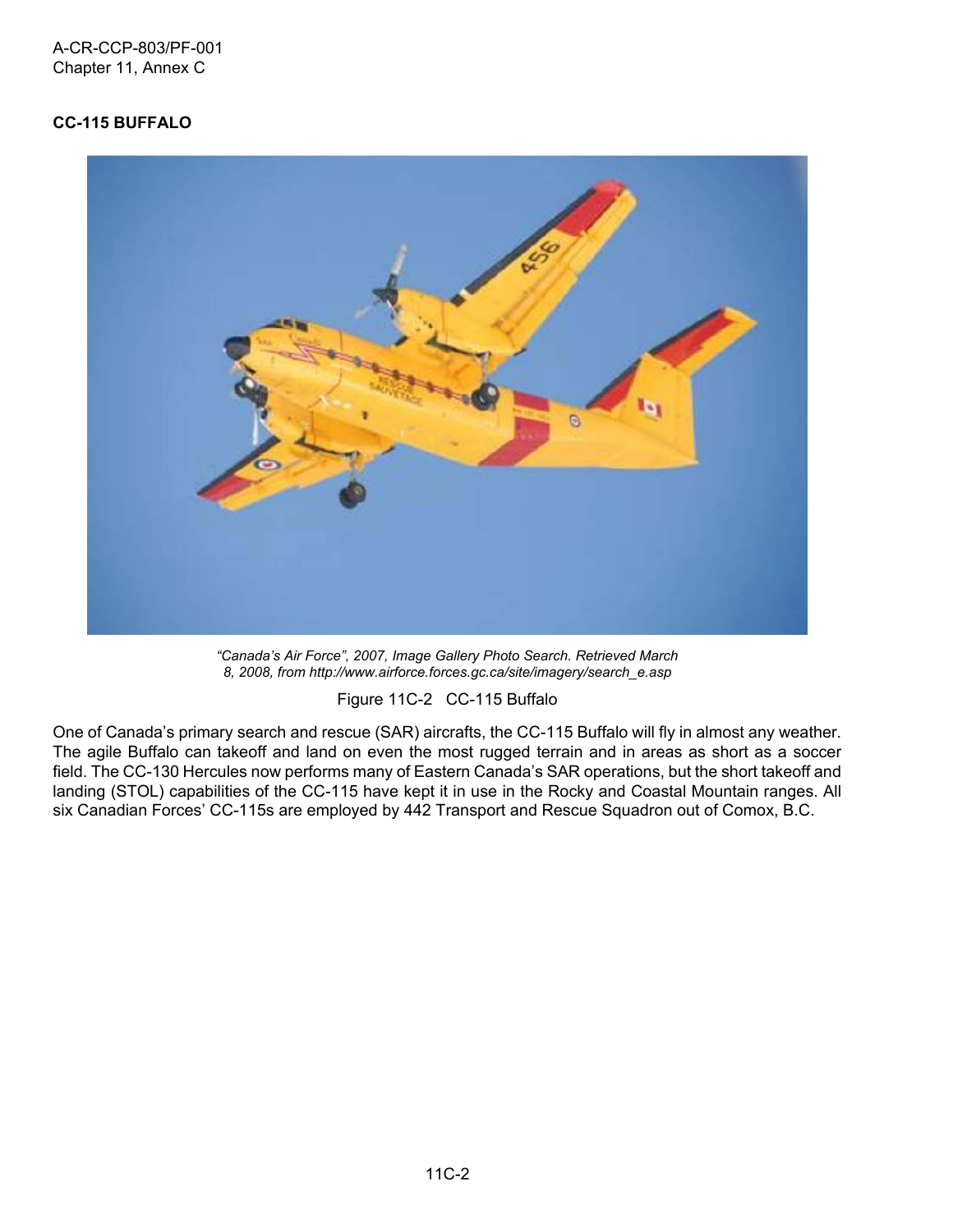# CH-149 CORMORANT



"Canada's Air Force", 2007, Image Gallery Photo Search. Retrieved March 8, 2008, from http://www.airforce.forces.gc.ca/site/imagery/search\_e.asp

Figure 11C-3 CH-149 Cormorant

In this picture, a CH-149 Cormorant search and rescue helicopter taxies through the rinse facility (bird bath) after a flight over salt water.

The Canadian Air Force's only dedicated search and rescue (SAR) helicopter, the rugged CH-149 Cormorant can operate in even the most severe conditions, making it ideal for Canada's challenging geography and climate.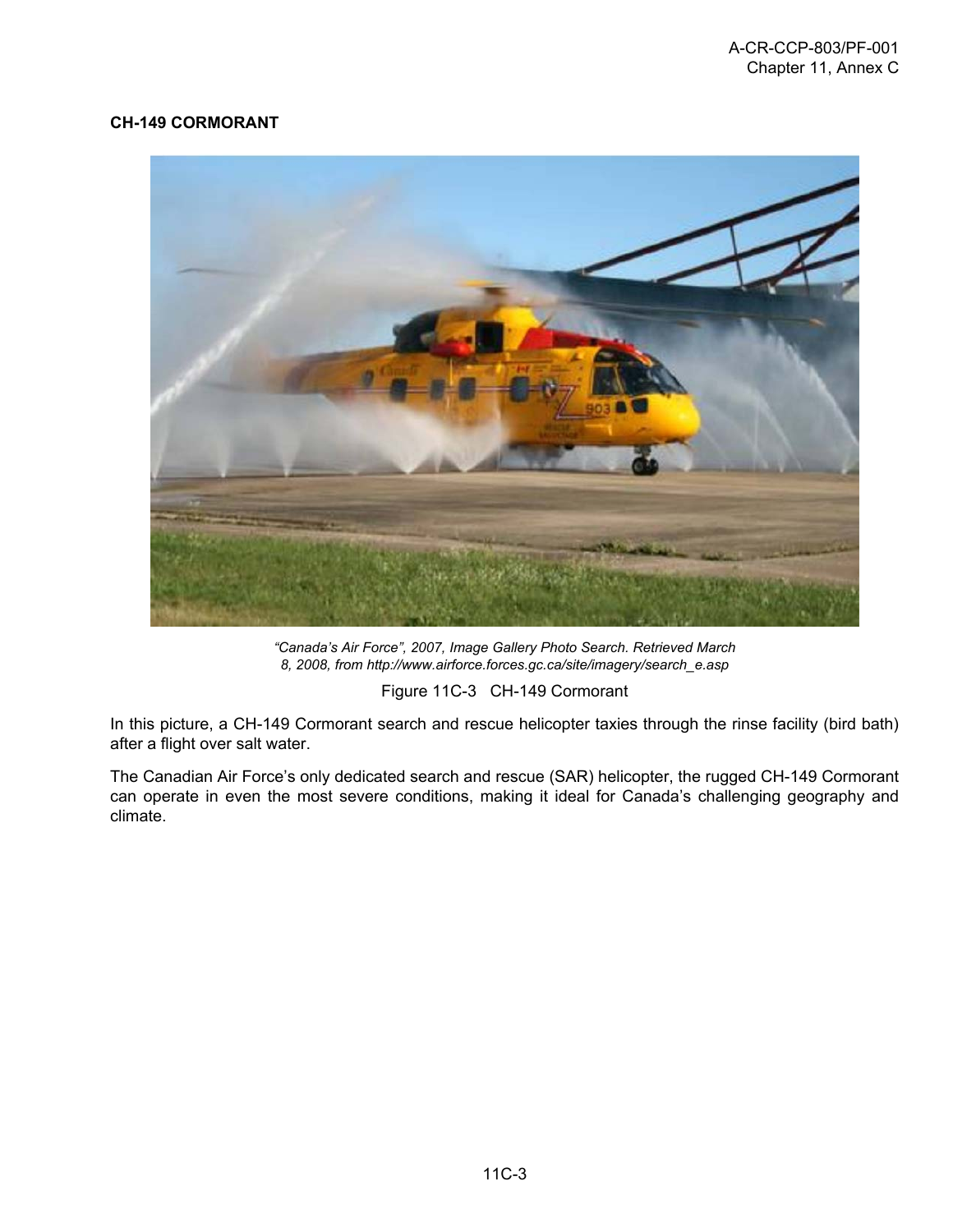# CH-146 GRIFFON



"Canada's Air Force", 2007, Image Gallery Photo Search. Retrieved March 8, 2008, from http://www.airforce.forces.gc.ca/site/imagery/search\_e.asp

Figure 11C-4 CH-146 Griffon

The Griffon is used at home and abroad for SAR missions, surveillance and reconnaissance, casualty evacuation and counter-drug operations. The helicopter has also played a key role in many national and international humanitarian relief operations.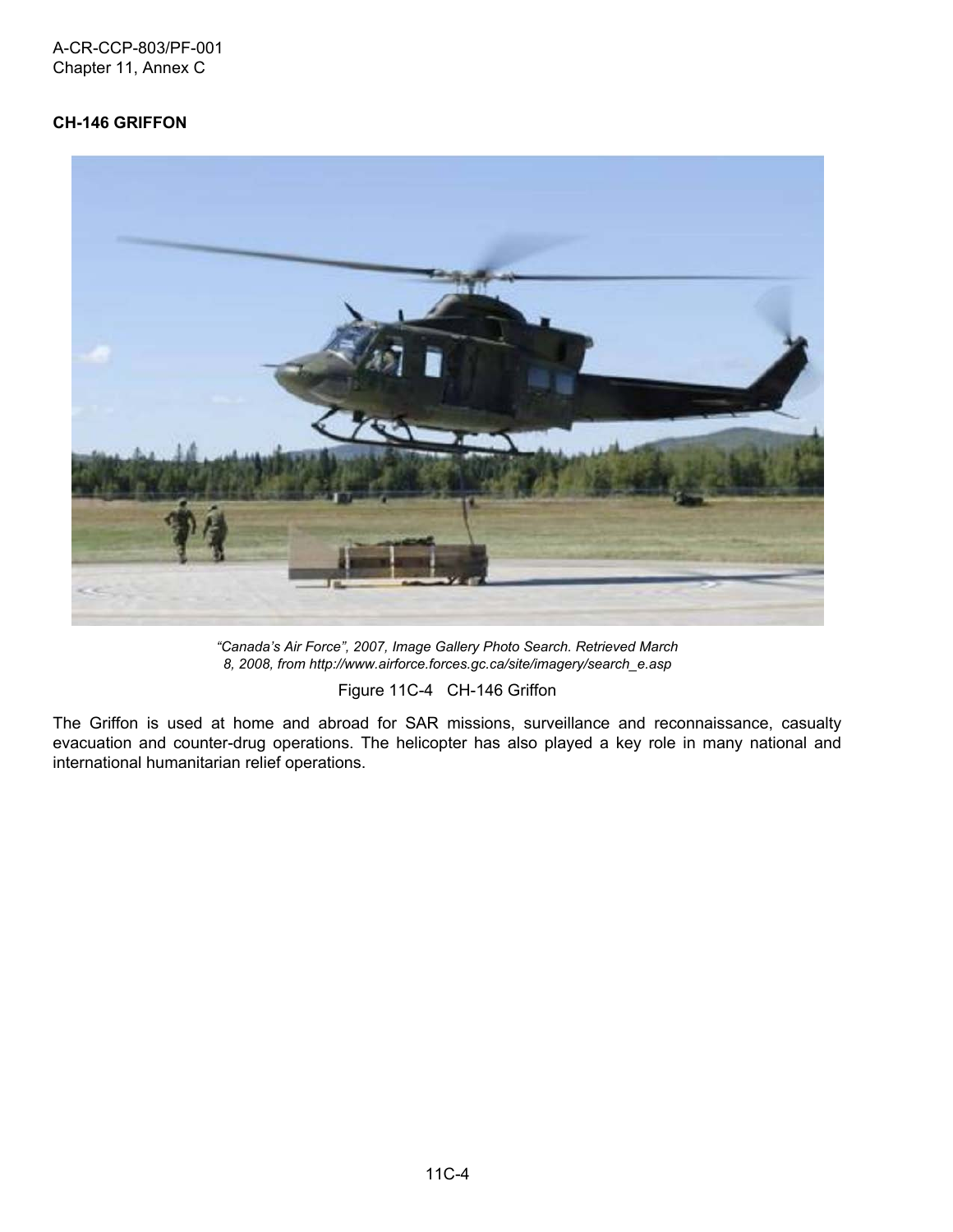# CH-124 SEA KING



"Canada's Air Force", 2007, Image Gallery Photo Search. Retrieved March 8, 2008, from http://www.airforce.forces.gc.ca/site/imagery/search\_e.asp

Figure 11C-5 CH-124 Sea King

The Sea King's compact design boasts a fold-up rotor and tail that help it to fit on even the smallest warship's deck and its amphibious hull gives it the ability to land on water. The CH-124 is powered by two turboshaft engines and is equipped with subsurface acoustic detection equipment and homing torpedoes. Employing these, the Sea King lifts off from destroyers and frigates to locate and destroy submarines. The helicopter also plays a vital role in international peacekeeping operations.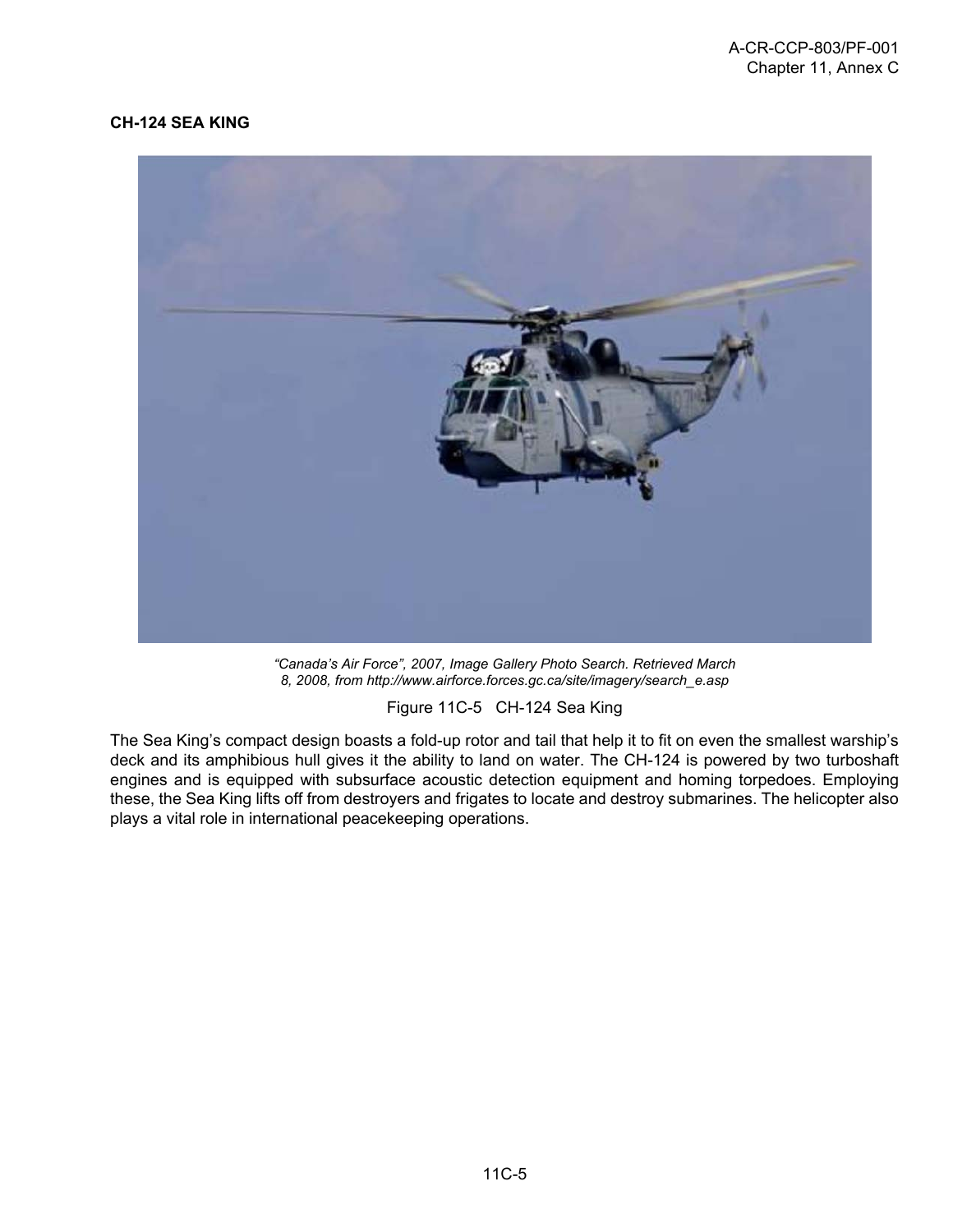# CH-148 CYCLONE



"Canada's Air Force", 2007, Image Gallery Photo Search. Retrieved March 8, 2008, from http://www.airforce.forces.gc.ca/site/imagery/search\_e.asp

Figure 11C-6 CH-148 Cyclone

As of 2009, the Department of National Defence has a new force in the skies: the CH-148 Cyclone replaced the CH-124 Sea King as Canada's main ship-borne maritime helicopter. This twin-engine helicopter is compatible with the latest high-tech frigates and includes several new safety features. Its aluminum and composite airframe is built with lightning-strike and high-intensity radio frequency (RF) pulse protection.

The Cyclone has day-and-night capability, can fly in all weather conditions and in temperatures ranging from - 40 °C to +55 °C. With a maximum speed of 306 km/h, the CH-148 is almost twice as fast as the Sea King. The Cyclone can also fly 925 km without refuelling – more than three times farther than its predecessor.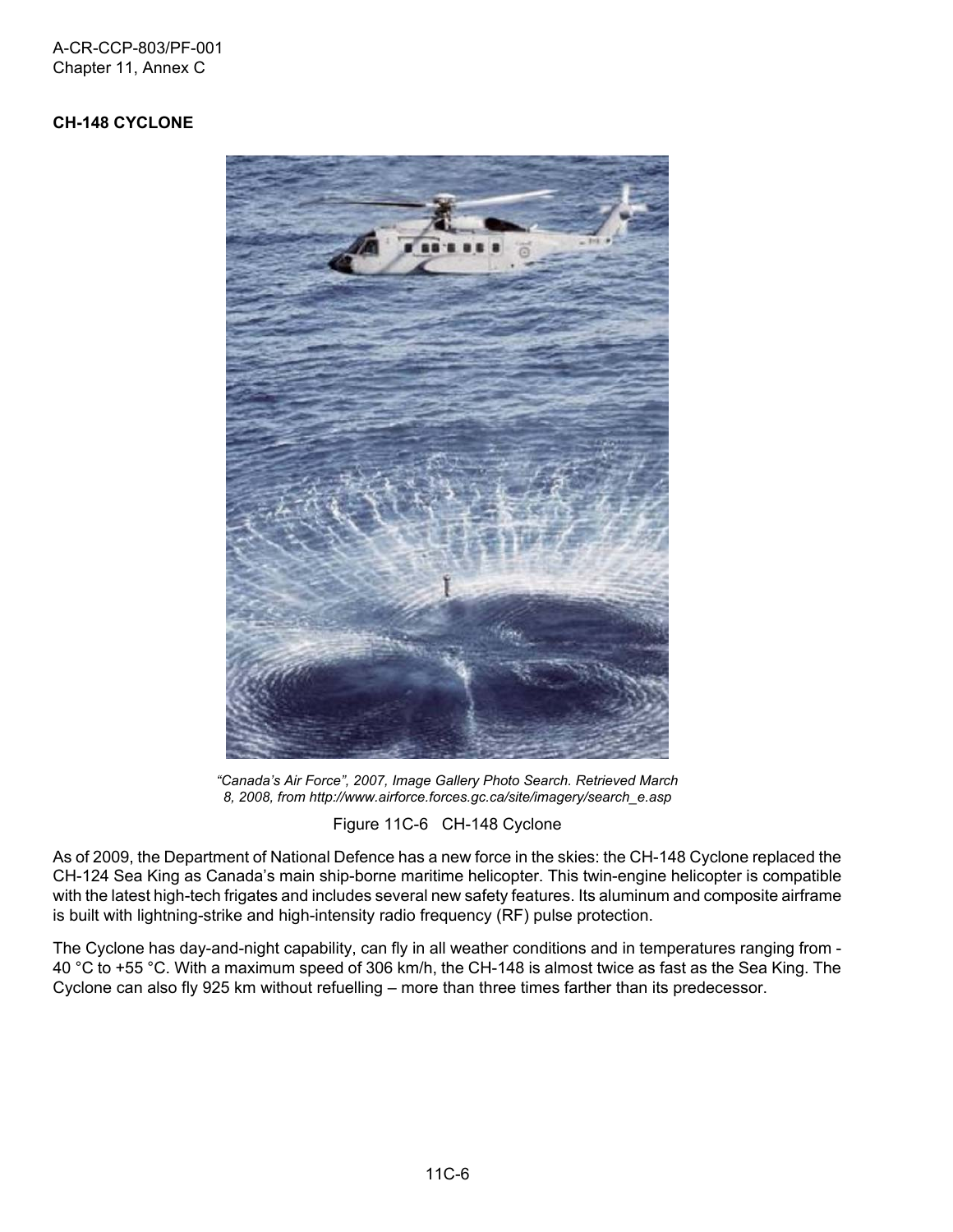# CT-142 DASH-8



"Canada's Air Force", 2007, Image Gallery Photo Search. Retrieved March 8, 2008, from http://www.airforce.forces.gc.ca/site/imagery/search\_e.asp

Figure 11C-7 CT-142 Dash-8

Navigators from around the world come to Canada to train on the CT-142 Dash-8. At the Canadian Forces Air Navigation School (CFANS), this twin turboprop aircraft is used to teach students aerial navigation and tactics.

Designed and produced in Canada, the CT-142 is a conversion of the popular Dash-8 airliner. It was adapted for navigation training by manufacturer Bombardier Inc. in the late 1980s.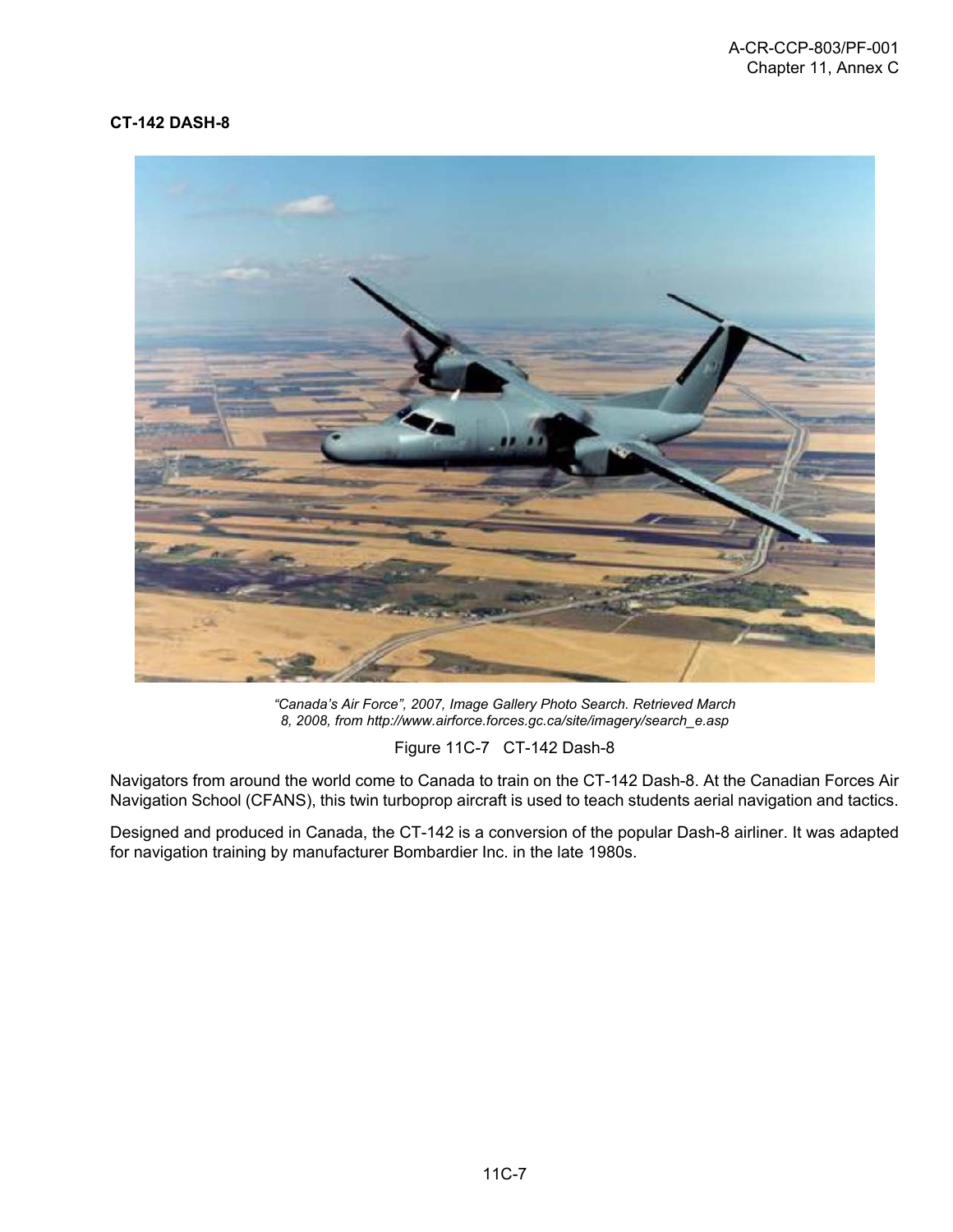# CT-155 HAWK



"Canada's Air Force", 2007, Image Gallery Photo Search. Retrieved March 8, 2008, from http://www.airforce.forces.gc.ca/site/imagery/search\_e.asp

Figure 11C-8 CT-155 Hawk

The CT-155 Hawk was selected for the NATO Flying Training in Canada (NFTC) program because of its similarities to frontline fighter aircraft. Student pilots graduate from the CT-156 Harvard II to this highly advanced jet trainer. Its Rolls-Royce turbofan engine generates more than 2 700 kg (6 000 lbs) of thrust and powers the jet to supersonic speeds.

NFTC students train on the Hawk during the program's final stage. Once they have logged 125 flight hours, Canada's student fighter pilots are ready to join 410 Squadron, the Operational Training Unit, which flies CF-18 Hornets.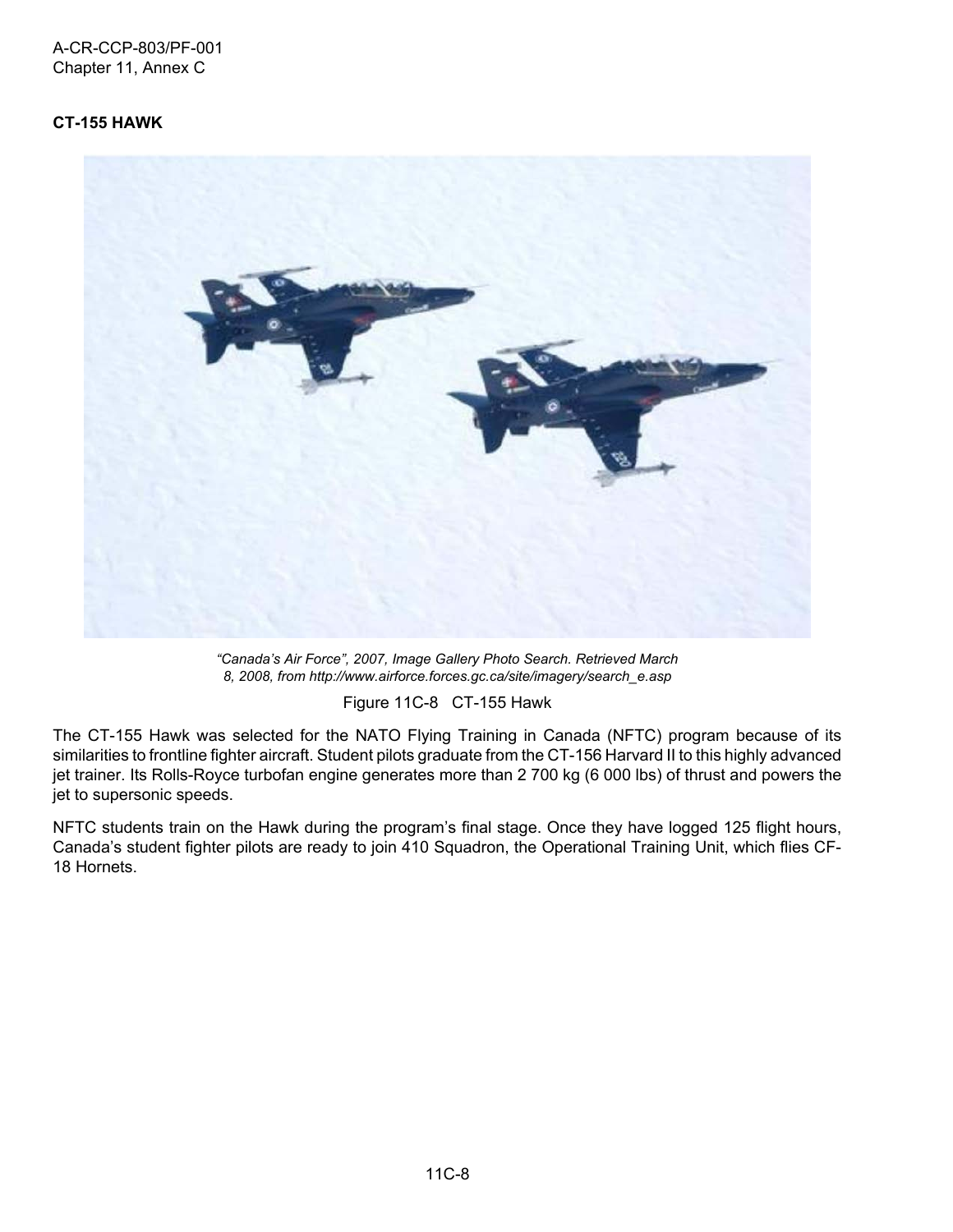# CF-18 HORNET



"Canada's Air Force", 2007, Image Gallery Photo Search. Retrieved March 8, 2008, from http://www.airforce.forces.gc.ca/site/imagery/search\_e.asp

#### Figure 11C-9 CF-18 Hornet

The Hornet is commonly referred to as CF-18, although the official technical designation is CF-188.

A versatile, world-class fighter aircraft, the supersonic CF-18 Hornet can engage both ground and aerial targets. Its twin engines generate enough thrust to lift 24 full-size pick-up trucks off the ground. As the Canadian Air Force's frontline multi-role fighter, the CF-18 is used for air defence, air superiority, tactical support, training, aerobatic demonstration, and aerospace testing and evaluation. The aircraft is equipped with a sophisticated radar system that can track targets in all weather and from great distances.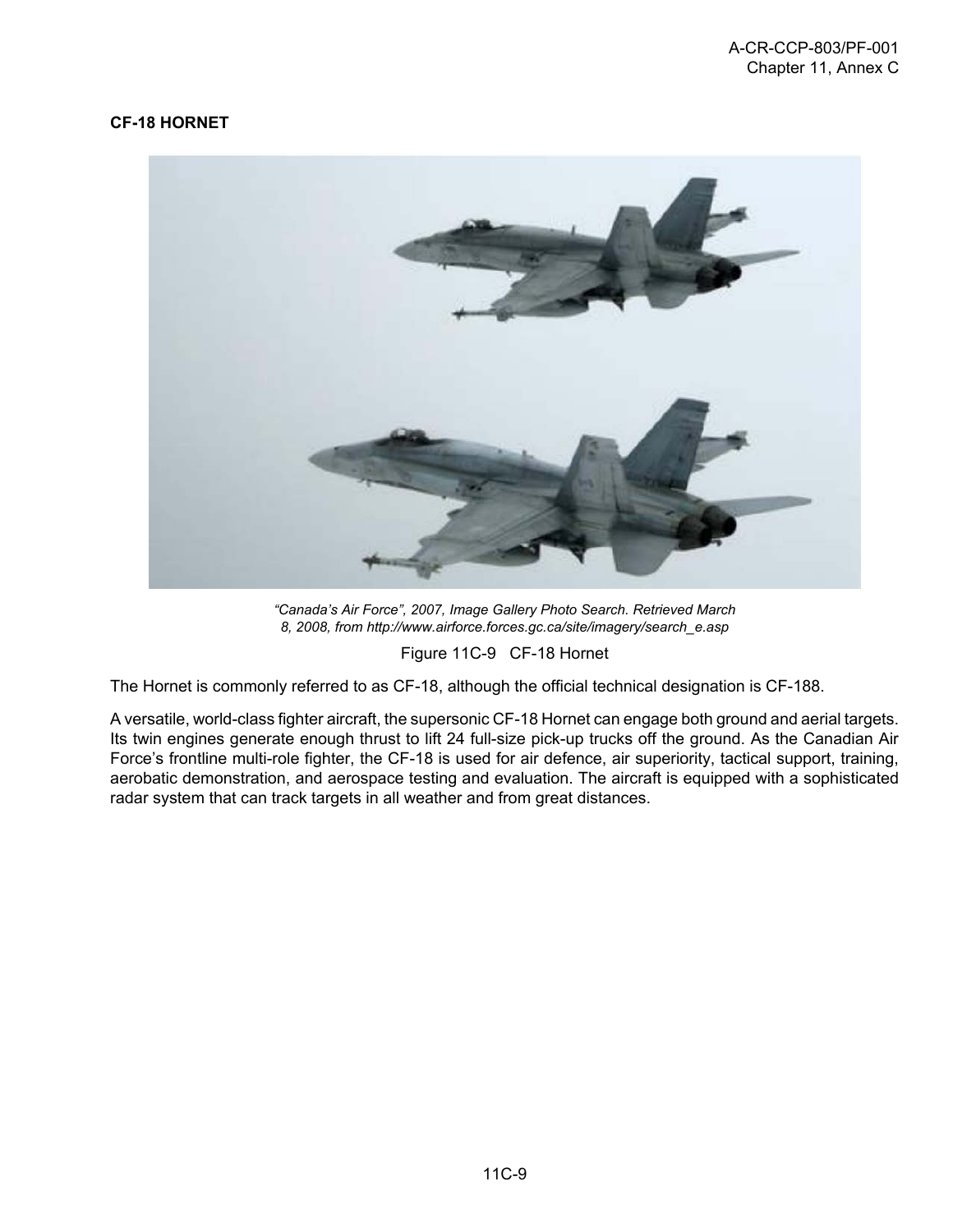# CC-150 POLARIS



"Canada's Air Force", 2007, Image Gallery Photo Search. Retrieved March 8, 2008, from http://www.airforce.forces.gc.ca/site/imagery/search\_e.asp

Figure 11C-10 CC-150 Polaris

A multi-purpose, long-range jet, the CC-150 Polaris can be converted for passenger, freight or medical transport, or a combination of these configurations. Carrying 194 passengers, or 32 000 kg, the massive aircraft can still reach speeds of up to Mach 0.84. All five of the Canadian Forces' CC-150s are stationed at 8 Wing Trenton.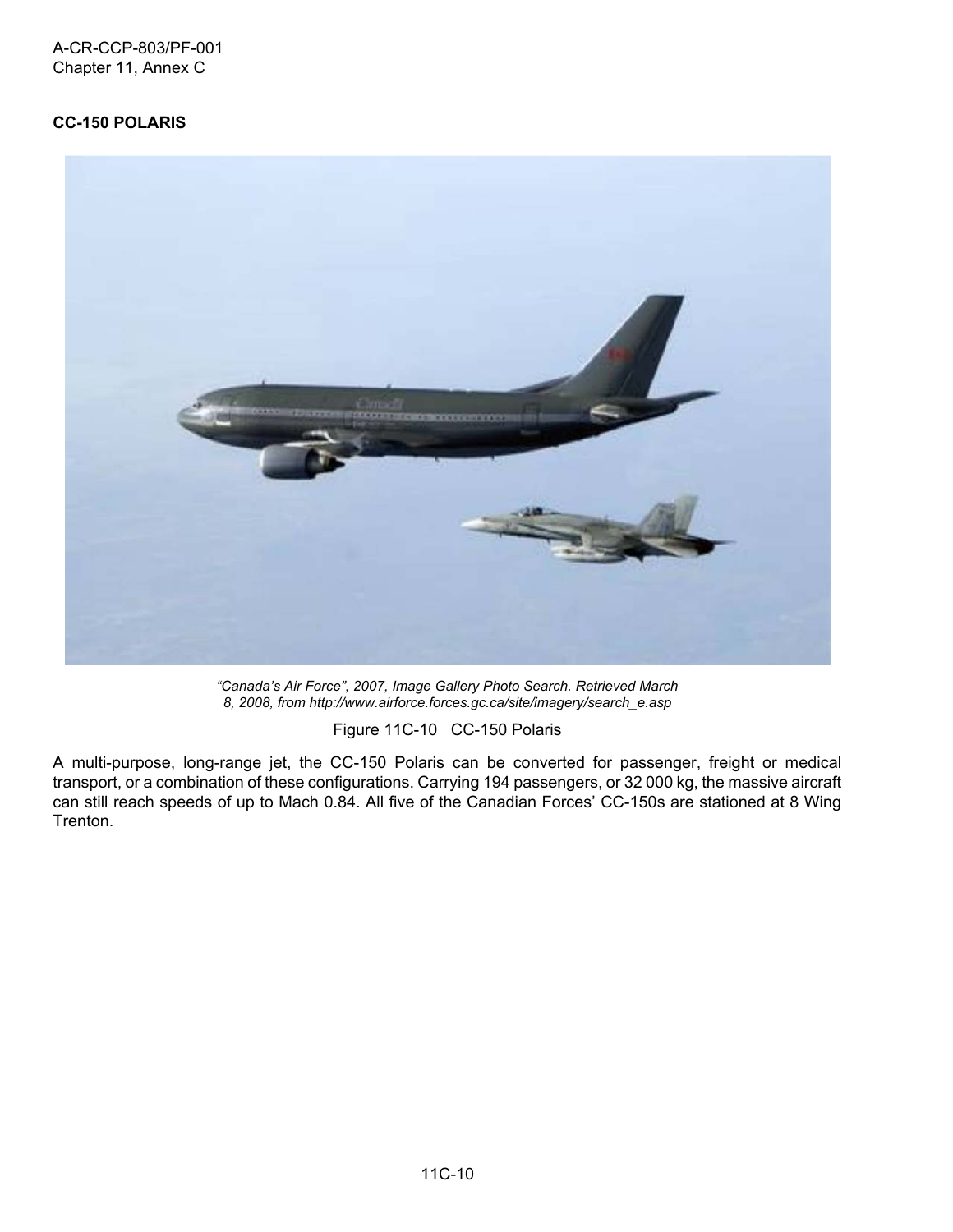# CT-114 TUTOR



"Canada's Air Force", 2007, Image Gallery Photo Search. Retrieved March 8, 2008, from http://www.airforce.forces.gc.ca/site/imagery/search\_e.asp

Figure 11C-11 CT-114 Tutor

The distinctive roar of its turbojet engine announces that the celebrated CT-114 Tutor is passing overhead. As the aircraft flown by the Snowbirds – Canada's famed Air Demonstration team – the nimble Tutor is a Canadian Air Force icon.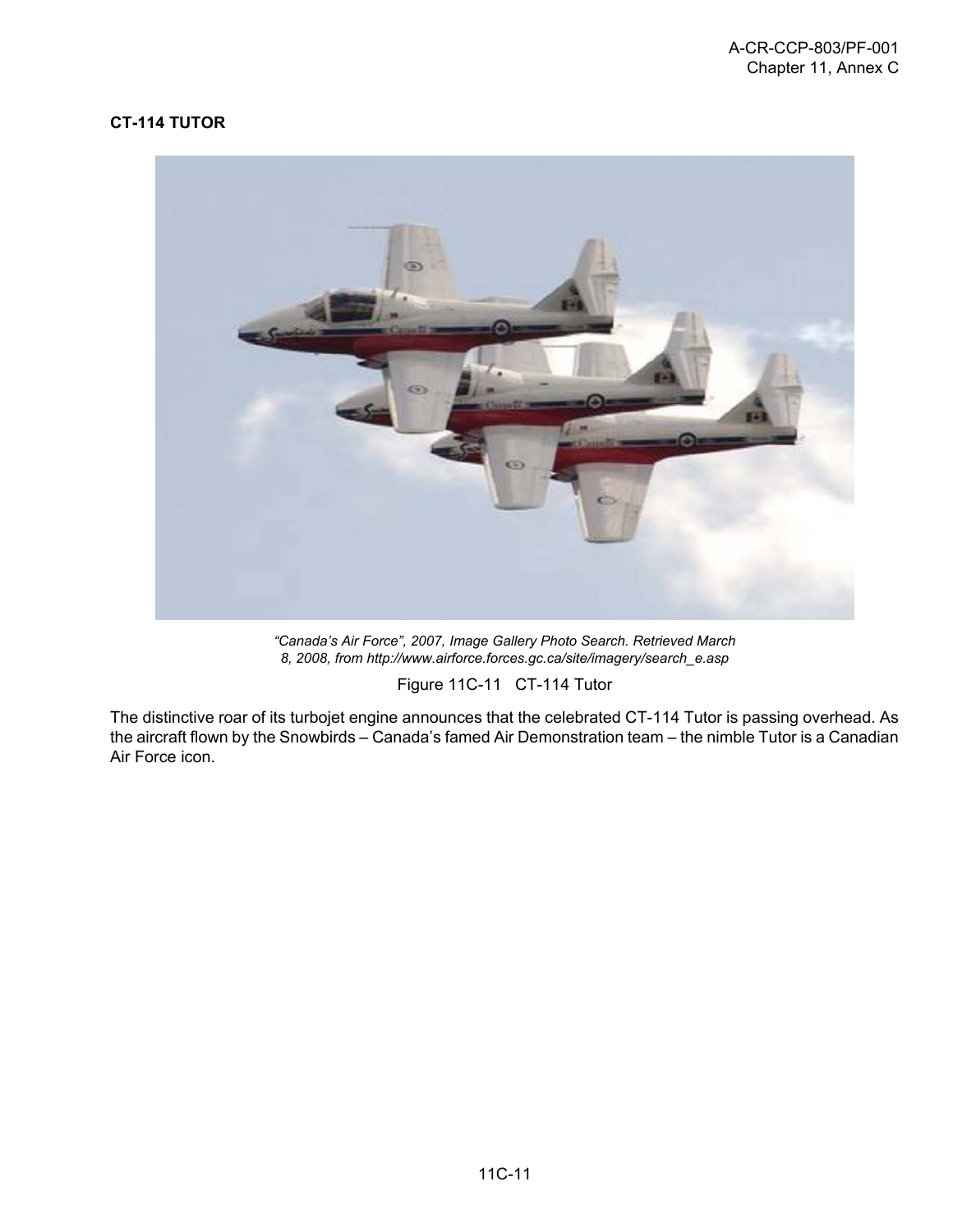# CC-144 CHALLENGER



"Canada's Air Force", 2007, Image Gallery Photo Search. Retrieved March 8, 2008, from http://www.airforce.forces.gc.ca/site/imagery/search\_e.asp

Figure 11C-12 CC-144 Challenger

The CC-144 Challenger, DND's twin-engine, long-range executive jet, offers rapid air transportation to Canadian and international VIPs. With a range of up to 5 930 km and a maximum speed of Mach 0.83, the Challenger can quickly deliver passengers almost anywhere in the world.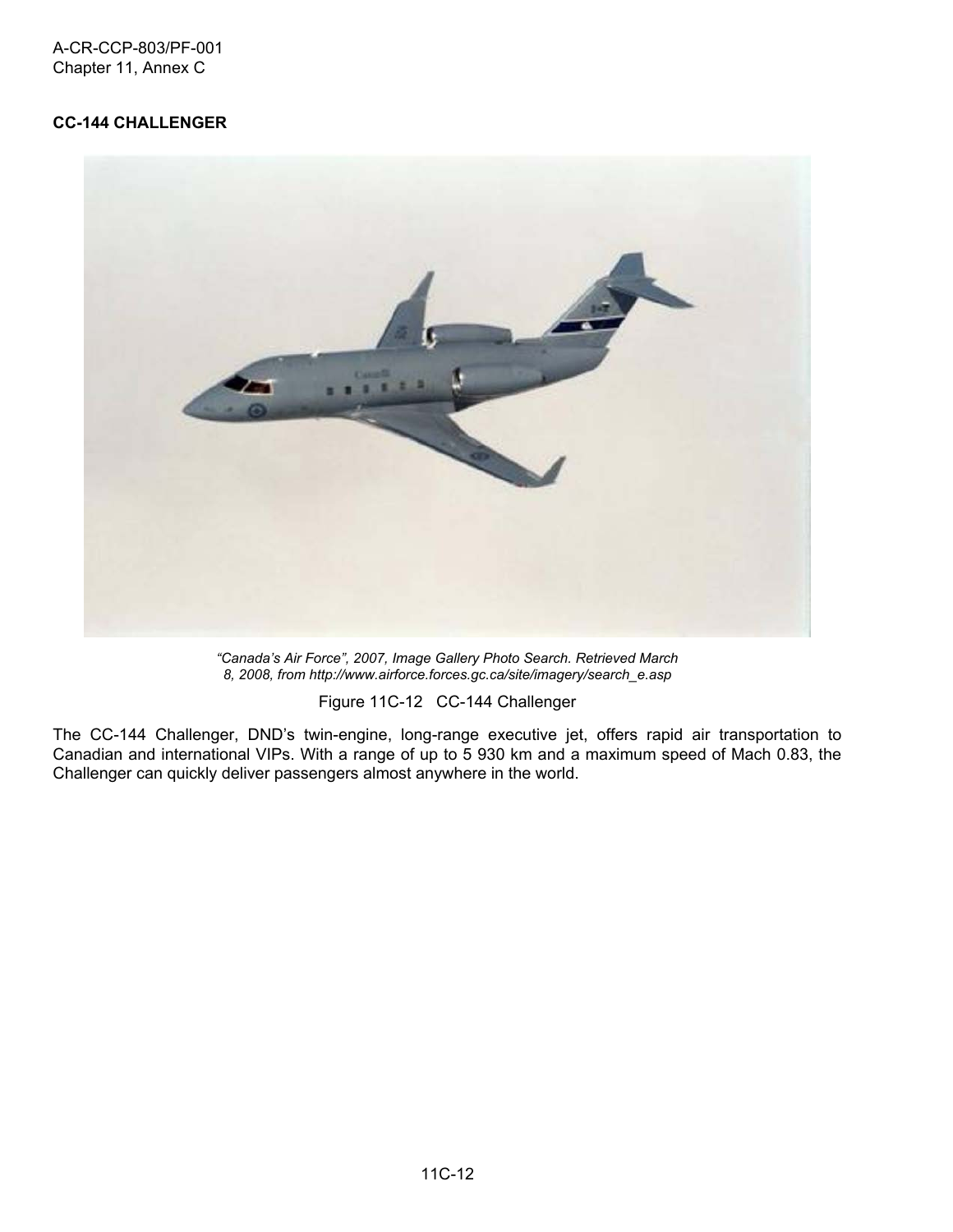# CC-177 GLOBEMASTER



"Canada's Air Force", 2007, Image Gallery Photo Search. Retrieved March 8, 2008, from http://www.airforce.forces.gc.ca/site/imagery/search\_e.asp

Figure 11C-13 CC-177 Globemaster

Rapid, reliable and flexible, the strategic and tactical CC-177 Globemasters have just what it takes to transport large amounts of passengers and equipment over long distances in response to domestic emergencies or international crises. Boeing's C-17 (officially designated as the CC-177 in Canada) helps provide everything from rapid strategic delivery of troops to cargo transport of oversized combat equipment from coast to coast and to anywhere in the world, including to our troops overseas.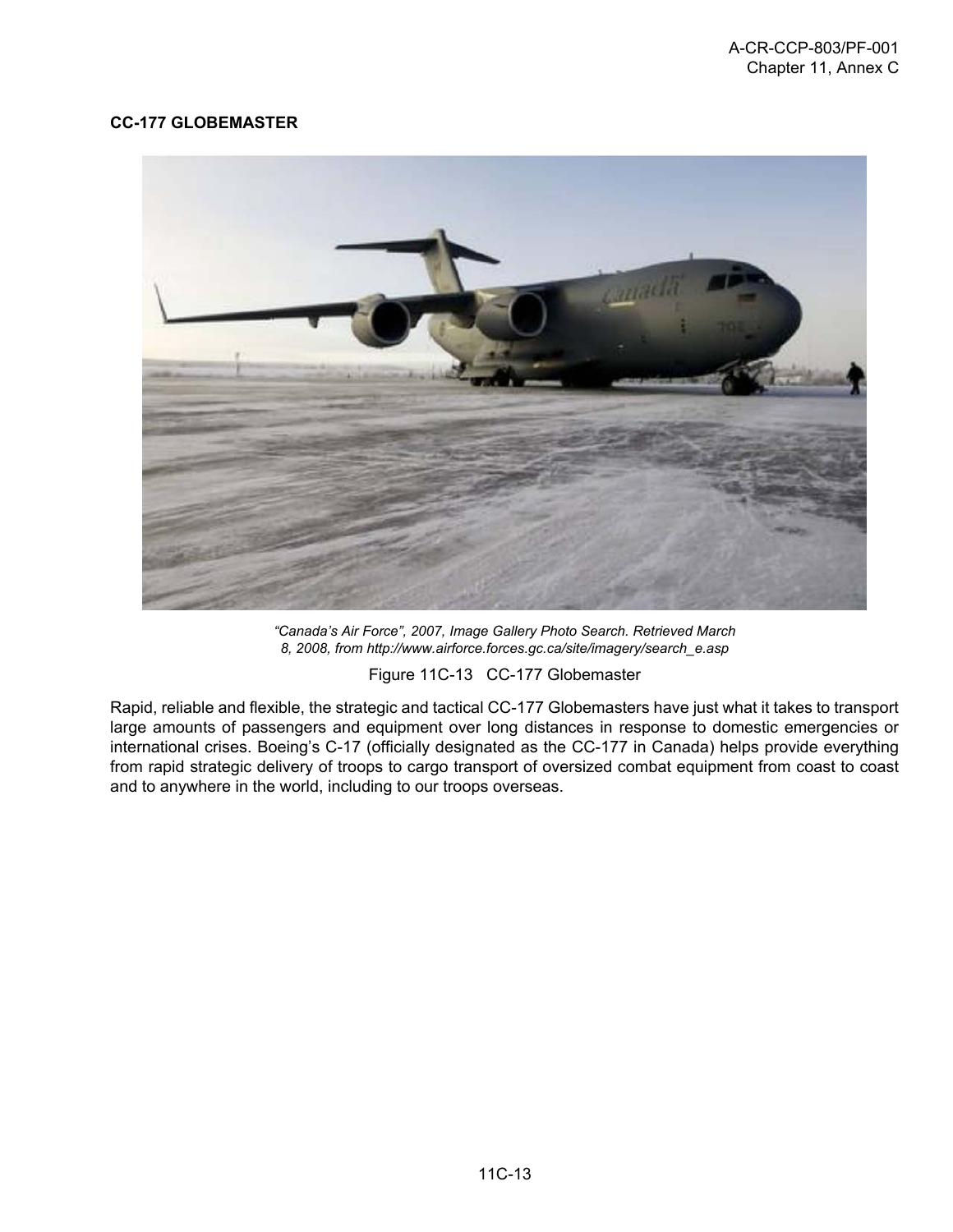# CC-130 HERCULES



"Canada's Air Force", 2007, Image Gallery Photo Search. Retrieved March 8, 2008, from http://www.airforce.forces.gc.ca/site/imagery/search\_e.asp

# Figure 11C-14 CC-130 Hercules

Prized for its ruggedness and performance in adverse conditions, this four-engine turboprop can carry up to 92 combat troops. It also keeps other aircraft in the skies, carrying more than 9 000 kg (20 000 lbs) of fuel for tactical air-to-air refuelling (AAR). The Hercules is used by Canadian Forces to airlift troops, equipment and cargo in a tactical environment, as well as for SAR operations and medical evacuations. In the tactical AAR role, it can transfer between 500 and 1 000 kg (1 000 and 2 000 lbs) of fuel per minute, and can refuel a CF-18 Hornet in less than five minutes.

The aircraft has a maximum range of nearly 10 000 km and a cruising speed of 556 km/h. Capable of STOL on unprepared runways, the aircraft can respond to SAR operations on almost any terrain and under the most challenging weather conditions.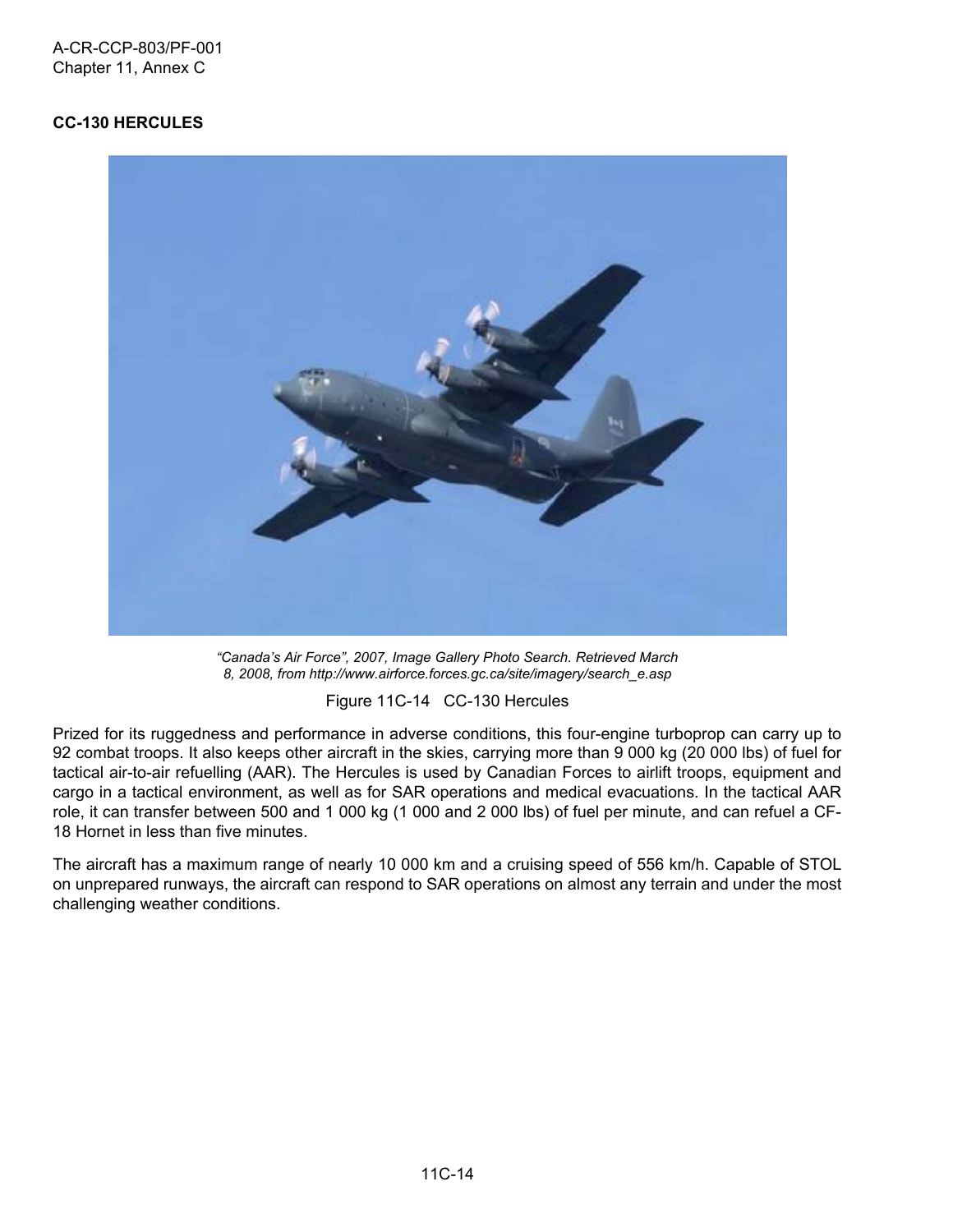# CT-156 HARVARD II



"Canada's Air Force", 2007, Image Gallery Photo Search. Retrieved March 8, 2008, from http://www.airforce.forces.gc.ca/site/imagery/search\_e.asp

Figure 11C-15 CT-156 Harvard II

The aircraft is ideally suited to help new pilots move seamlessly from basic flight training to high-performance jet training. Its performance, cockpit layout and ejection protocols mimic those of the CT-155 Hawk jet trainer.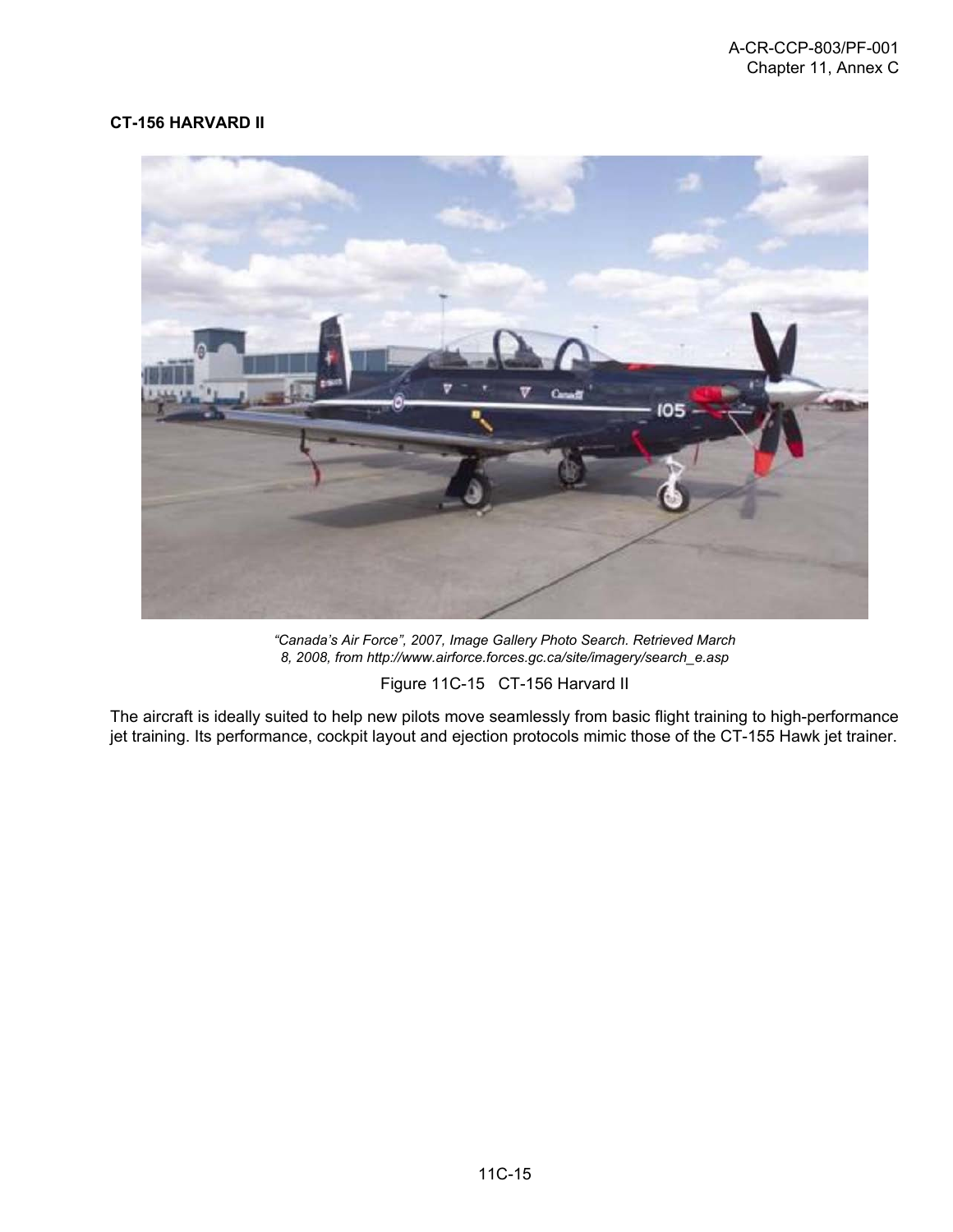# CC-138 TWIN OTTER



"Canada's Air Force", 2007, Image Gallery Photo Search. Retrieved March 8, 2008, from http://www.airforce.forces.gc.ca/site/imagery/search\_e.asp

Figure 11C-16 CC-138 Twin Otter

The highly adaptable CC-138 Twin Otter is well suited for Canada's ever-changing northern climate and terrain. This short takeoff and landing (STOL) utility transport aircraft can land on water, land, snow and ice. Powered by twin turboprop engines, the Twin Otter is highly manoeuvrable and has a service ceiling of over 8 000 m. It can be outfitted with wheels, skis or floats to land on virtually any surface. The CC-138 is used in SAR missions, and transport and support roles to the CF's northern operations. It can carry up to 20 passengers or 2 999 kg of payload, and has a range of 1 427 km. The CF's four Twin Otters are based in Yellowknife, N.W.T.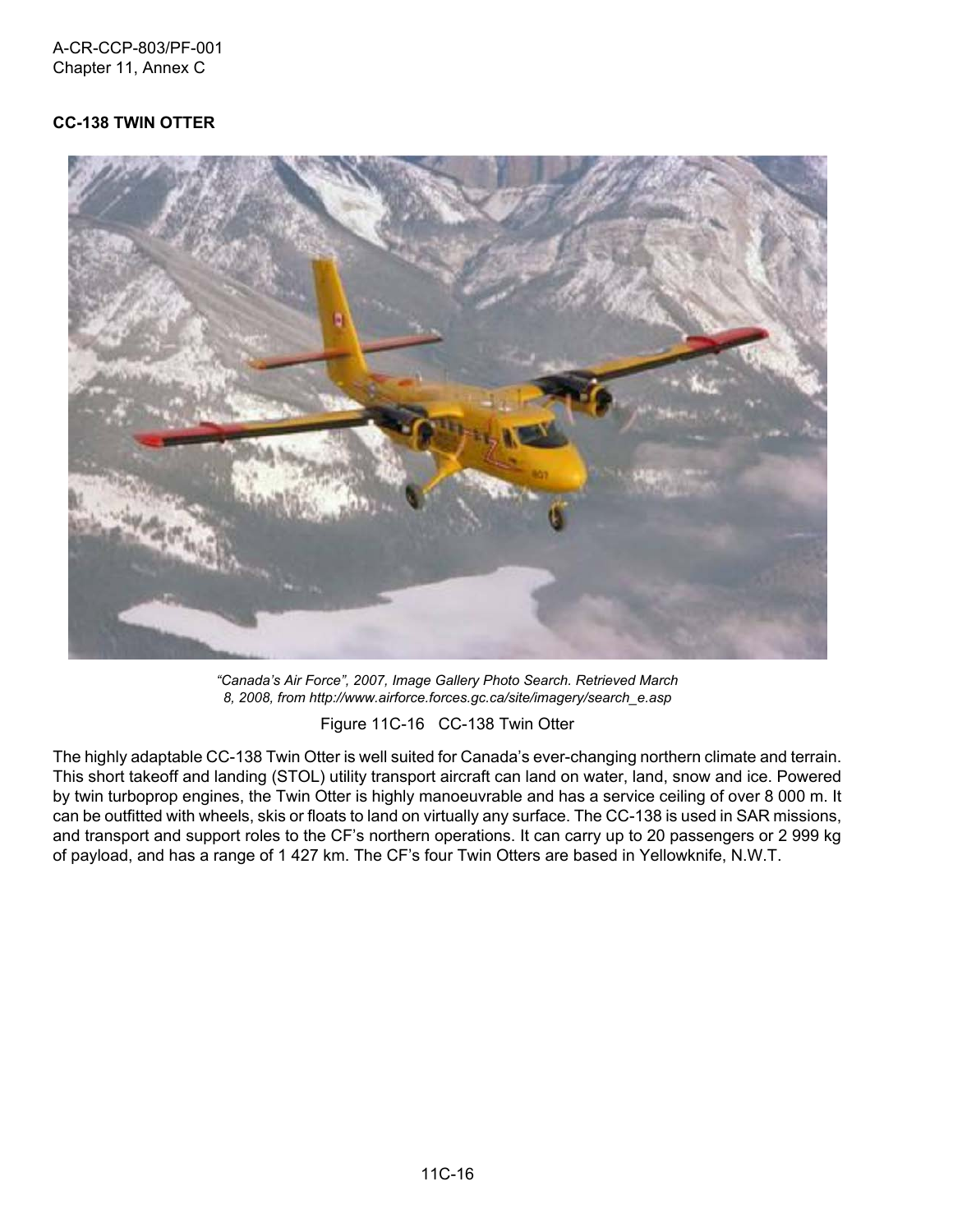# ACTIVITIES OF CANADA'S AIR FORCE

The principle activities of Canada's air force involve operations, training and exercises.

# **OPERATIONS**

Canada's air force participates in many aspects of operations in which the Department of National Defence is involved. Examples of Canada's air force operations have included:

| <b>OPERATION</b>                                                                                                                | DEPLOYED AIR FORCE<br><b>PERSONNEL</b> |
|---------------------------------------------------------------------------------------------------------------------------------|----------------------------------------|
| <b>OP ALERT</b><br><b>Ellesmere Island, Alert</b>                                                                               | 39                                     |
| Canadian Contribution to the International Security Assistance<br>Force<br><b>TASK FORCE AFGHANISTAN</b><br>Afghanistan         | 470                                    |
| North Atlantic Treaty Organization (NATO)<br>Headquarters Sarajevo (NHQSa)<br><b>OP BRONZE</b><br>Bosnia-Herzegovina            | $\mathbf{1}$                           |
| Western Sudan (African Union)<br><b>OP AUGURAL</b><br>Darfur                                                                    | 1                                      |
| Multinational Force and Observers (MFO)<br><b>OP CALUMET</b><br>Sinai                                                           | 9                                      |
| CF Contribution to the United Nations Stabilization Mission in<br>Haiti Headquarters (MINUSTAH HQ)<br><b>OP HAMLET</b><br>Haiti | 1                                      |
| United Nations Mission in Sudan (UNMIS)<br><b>OP SAFARI</b><br>Sudan                                                            | 6                                      |
|                                                                                                                                 |                                        |

"Canada's Air Force: Air Force Home", 2008, Operations and Training: Operations. Retrieved February 25, 2008, from http://www.airforce.forces.gc.ca/site/index\_e.asp

Figure 11D-1 Air Force Operations

# **TRAINING**

Canada's air force shares its expertise with other air forces around the world, offering basic and advanced training of all types. In recent years, it has marketed this expertise to military pilots from NATO and other allied countries. Shared training includes:

- Goose Bay Foreign Military Training,
- NATO Flying Training in Canada (NFTC),
- Military Pilot Training,
- Air Navigation and Mission Crew Qualification Training, to include:
	- Air Navigation and Mission Crew Qualification Training,  $\circ$
	- $\circ$ Basic Air Navigator Course (BANC), and
	- $\circ$ Basic Airborne Electronic Sensor Operator Course,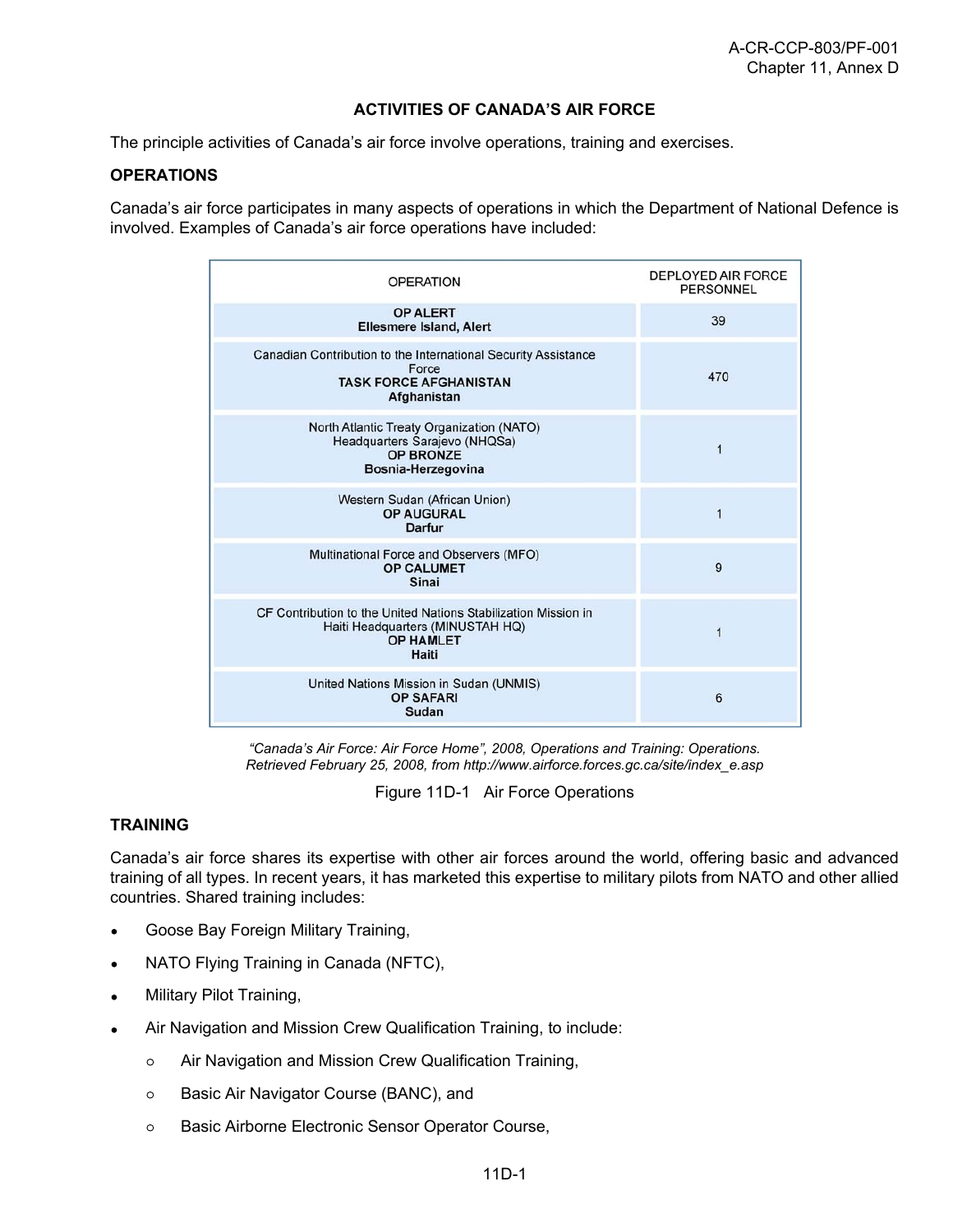- Simulator training, to include:
	- Helicopter Tactical Aviation Training,  $\circ$
	- CP 140 Aurora Full Flight Simulator (FFS),  $\circ$
	- $\circ$ CH146 Griffon (Bell 412) Operational Flight Trainer (OFT), and
	- $\circ$ C130-H Hercules Operational Flight Trainer (OFT),
- Aviation Operations and Coordination,  $\bullet$
- Aerospace Engineering,
- Aerospace Systems Course,
- High Sustained +Gs Training, and
- Search and Rescue Training.

# EXERCISES

Exercises are structured scenarios that give air force personnel and leaders the opportunity to sharpen their skills and test new tactics. Many types of exercises are conducted on an annual basis. Students and leaders taking training courses may have an exercise as one component of the course or as a final component or test. Exercises can also provide a tool for the air force to update and reinforce procedures and tactics for members who are working demanding environments, such as combat or search and rescue.

In a larger scenario, exercises give the air force an opportunity to collaborate with the Canadian Army and Navy, as well as the militaries of other nations. International participation helps build cooperation, sharpen skills beyond our boundaries and develop new tactical procedures, all of which increases the professional capability of our air force.

Exercise MAPLE FLAG is normally a six-week international air combat exercise held annually at 4 Wing Cold Lake, Alta. Often, more than 3 000 military personnel participate in Exercise MAPLE FLAG, including:

- Canadian Forces,
- German Air Force,
- French Air Force,
- Republic of Singapore Air Force,
- NATO AWACS (airborne early warning and control contingent),
- Royal Netherlands Air Force,
- Royal New Zealand Air Force,
- United States Navy, and
- United States Air Force.

# Search and Rescue (SAR) Exercises

The annual Search and Rescue exercise (SAREX) is used to exchange information and experiences gained, answer issues and update the SAR community on changes and updates that have occurred since the last SAREX. In addition, it provides a platform for gathering SAR-related research and data in live exercise scenarios.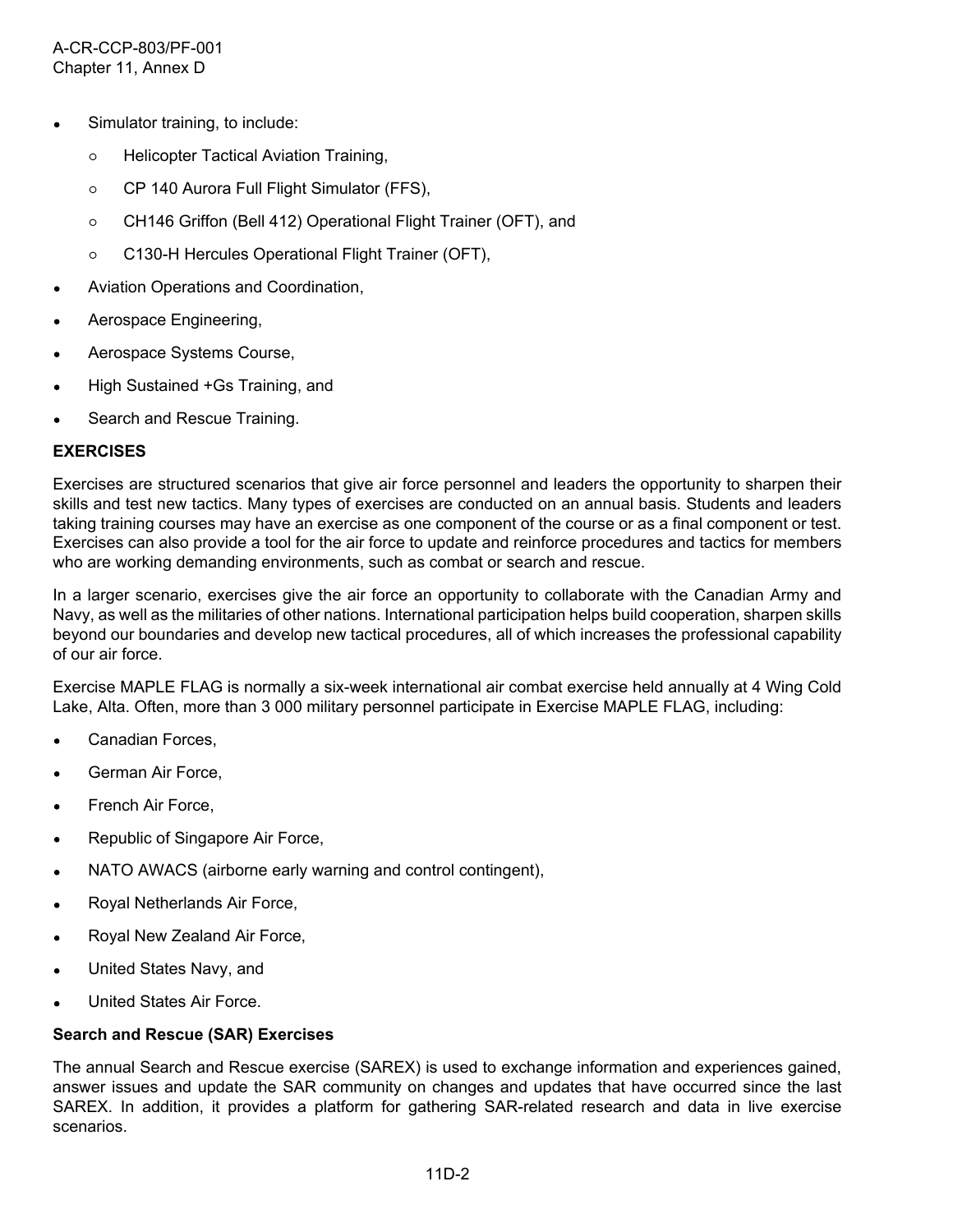The Civilian Air Search And Rescue Association (CASARA) also competes in SAREX.

SAREX events include:

- Parachuting accuracy event,
- Medical event,
- Search event,
- Rescue event,
- SAR equipment maintenance, and
- Bell ringer (a precision parachute event for the more experienced SAR Techs).

# Canadian Forces (CF) and SAR

Canada's SAR teams operate with the following aircraft:

- The Hercules has a long range and high speed and is able to act as an airdrop for emergency equipment and supplies and bring SAR Techs to the scene.
- The Buffalo has good mountain-flying capabilities, making it ideal for West Coast SAR operations. It can fly in all weather conditions and in areas where short, unprepared strips provide the only takeoff and landing surfaces. The Buffalo has been known to land in areas as short as a soccer field.
- The Cormorant helicopter, a powerful three-engine aircraft, has long-range capabilities and a large cargo area, which can carry up to 12 stretchers or a load of 5 000 kg. SAR Techs are often hoisted from the helicopter to pick up patients in remote areas or off ships.
- The Griffon helicopter, equipped with forward-looking infrared radar, is able to seek out aircraft and personnel by the heat they give off, making it an ideal search aircraft. It is also used to provide aeromedical support and casualty evacuation.

The air force also relies on other aircraft to assist in SAR operations. In rescues at sea, the Aurora maritime patrol aircraft and Sea King helicopters can be called in to provide support.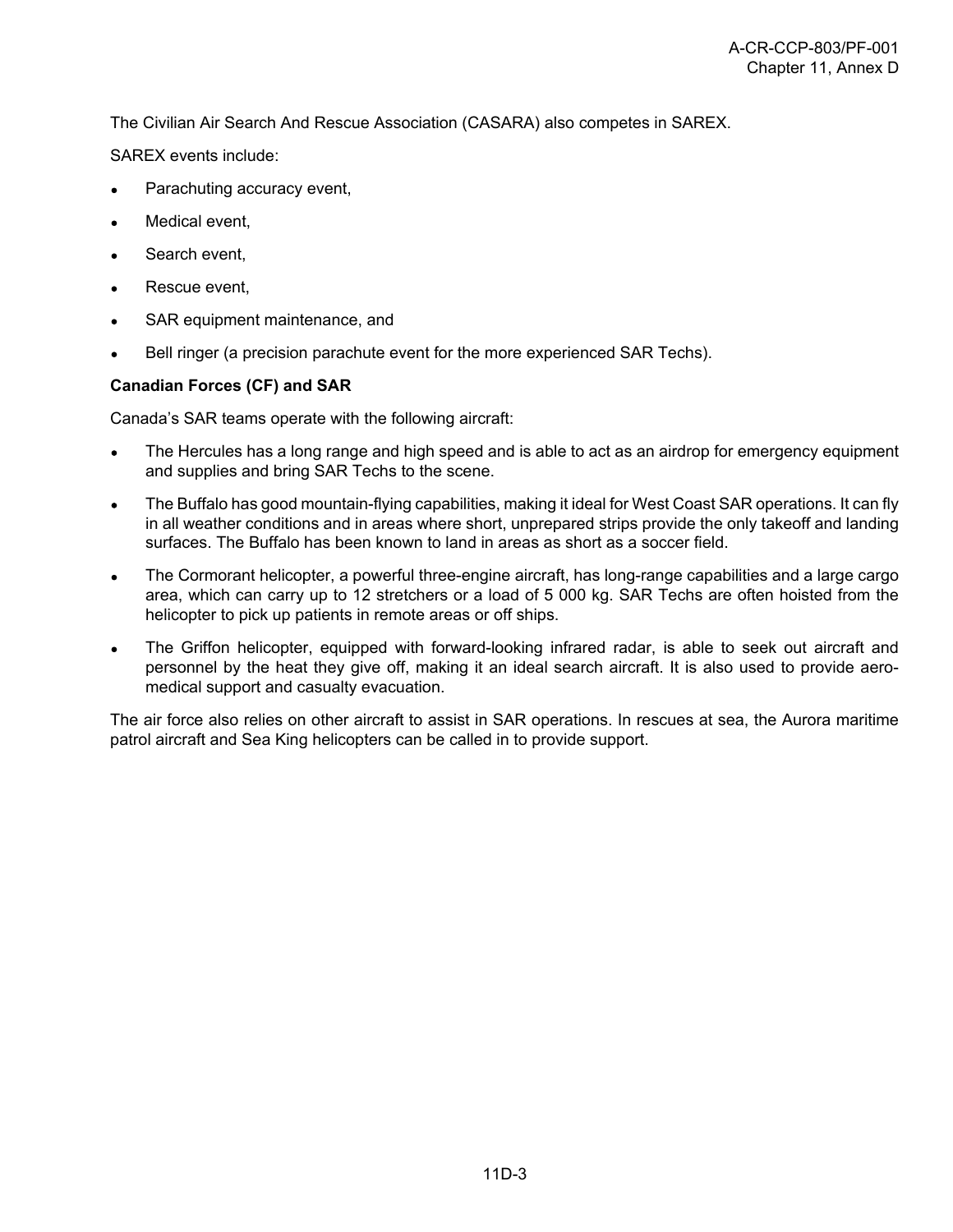THIS PAGE INTENTIONALLY LEFT BLANK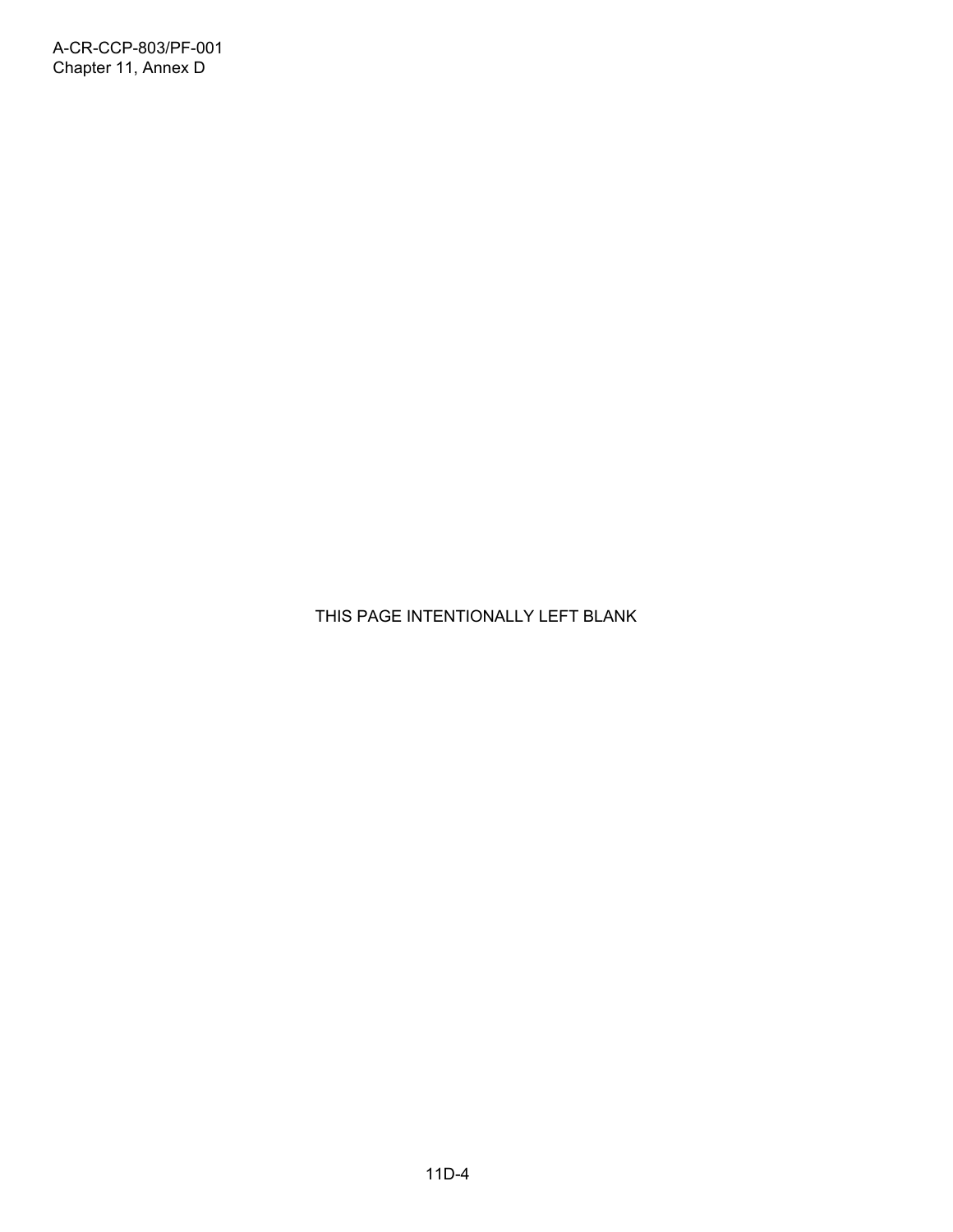| Q1.              | How many directorates make up the Chief of the Air Force Staff? (Structure)                  |  |  |  |
|------------------|----------------------------------------------------------------------------------------------|--|--|--|
|                  |                                                                                              |  |  |  |
| Q2.              | What is the principle mission of the CC-115 Buffalo and the CH-149 Cormorant? (Aircraft)     |  |  |  |
|                  |                                                                                              |  |  |  |
| Q3.              | In which region did Canada's air force take part in Op Augural? (Activities)                 |  |  |  |
|                  |                                                                                              |  |  |  |
| Q4.              | What are two situations in which Canada's air force provides relief for Canadians? (Purpose) |  |  |  |
|                  |                                                                                              |  |  |  |
| Q5.              | What is the principle mission of the CT-155 Hawk and the CT-156 Harvard II? (Aircraft)       |  |  |  |
|                  |                                                                                              |  |  |  |
| Q <sub>6</sub> . | How many air force wings are there across Canada? (Structure)                                |  |  |  |
|                  |                                                                                              |  |  |  |
| Q7.              | What are the three main groups of activities of Canada's air force? (Activities)             |  |  |  |
|                  |                                                                                              |  |  |  |
| Q8.              | Which civilian organization competes in SAREX? (Activities)                                  |  |  |  |
|                  |                                                                                              |  |  |  |
| Q9.              | What two organizations does Canada's air force support with space technologies? (Purpose)    |  |  |  |
|                  | Answer:                                                                                      |  |  |  |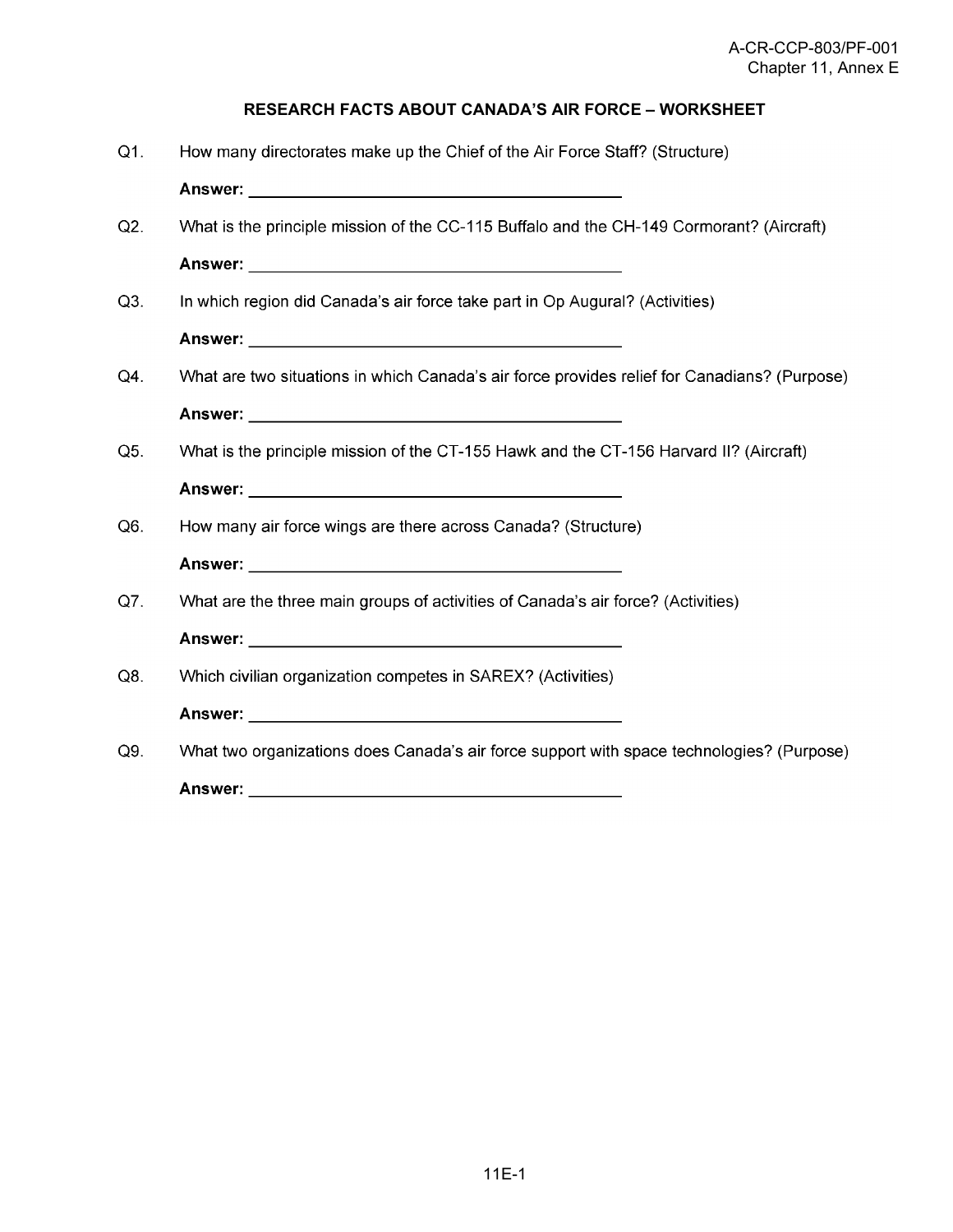THIS PAGE INTENTIONALLY LEFT BLANK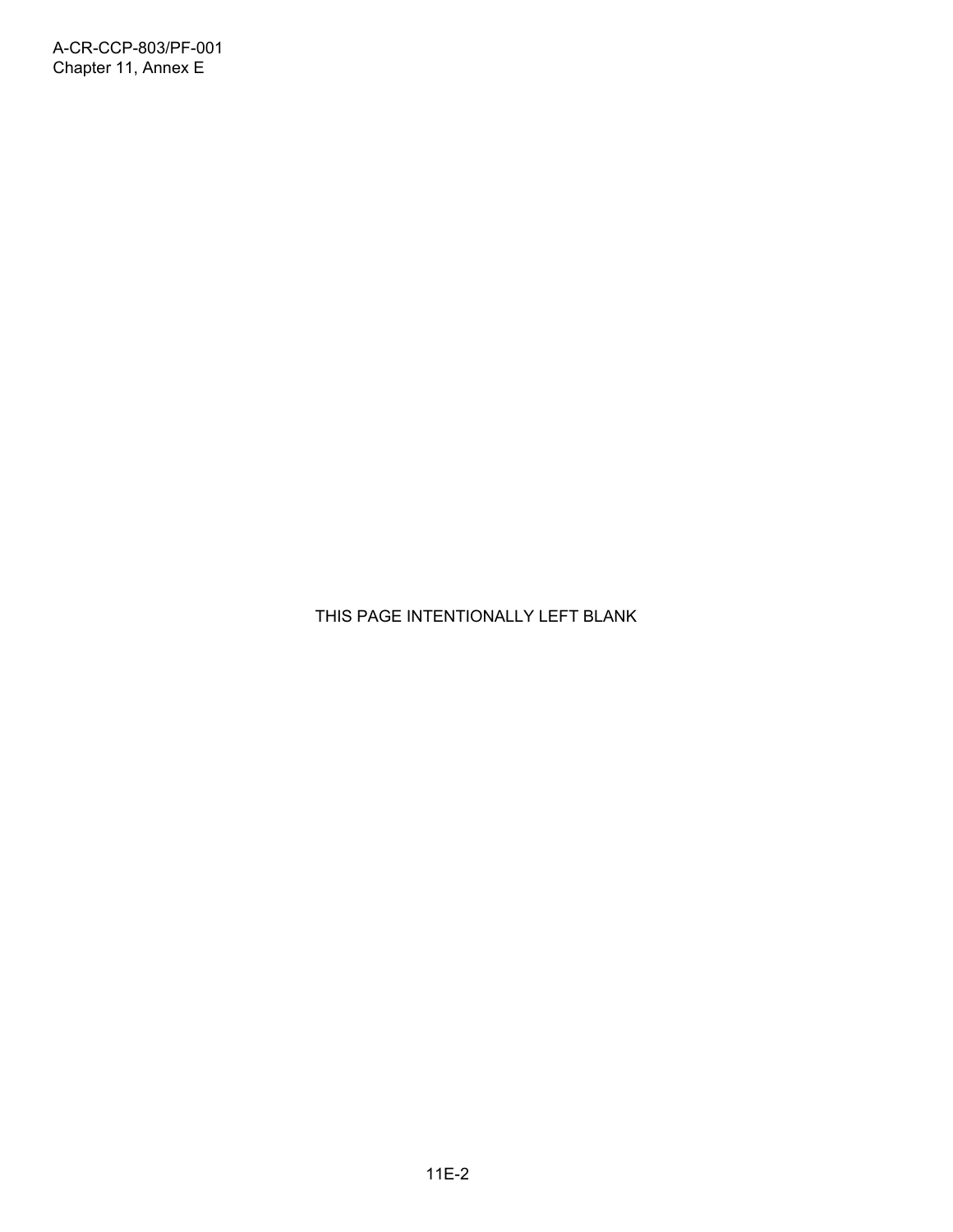# RESEARCH FACTS ABOUT CANADA'S AIR FORCE – ANSWER KEY

- A1. 14.
- A2. Search and Rescue.
- A3. Darfur.
- A4. Floods and ice storms.
- A5. Training.
- A6. 13.
- A7. Operations, training and exercises.
- A8. CASARA.
- A9. NORAD and the Canadian Space Agency.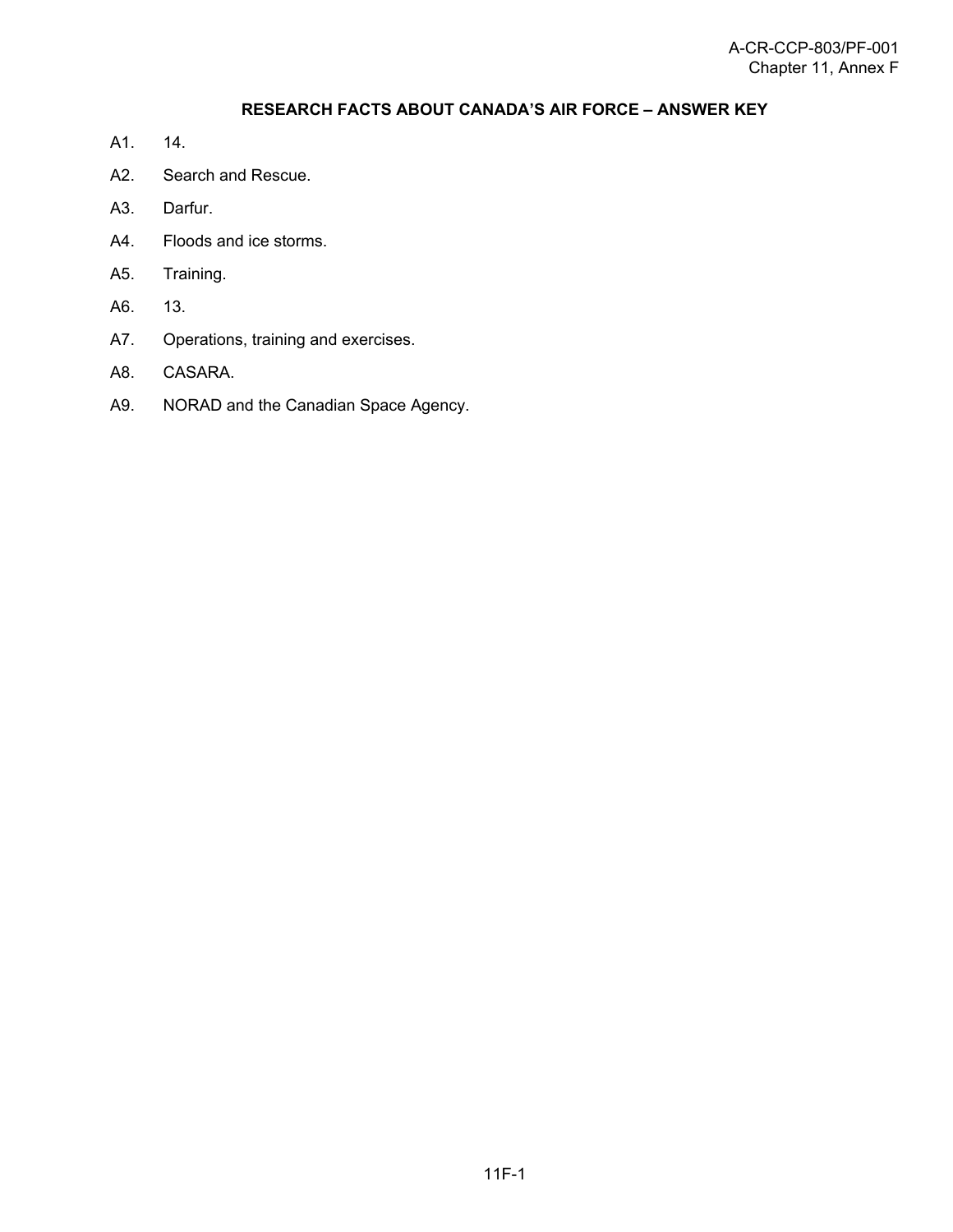THIS PAGE INTENTIONALLY LEFT BLANK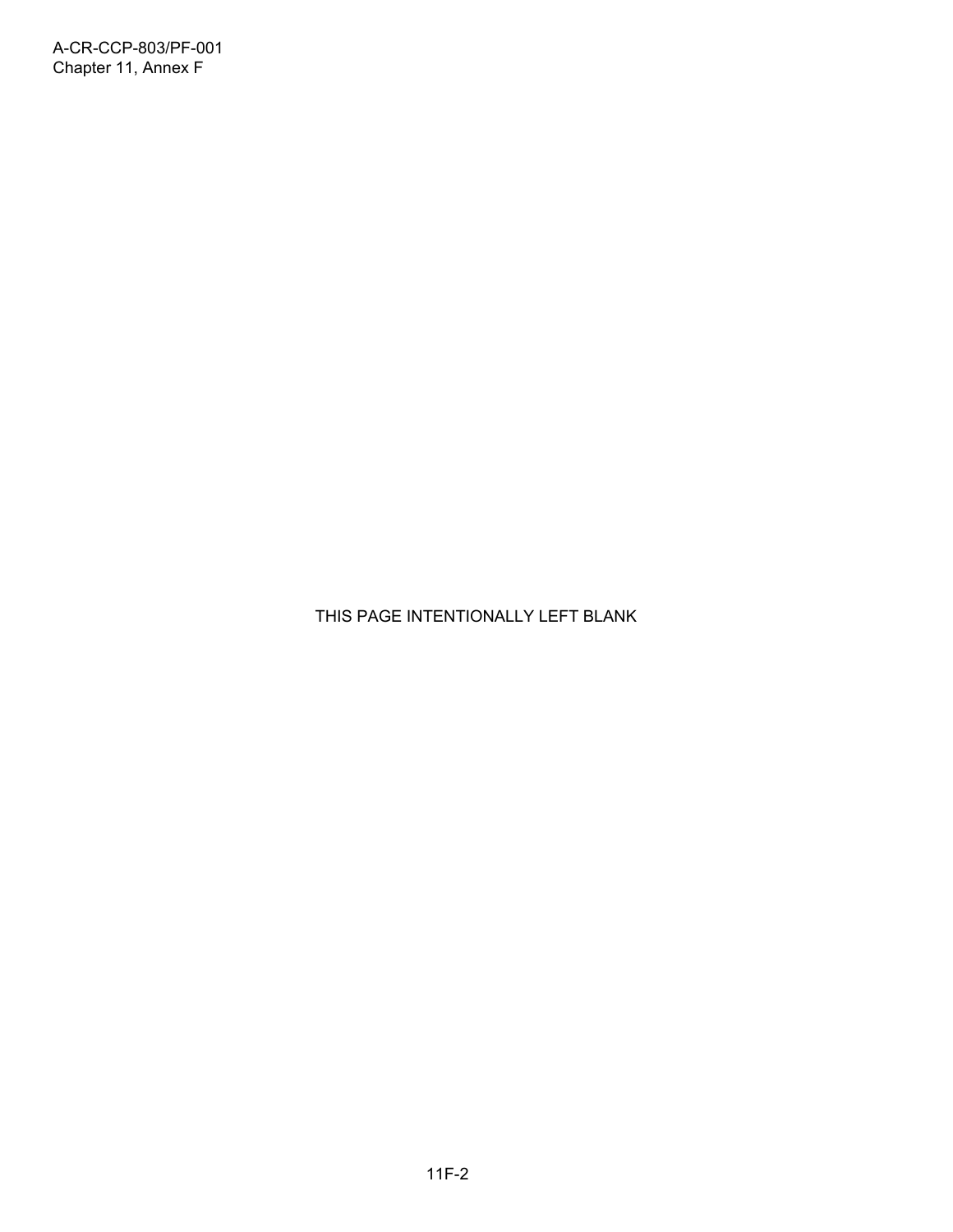#### PREREQUISITES AND TRAINING NEEDED TO BECOME A PILOT IN THE CANADIAN FORCES

#### ENTRY PLANS

There are three entry plans for pilot applicants, with differing prerequisites. All applicants must meet the minimum vision requirements to become a pilot. The three entry plans are:

- Regular Officer Training Plan (ROTP). ROTP is for those applicants who are going into university or are part way through a degree program. In this entry plan, applicants can attend Royal Military College (RMC) or another Canadian university. This education is paid for, but it comes with a period of obligatory service in the Regular component of the CF.
- Direct Entry Officer (DEO). DEO is for applicants who have already attained a university degree. CF  $\bullet$ preference is for pilots to have a math or physics oriented education, which will assist in learning and understanding flying theory.
- Continuing Education Officer Training Plan (CEOTP). CEOTP is for applicants who wish to apply immediately after graduation from high school but do not want to enrol in university right away. Still expected to attain a university degree, they do not have to complete it in a set time except they must complete it before leaving the military.

#### VISION STANDARDS

In order to become a pilot in the CF, applicants must meet educational, physical and medical requirements. These are similar to requirements needed by other officers in the CF. One major difference is that applicants must have 20/20 vision, or be able to correct their vision to 20/20.

#### TRAINING PROGRESSION

#### Basic Officer Training Course (BOTC)

Once an applicant has been selected, they will attend the 13-week Basic Officer Training Course (BOTC) in St. Jean, Que. (QC). This course teaches all of the basic skills that are needed by an officer in the CF. The applicant must pass this course in order to progress to the next training phase.

#### SECOND LANGUAGE TRAINING

After BOTC, trainees attend second language training. This can last up to seven months depending upon personal proficiency. This course is designed to ensure that all regular force officers in the CF have the ability to communicate in both the official languages of Canada.

#### Primary Flight Training (PFT) in Portage la Prairie

Primary Flight Training (PFT) is the next stage in the training cycle. This occurs at Portage la Prairie, Man. PFT includes 40 training days learning to fly on the Grob 120A trainer.

After completion of PFT candidates will continue on to three supplementary courses, including:

- Aeromedical Training (AMT) in Winnipeg, Man.,
- Basic Land Survival Course (BLSC) in Winnipeg, Man., and
- Basic Sea Survival Course (BSSC) in Comox, B.C.

#### North Atlantic Treaty Organization (NATO) Flight Training Centre at 15 Wing

Basic Flying Training (BFT) is held at the NATO Flight Training Centre (NFTC) in Moose Jaw, Sask. Candidates learn to fly the CT-155 Harvard II as part of an eight month course that consists of air and classroom instruction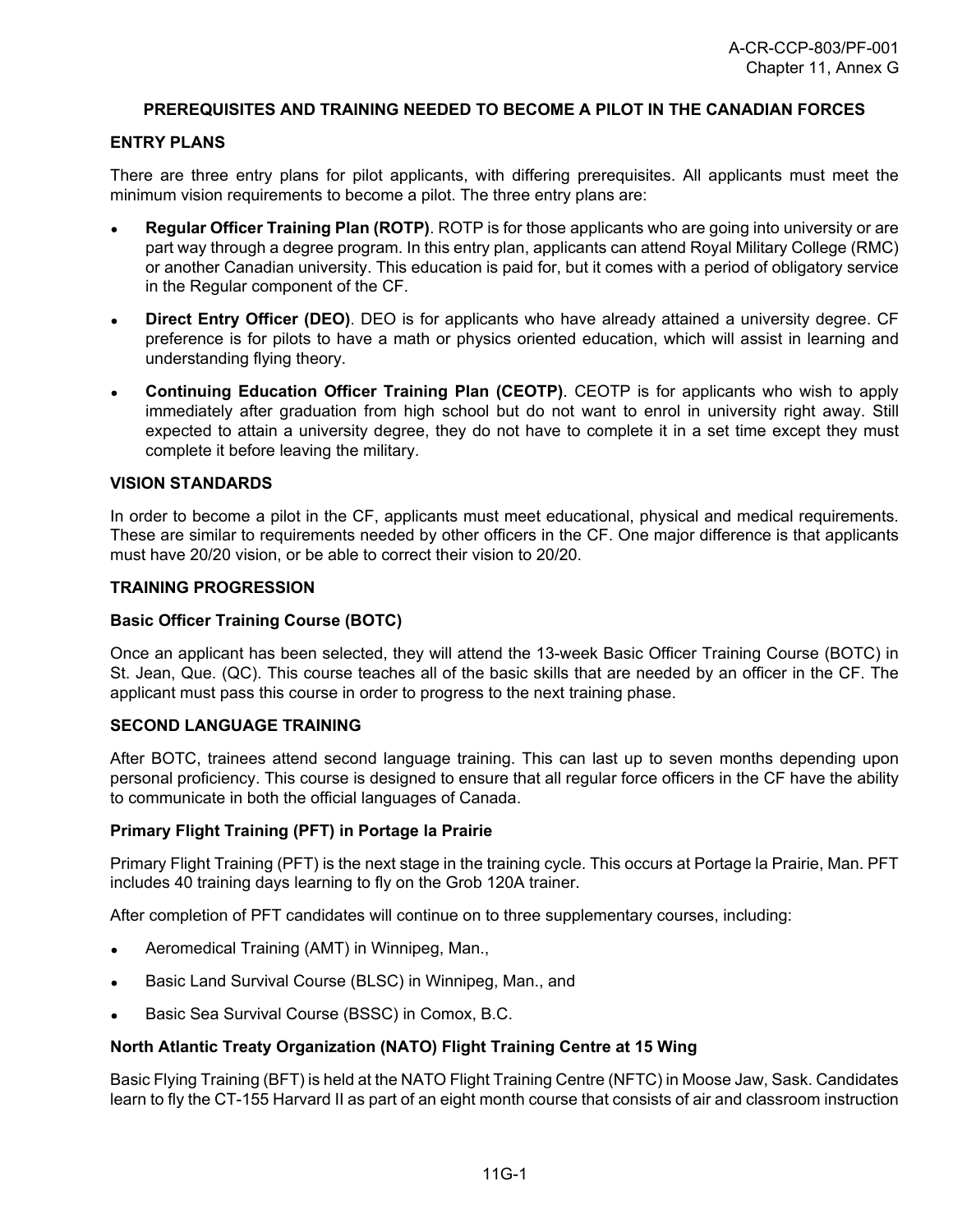in flying and officer development. At the end of this course candidates are selected for Rotary Wing, Multiengine, or Fast Jet training.

The Advanced Flying Training (AFT) course is specialty training based on the candidates selection at the end of BFT. Helicopter pilots return to Portage la Prairie for the Basic Helicopter Course on the Bell Jet Ranger. Multi-engine pilots also return to Portage la Prairie where they will fly the King Air. Jet pilots will remain at NFTC to conduct additional training on the Harvard II progressing to the CT-156 Hawk.

# Operational Training Units at Various Locations Across Canada

Regardless of where candidates go for AFT, upon completion of the course they will be awarded their pilot wings and posted to an Operational Training Unit (OTU) where they will begin seven years of obligatory service.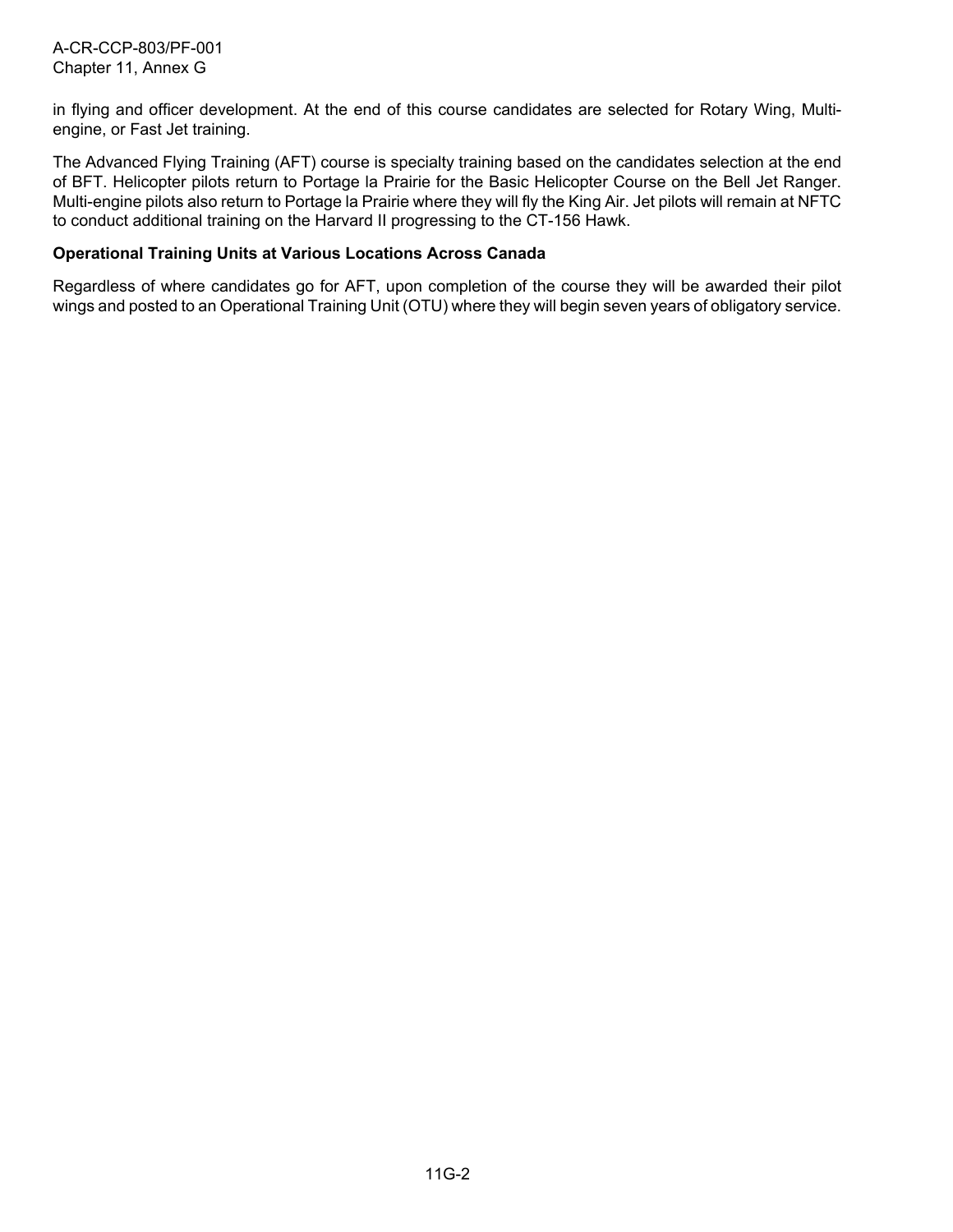# PREREQUISITES AND TRAINING NEEDED TO BECOME A SEARCH AND RESCUE TECHNICIAN IN THE CANADIAN FORCES

The SAR Technician (SAR Tech) is a non-commissioned member trade. In other words, there are no officers who are SAR Techs. As such, the highest rank that anyone in this trade can achieve is Chief Warrant Officer. Normally, personnel in this trade are Master Corporals or Sergeants.

# REMUSTER

SAR Tech is different than most other trades in the CF because applicants must already be active members of the CF. This is called an occupational transfer or remuster. A civilian cannot apply for this trade. The preselection phase of the SAR Tech training includes Survival, Evasion, Resistance and Escape (SERE) as well as navigation. Physical fitness is also evaluated. Though it is not a requirement, applicants often come from trades that are similar in some way to SAR Techs, such as:

- medical technician,
- clearance diver, and
- jump qualified combat soldier.

# TRAINING PROGRESSION

# Canadian Forces School of Search and Rescue (CFSSAR)

Once the applicant reaches CFSSAR, located at CFB Comox, B.C., they undergo an intensive training program centred on the idea of penetrating and operating in remote, inaccessible areas of Canada for the purpose of rendering immediate assistance and life-sustaining medical care.

# Units of Deployment

Once a SAR Tech has graduated from CFSSAR, they are posted to one of several SAR squadrons across Canada. These include:

- 442 Squadron located at 19 Wing Comox, B.C.,
- 417 Squadron located at 4 Wing Cold Lake, Alta.,
- 435 Squadron located at 17 Wing Winnipeg, Man.,
- 424 Squadron located at 8 Wing Trenton, Ont.,
- 413 Squadron located at 14 Wing Greenwood, N.S.,
- 103 Squadron located at 9 Wing Gander, Nfld., and
- 444 Squadron located at 5 Wing Goose Bay, Nfld.

SAR Techs may also be posted to CFSSAR as instructors.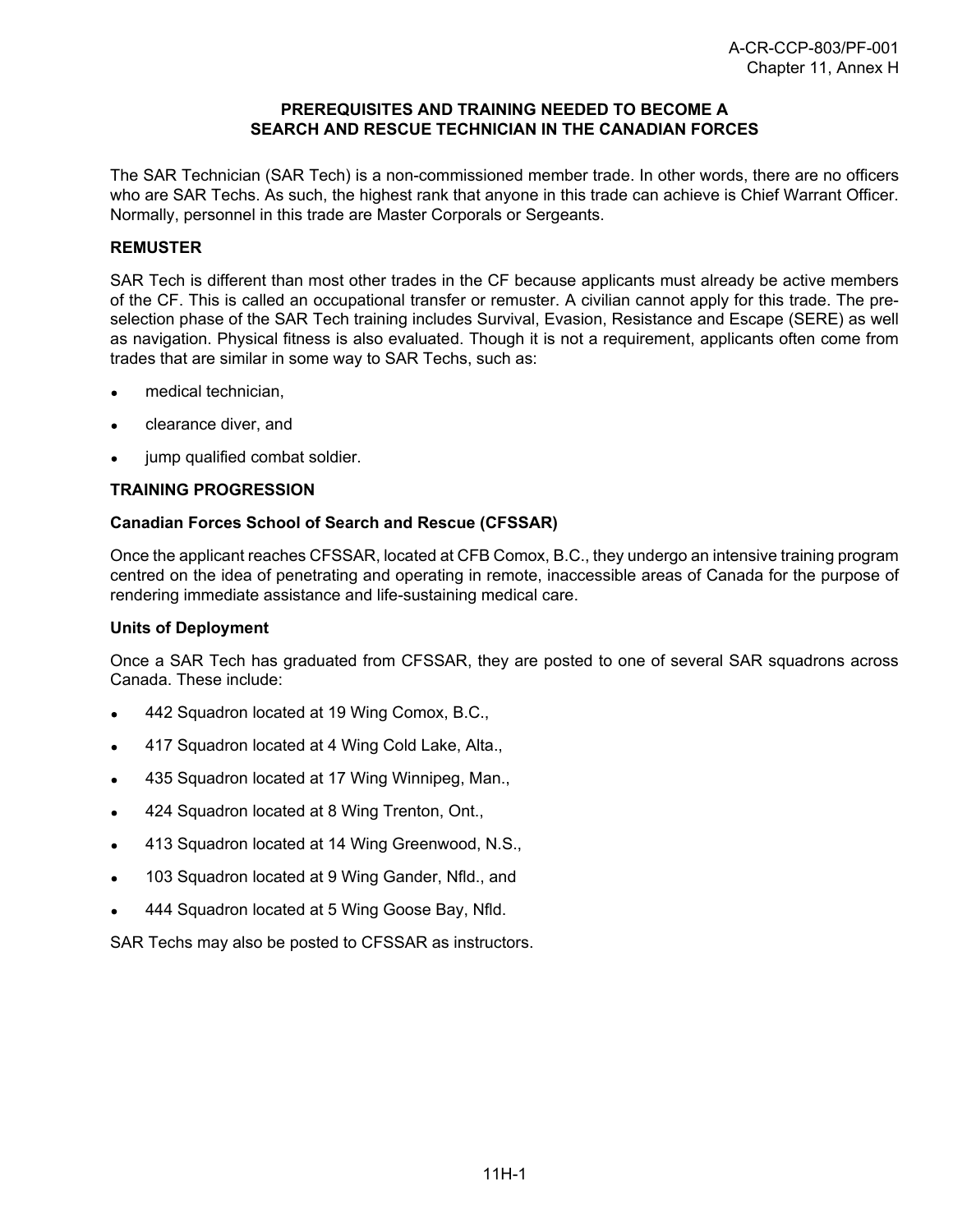THIS PAGE INTENTIONALLY LEFT BLANK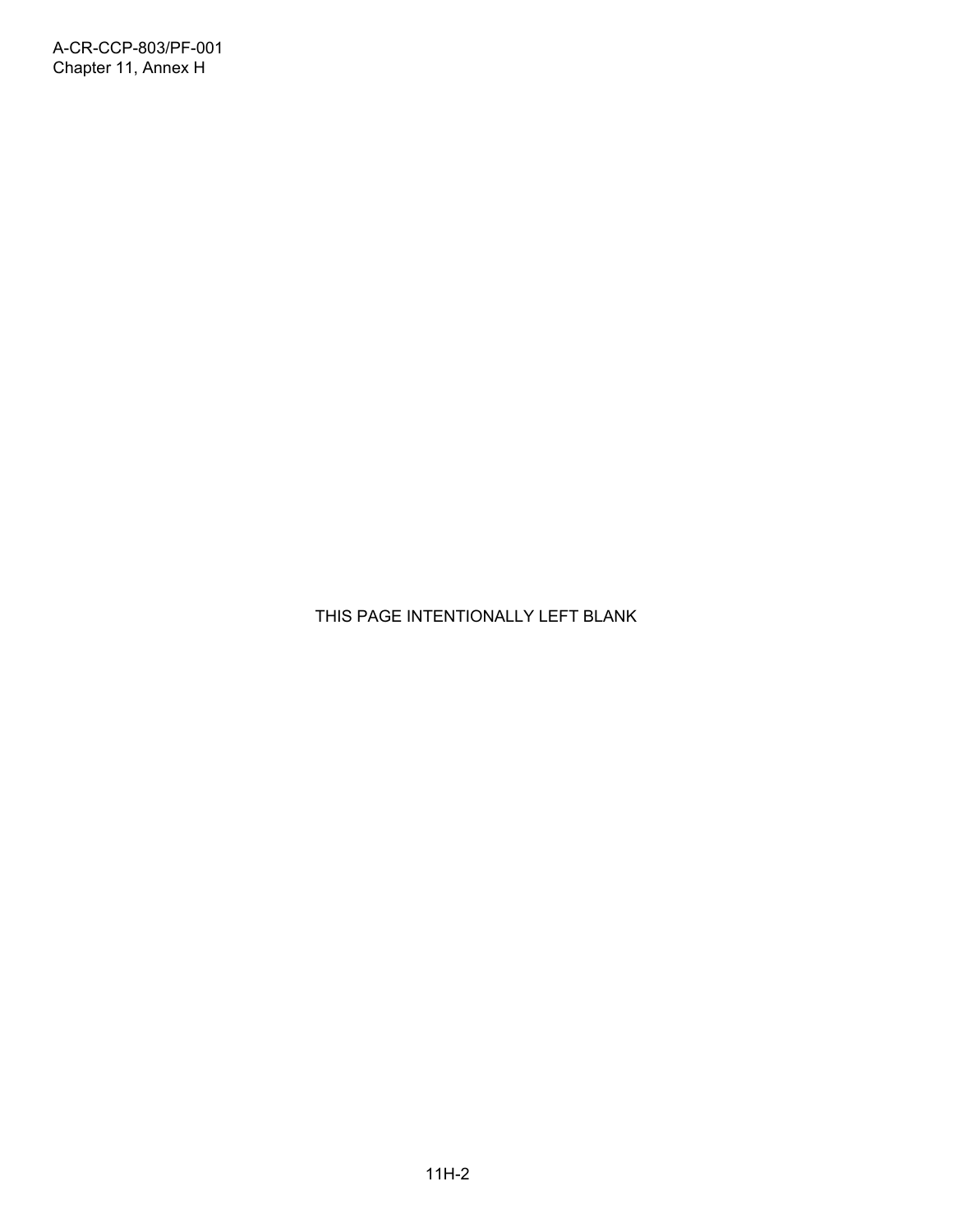#### PREREQUISITES AND TRAINING NEEDED TO BECOME AN AIRCRAFT TECHNICIAN IN THE CANADIAN FORCES

# **PREREQUISITES**

#### Eligibility Requirements

Applicants for any of the aircraft technician trades must first meet the basic eligibility requirements for the CF, which is to be a Canadian citizen at least 17 years old with parental/guardian consent.

Applicants for the aircraft technician trade must also have completed grade twelve and have suitable physical endurance, eye-hand coordination, and aptitude for mechanics or electronics.

#### Non-Commissioned Member

This is another non-commissioned member career. This means that no post-secondary education is required, though a college diploma related to this career field would be beneficial.

#### TRAINING PROGRESSION

#### Basic Military Qualification Course

After enrolment, members are sent to St. Jean, Que. for a 13 week Basic Military Qualification (BMQ) course. This covers all of the basic information and skills that a member will require in order to function as a member of the CF.

### Canadian Forces School of Aerospace and Technical Engineering

After the completion of BMQ, candidates will continue on to Basic Military Occupational Training (BMOT). Depending on which trade members chose, they may go to the CF School of Aerospace Technology and Engineering (CFSATE) in Borden, Ont. or to the CF School of Communications and Electronics (CFSCE) in Kingston, Ont. The length of that training will vary from 30 to 54 weeks.

# DIFFERENT TRADES QUALIFICATIONS

During the selection process, applicants choose their specific trade. Three of the more common trades include:

- Aviation Systems Technician (AVN Tech). The AVN Tech services and maintains CF aircraft, to include:
	- propulsion system,  $\circ$
	- $\circ$ airframe system,
	- $\circ$ electrical system,
	- $\circ$ weapon system, and
	- $\circ$ life support equipment.
- Avionics Systems Technician (AVS Tech). The AVS Tech maintains the electronics systems in the aircraft, to include:
	- $\circ$ automatic flight control systems,
	- navigation systems,  $\circ$
	- airborne communication systems,  $\circ$
	- power generation and distribution,  $\circ$
	- $\circ$ lighting systems, and